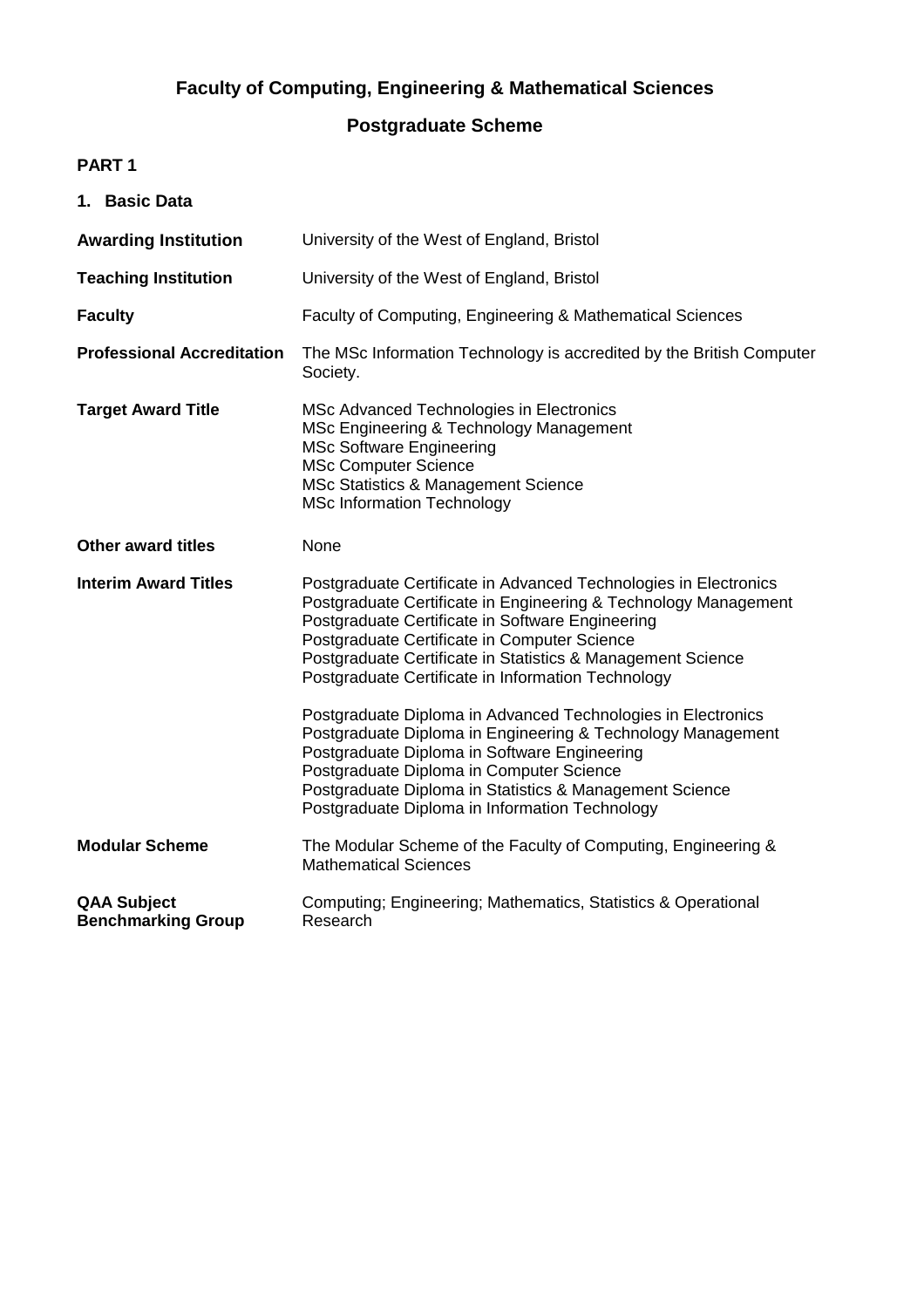## **2. Educational Aims of the Scheme**

The educational aims of the scheme are:

- a) to provide an intellectual experience of advanced study, underpinned by staff expertise, research, and experience.
- b) to enable the student to further and deepen his/her knowledge, understanding and analytical abilities in a stimulating and challenging academic environment,
- c) to prepare the student for further professional development in his/her chosen field
- d) to develop the student's ability to conduct research in their chosen field;
- e) to offer postgraduate opportunities for part-time students in employment.

Different awards fulfil these aims in different ways, as described in the section relating to the learning outcomes for each award.

### **3. Learning Outcomes of the Scheme**

Each award within the scheme has learning outcomes within a common framework of outcomes which relate to

- knowledge and understanding;
- subject-specific skills;
- cognitive skills:
- transferable skills.

The specific outcomes for each award are as shown in a later section; sections 3.1 - 3.4 describe the outcomes which a student is typically expected to achieve.

## **3.1. Knowledge and Understanding**

Typically, a student will be expected to:

- have acquired a substantial range of knowledge in their specialised area and/or across specialised or applied areas of the discipline;
- understand the analytical and problem solving approaches needed for the area of their award;
- implement the research process, coupled with understanding and application of appropriate research methods.

## **3.2. Subject-specific Skills**

The subject-specific practical skills developed in each award are considered in that award's volume.

### **3.3. Cognitive Skills**

The faculty expects work at postgraduate level to differ from undergraduate work not only in depth of knowledge or mastery of skills, but also through depth of cognitive skill. This may be expressed by, for instance, the ability:

- to analyse complex, unpredictable and demanding problems;
- to reflect critically on one's own learning towards identifiable objectives;
- to evaluate existing knowledge or techniques and to assess opportunities for expansion or development;
- to work autonomously in a professional context.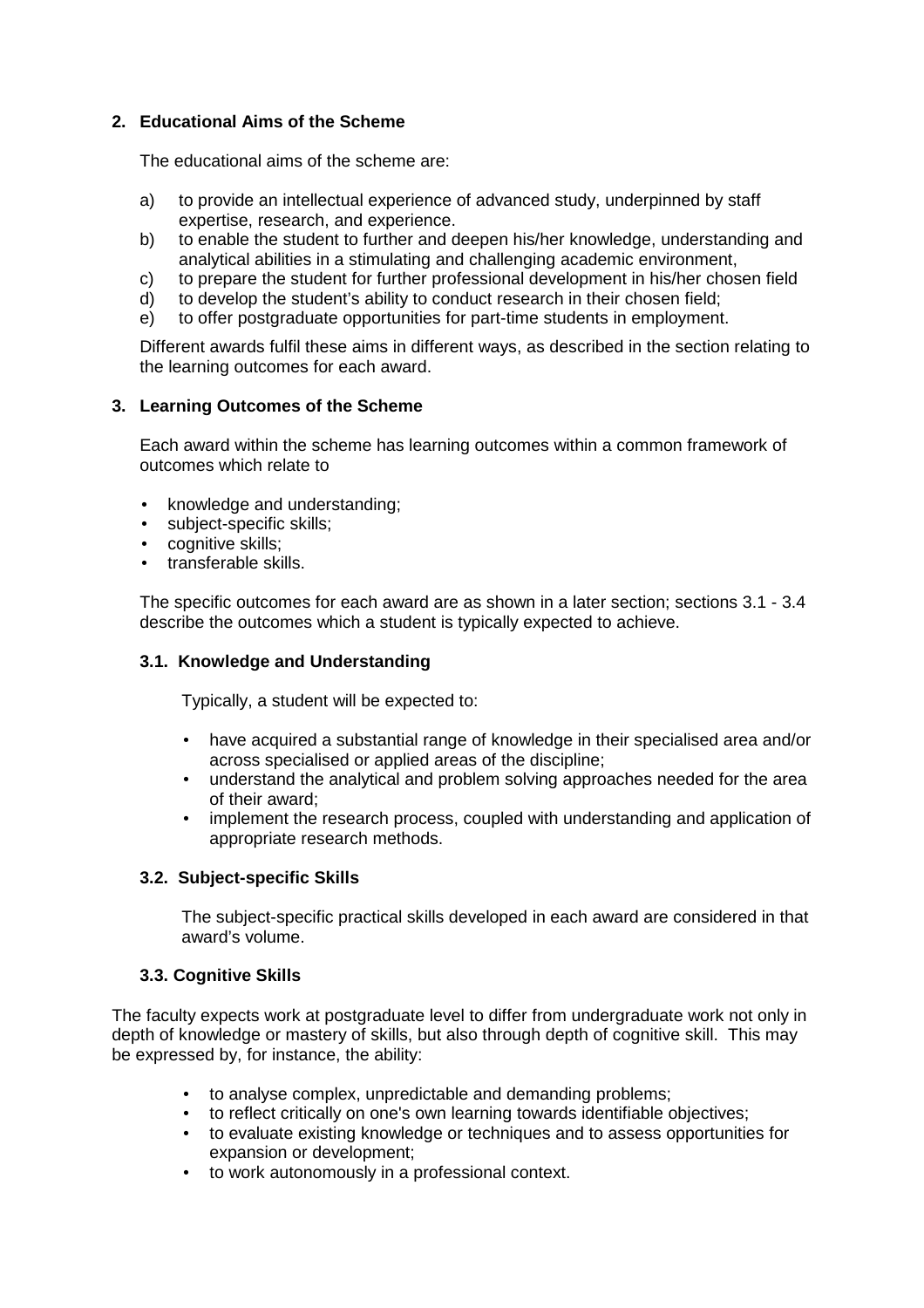The award-specific learning outcomes reflect these expectations in respect of the cognitive skills achieved within each award.

## **3.4. Transferable Skills**

The faculty has a policy regarding transferable skills, under which each module and each award is expected to include one or more skills from the faculty's definition of transferable skills, as shown below. The purpose in doing so is to increase students' effectiveness as learners and to enhance their prospects of employment. The skills include those which are complementary to the disciplines concerned as well as skills which are independent of the discipline, and are consistent with the expectations of QAA's "Framework for Higher Education Qualifications".

**Communication Skills** (to communicate orally or in written format, including for instance the results of technical investigations, to peers and/or to 'problem owners')

**Self-management Skills** (to manage one's own time; to meet deadlines; to work with others)

**IT Skills in Context** (to use software in the context of problem-solving investigations, and to interpret findings)

**Problem Formulation and Decision-making** (to express problems in abstract terms; to undertake analysis and interpretation in the context of the discipline; to interpret the results of findings in appropriate terms)

**Progression to Independent Learning** (to gain experience of and to develop skills in learning independently of structured classroom work)

**Awareness of Professional Literature** (to be aware of, and where appropriate to read and to use literature sources relevant to the discipline to support learning activities)

**Working with Others** (to be able to work as a member of a team; to be aware of the benefits and problems which teamwork can bring)

> Not every module includes each skill, but the core modules within each award between them ensure coverage of all skills.

### **4. Structure & Credit Requirements**

There are six named awards within this scheme:

[180 credits are required to qualify for the award of an MSc]

MSc Advanced Technologies in Electronics MSc Engineering & Technology Management MSc Software Engineering MSc Computer Science MSc Statistics & Management Science MSc Information Technology

and the structure of each these is as shown in the diagrams on the following pages.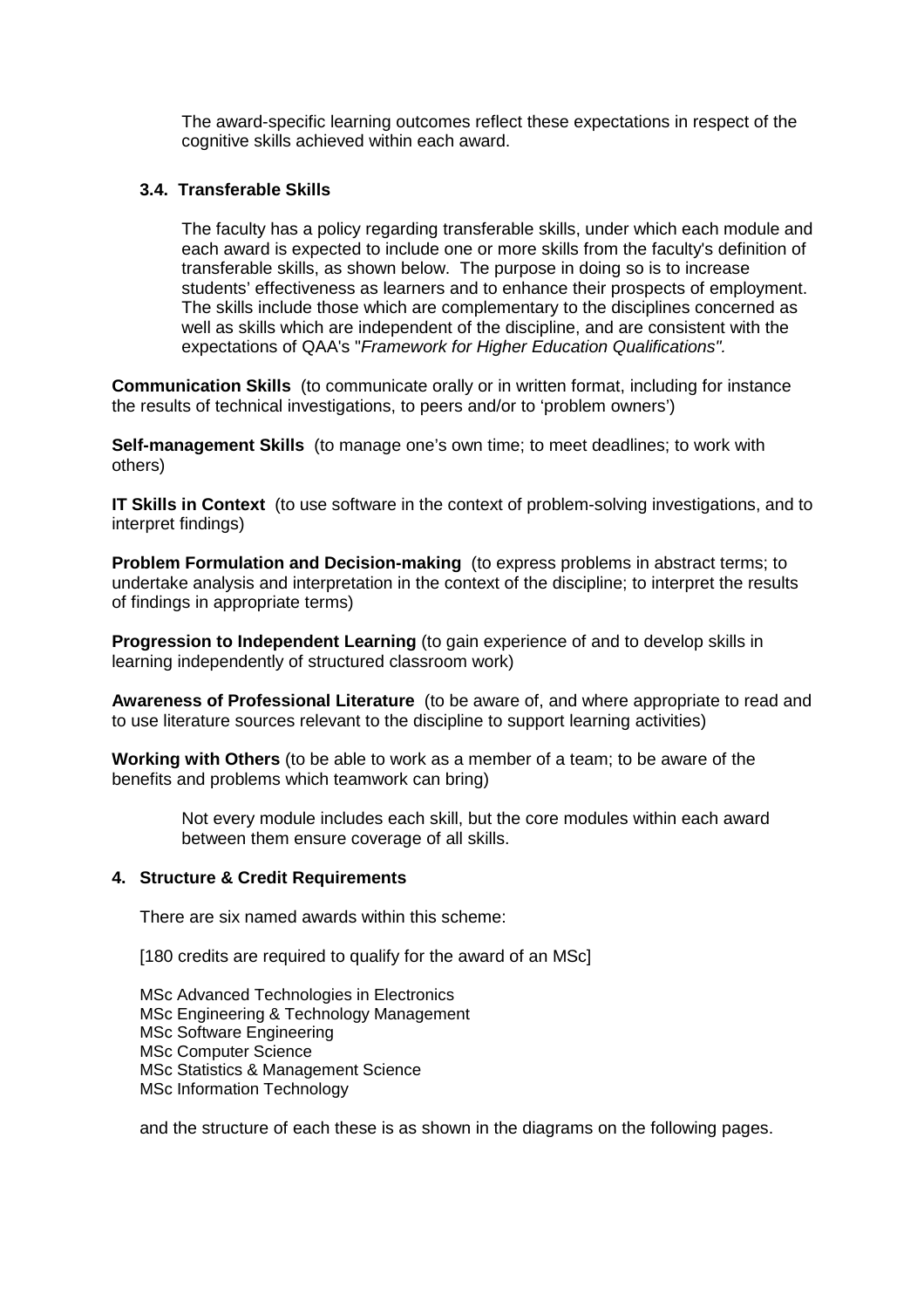The following Interim Awards are also available: -

[60 credits are required to qualify for the award of a Postgraduate Certificate]

Postgraduate Certificate in Advanced Technologies in Electronics Postgraduate Certificate in Engineering & Technology Management Postgraduate Certificate in Software Engineering Postgraduate Certificate in Computer Science Postgraduate Certificate in Statistics & Management Science Postgraduate Certificate in Information Technology

[120 credits are required to qualify for the award of a Postgraduate Diploma]

Postgraduate Diploma in Advanced Technologies in Electronics Postgraduate Diploma in Engineering & Technology Management Postgraduate Diploma in Software Engineering Postgraduate Diploma in Computer Science Postgraduate Diploma in Statistics & Management Science Postgraduate Diploma in Information Technology

Each programme is designed to be followed by full-time study over one year or by parttime study over two years. For each programme there is accordingly a structured parttime route comprising 30 credits of taught modules per semester for four semesters followed by a dissertation module. Within three of these awards, structured pathways have been designed in order to inform student choice by bringing together modules within a specific discipline area. The pathways identified thus far are

MSc Engineering & Technology Management

- Machine Vision & Computer Graphics
- Mechatronics
- Engineering Design Analysis
- Rapid Product Realisation

MSc Computer Science

- Adaptive Computing
- Complex Systems

MSc Information Technology

- Business Information Systems
- Community Information Systems
- The Learning Society
- Manufacturing & Design
- Software Development
- Total Quality Management

The faculty intends to ensure that these pathways are available and are timetabled in a manner which will facilitate participation and attendance by part-time students.

The interim awards of Postgraduate Certificate and Postgraduate Diploma are available to students on each programme. The credit requirements for interim awards are as detailed in the University's Modular Assessment Regulations. Within each programme any combination of modules to the required number of credits is sufficient for an interim award. [please refer to page 1, Basic Data Section for a complete listing of the awards available under the new scheme.]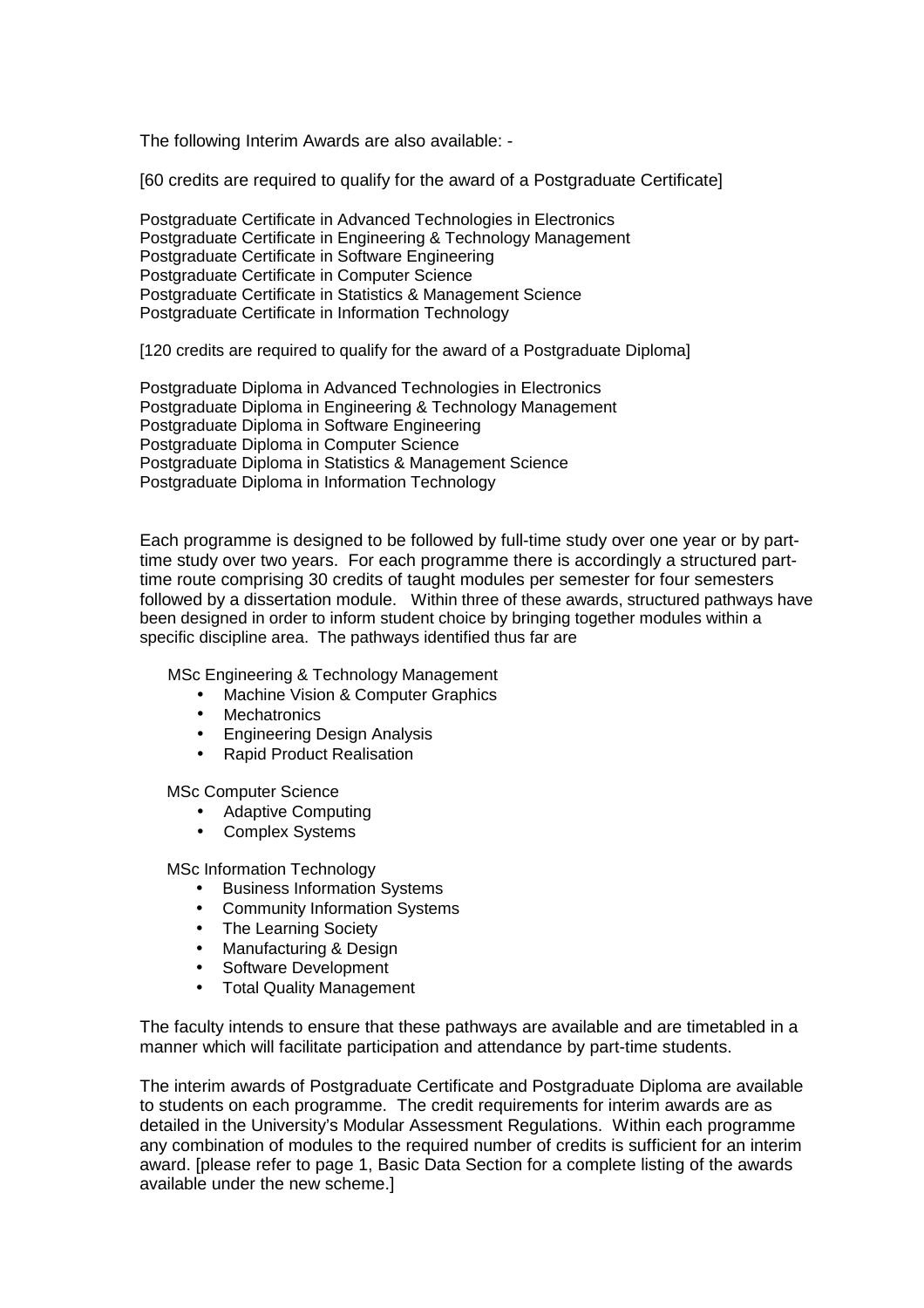All students of Advanced Technologies in Electronics will attain the learning outcomes given in the following sections. Students develop additional focused technical skills, depending upon their option choices

### **A. Knowledge and Understanding**

| Knowledge and Understanding of: |                                                                                                                                    | <b>Teaching/Learning Methods and Strategies</b>                                                                                         | <b>Assessment</b>                                                           |
|---------------------------------|------------------------------------------------------------------------------------------------------------------------------------|-----------------------------------------------------------------------------------------------------------------------------------------|-----------------------------------------------------------------------------|
|                                 | The fundamental features of intelligent and<br>adaptive systems. UFE018QM                                                          | On all modules the learner is encouraged to<br>undertake independent reading both to supplement                                         | Testing of the knowledge base is through:                                   |
| 2.                              | The components of Communication Networks<br>and the protocols and algorithms used in their<br>implementation. UFE018QM CommNetProt | and consolidate what is being learnt and to broaden<br>their individual knowledge of the subject.                                       | Assessed coursework (topics: 1, 2, 3, 4);<br>Examination (topics: 1, 2, 4); |
| 3.                              | The nature of the research process and the<br>range of research methods available.<br>UFQ007QM ResMethods                          | The dissertation then builds on this knowledge<br>providing an opportunity for an in-depth study of a<br>topic selected by the student. |                                                                             |
| 4.                              | The critical features of advanced multitasking<br><b>Embedded Real-Time Systems</b>                                                |                                                                                                                                         |                                                                             |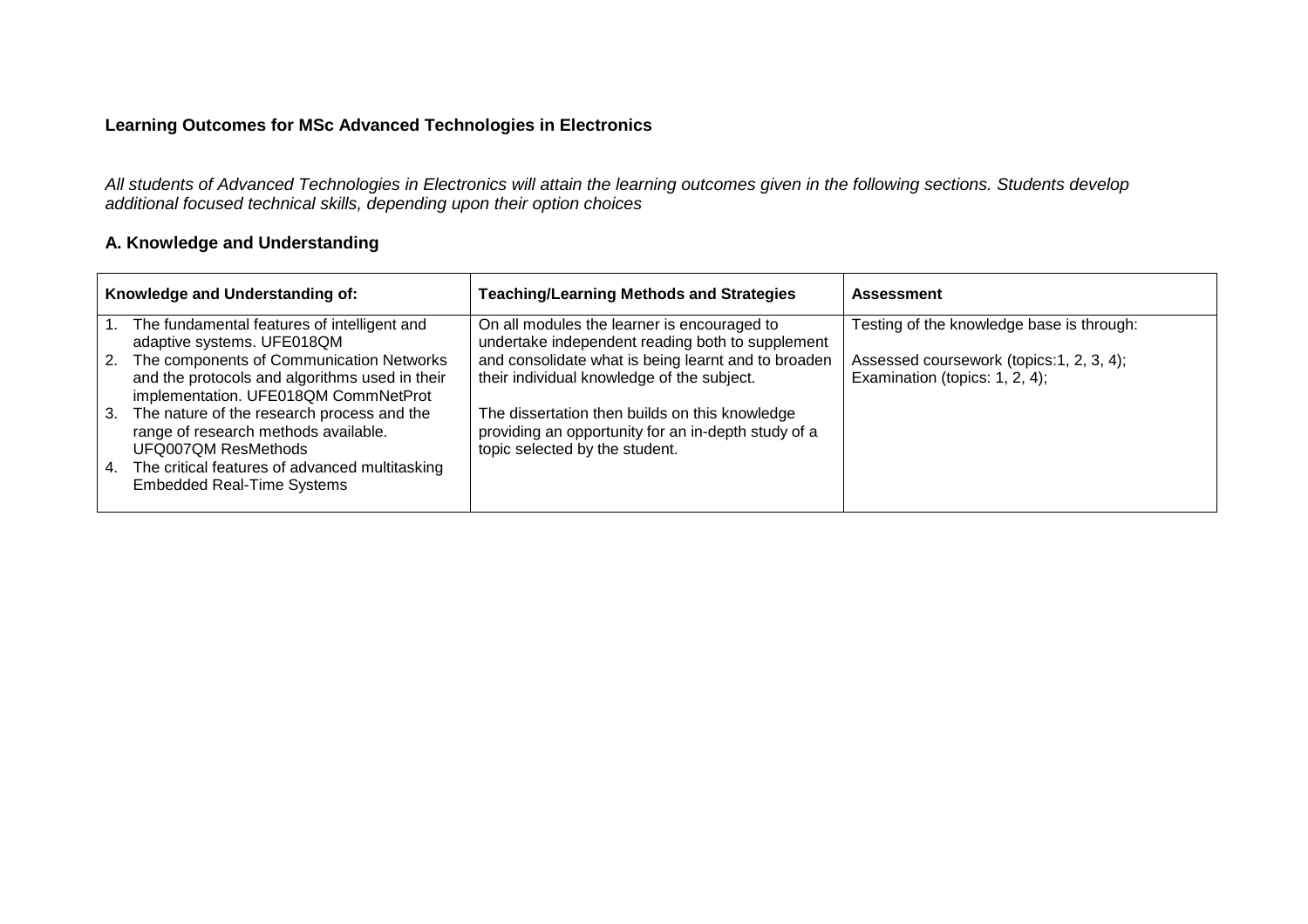## **B. Subject Specific Skills**

|    | <b>Subject Specific Skills</b>                                                                                                                                                         | <b>Teaching/Learning Methods and Strategies</b>                                                                                                                                                                                                              | <b>Assessment</b>                                                                                                                                                                                                              |
|----|----------------------------------------------------------------------------------------------------------------------------------------------------------------------------------------|--------------------------------------------------------------------------------------------------------------------------------------------------------------------------------------------------------------------------------------------------------------|--------------------------------------------------------------------------------------------------------------------------------------------------------------------------------------------------------------------------------|
|    | Students will be able to:                                                                                                                                                              | Throughout the programme, the skills listed are                                                                                                                                                                                                              | The possession of these skills is demonstrated                                                                                                                                                                                 |
|    | Compare the performance characteristics of<br>neural networks, fuzzy systems, evolutionary<br>computation and reinforcement<br>learning.UFE018QM                                       | developed through a combination of theoretical<br>discussion, practical laboratory-based work,<br>classroom based tutorial exercises and directed<br>self-study. The general teaching/learning method<br>is to impart these practical skills by a process of | both by the development of a practical piece of<br>coursework (software) and by examination. The<br>practical nature of many of the skills to be acquired<br>means that particular modules specifically address<br>the skills. |
| 2. | Design a communication protocol and<br>implement it in a high-level language.<br>CommNetprot                                                                                           | moving from an overview of what is required to a<br>specific application of an individual skill at a higher<br>level. Specific skills are consolidated thorough                                                                                              | The examination allows students to demonstrate<br>that they have grasped the underlying concepts                                                                                                                               |
| 3. | Utilise an interrupt structure in order to design<br>an event driven embedded system using a<br>mixture of high and low level programming<br>language. Embedded RealTime Systems       | practical work.                                                                                                                                                                                                                                              | that inform the development of such an artifact.                                                                                                                                                                               |
| 4. | Write a research proposal that includes aims,<br>research questions, research method and<br>expected outcomes. UFQ007QM.                                                               |                                                                                                                                                                                                                                                              |                                                                                                                                                                                                                                |
| 5. | Undertake critical analysis and design tasks in<br>one of the following focused technical areas;<br><b>Advanced Electrical Engineering</b><br>$\bullet$<br>Software-Hardware Co-Design |                                                                                                                                                                                                                                                              |                                                                                                                                                                                                                                |
|    |                                                                                                                                                                                        |                                                                                                                                                                                                                                                              |                                                                                                                                                                                                                                |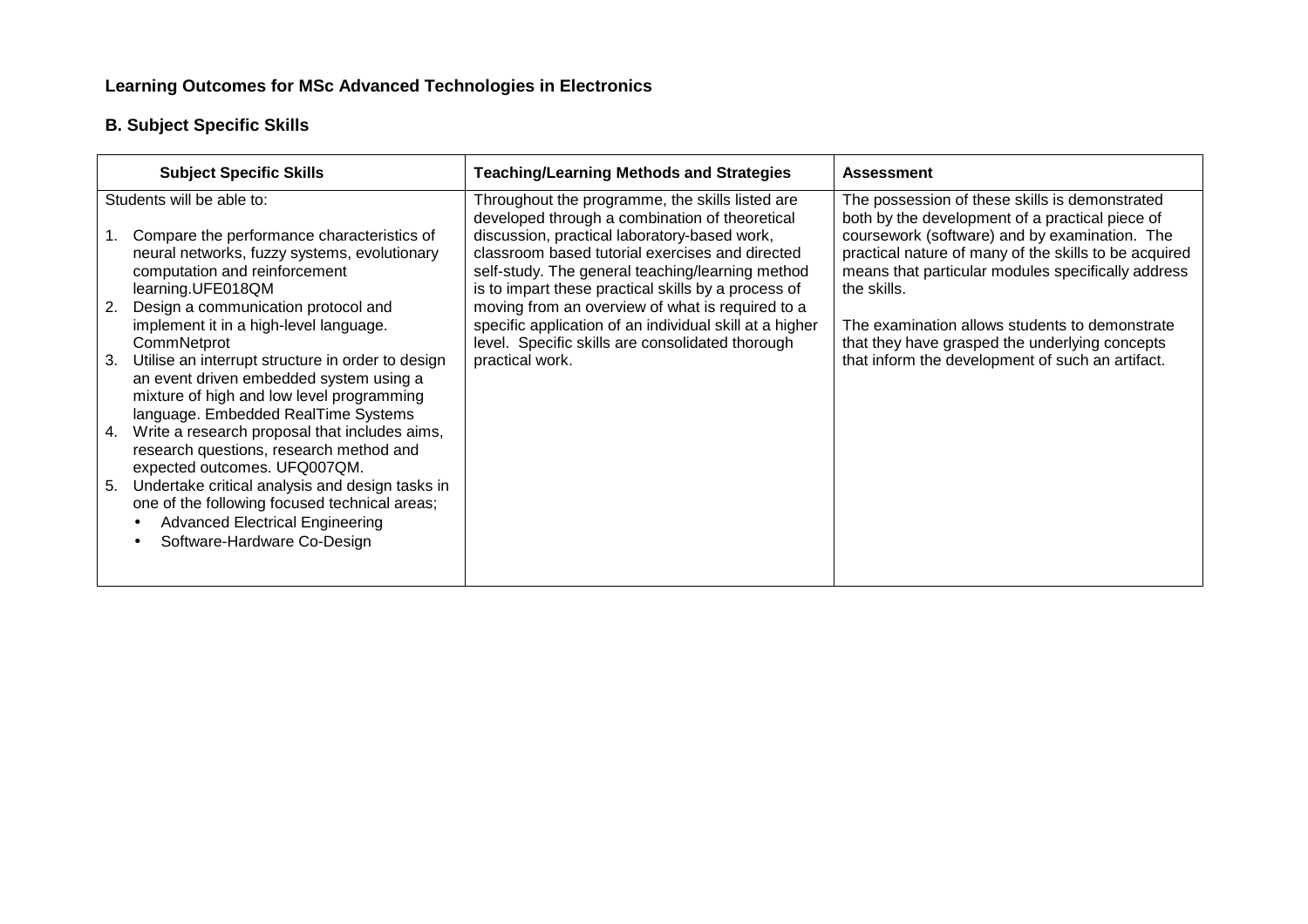### **C.Cognitive (Intellectual) Skills**

| <b>Cognitive (Intellectual) Skills</b>                                                                                                                                                                                                                                                                                                                          | <b>Teaching/Learning Methods and Strategies</b>                                                                                                                                                                                                                                                                                                                                                                                                                                                                                                                                                                                                                                                                                                                                                                                                                                                                                               | <b>Assessment</b>                                                                                                                                    |
|-----------------------------------------------------------------------------------------------------------------------------------------------------------------------------------------------------------------------------------------------------------------------------------------------------------------------------------------------------------------|-----------------------------------------------------------------------------------------------------------------------------------------------------------------------------------------------------------------------------------------------------------------------------------------------------------------------------------------------------------------------------------------------------------------------------------------------------------------------------------------------------------------------------------------------------------------------------------------------------------------------------------------------------------------------------------------------------------------------------------------------------------------------------------------------------------------------------------------------------------------------------------------------------------------------------------------------|------------------------------------------------------------------------------------------------------------------------------------------------------|
| 1. Apply the principles covered in the award<br>elsewhere<br>Critically evaluate developments in technology,<br>2.<br>particularly in telecommunications<br>Critically analyse theoretical perspectives<br>3.<br>relevant to the research process<br>4. Evaluate research methodologies, tools and<br>techniques, and the process of research,<br>reflectively. | All skills are supported to varying degrees by<br>lectures. In addition, guidance on the use of the<br>library and on-line resources will be given initially in<br>induction, throughout the award, and specifically<br>with regard to the research proposal and the<br>dissertation Individual skills are also supported as<br>follows:<br>Skill 1 is particularly addressed in Intelligent and<br>Adaptive Systems which uses case studies to<br>demonstrate the applicability of principles to<br>different domains.<br>Skill 2 is exercised in Networks and Protocols<br>where students are encouraged to develop<br>protocols during practical sessions and to evaluate<br>their success<br>Research Methods focuses on the tools and<br>techniques of 3, and their evaluation. The<br>dissertation is the specific medium through which<br>the appropriateness of these tools is considered in<br>relation to a particular problem (4). | All skills are assessed by coursework. In addition,<br>skill 3 is assessed by a presentation whilst skills 1,2<br>and 4 are assessed by examination. |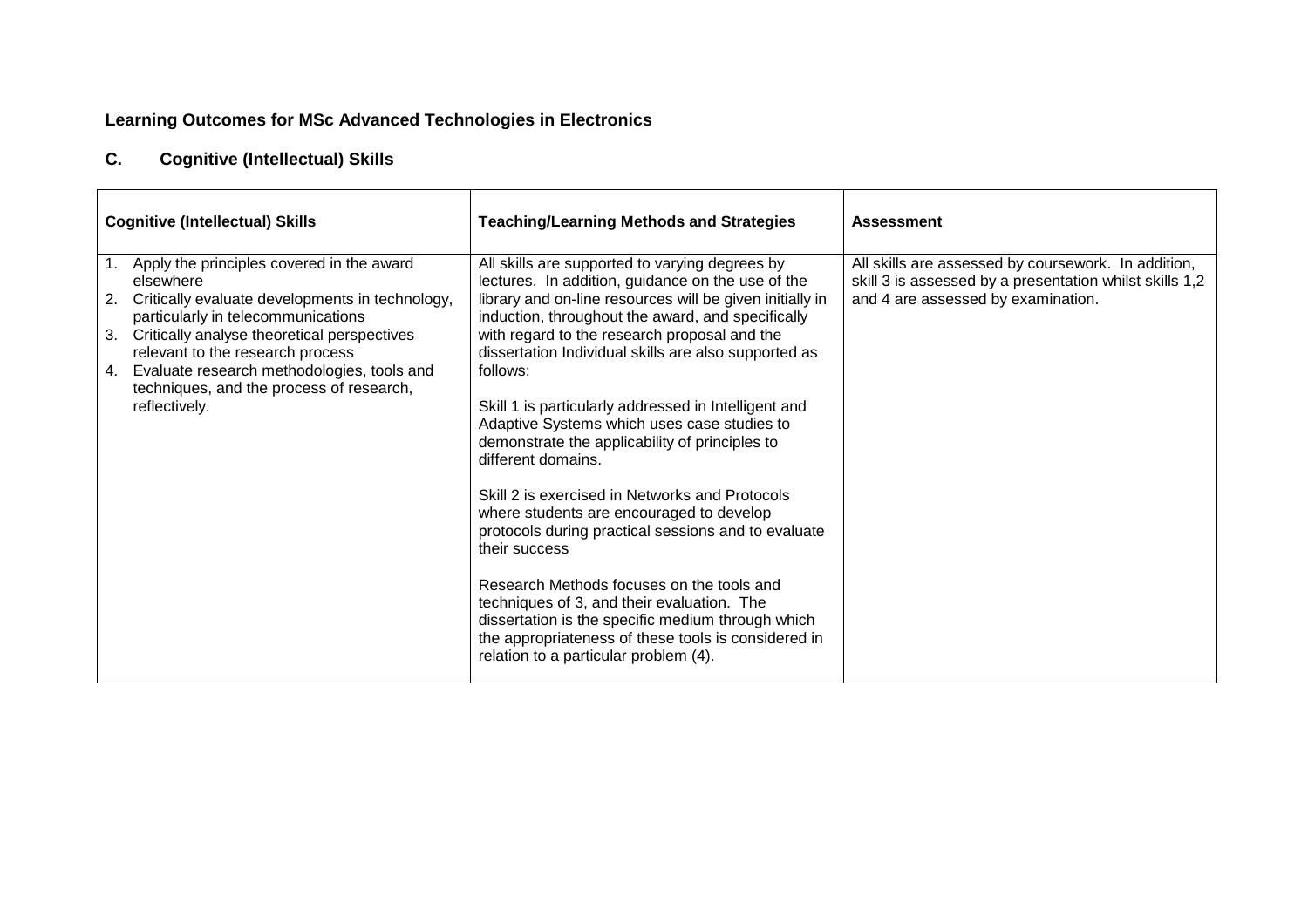## **D. Key (Transferable) Skills**

| <b>Key (Transferable) Skills</b>                                                                                                                                                  | <b>Teaching/Learning Methods</b>                                                                                                                                                                                                                                                                                                                      | <b>Assessment</b>                                                                                                                                                                                                                                                                                                       |
|-----------------------------------------------------------------------------------------------------------------------------------------------------------------------------------|-------------------------------------------------------------------------------------------------------------------------------------------------------------------------------------------------------------------------------------------------------------------------------------------------------------------------------------------------------|-------------------------------------------------------------------------------------------------------------------------------------------------------------------------------------------------------------------------------------------------------------------------------------------------------------------------|
| 1. Communication skills: to communicate orally or<br>in writing.                                                                                                                  | 1. Skill one is developed through a variety of<br>methods and strategies including the following:<br>Students participate in discussion tutorials<br>٠<br>Students present research topic findings in<br>tutorials<br>Students participate in individual tutorials<br>٠                                                                               | All of the skills are demonstrated in varying degrees<br>in all of the employed assessments with the<br>exception of teamwork, which is covered in some of<br>the coursework. It would be impossible to progress to<br>completion on the half-award without demonstrating<br>a basic competence in all of these skills. |
| 2. Self-management skills: to manage one's own<br>time; to meet deadlines; to work with others having<br>gained insights into the problems of team-based<br>software development. | 2. Skill two is developed through a variety of<br>methods and strategies including the following:<br>Students conduct self-managed practical work<br>$\bullet$<br>Students participate in practically-oriented<br>tutorial laboratory sessions<br>Students work through practical work-sheets<br>in teams<br>Students practice design and programming |                                                                                                                                                                                                                                                                                                                         |
| 3. IT skills in context: to use software tools in the<br>context of application development.                                                                                      | 3. Skill three is developed through a variety of<br>methods and strategies including the following:<br>Students conduct self-managed practical work<br>Students participate in experimental<br>investigation tutorials<br>Students work through practical work-sheets<br>in teams<br>Students make use of online teaching<br>materials                |                                                                                                                                                                                                                                                                                                                         |
| 4. Problem Formulation and Decision-Making: To<br>undertake analysis and interpretation of information<br>and express problems in appropriate notations.                          | 4. Skill four is developed through a variety of<br>methods and strategies including the following:<br>Students develop problem solving programs<br>Students practice design using a number of<br>different notations                                                                                                                                  |                                                                                                                                                                                                                                                                                                                         |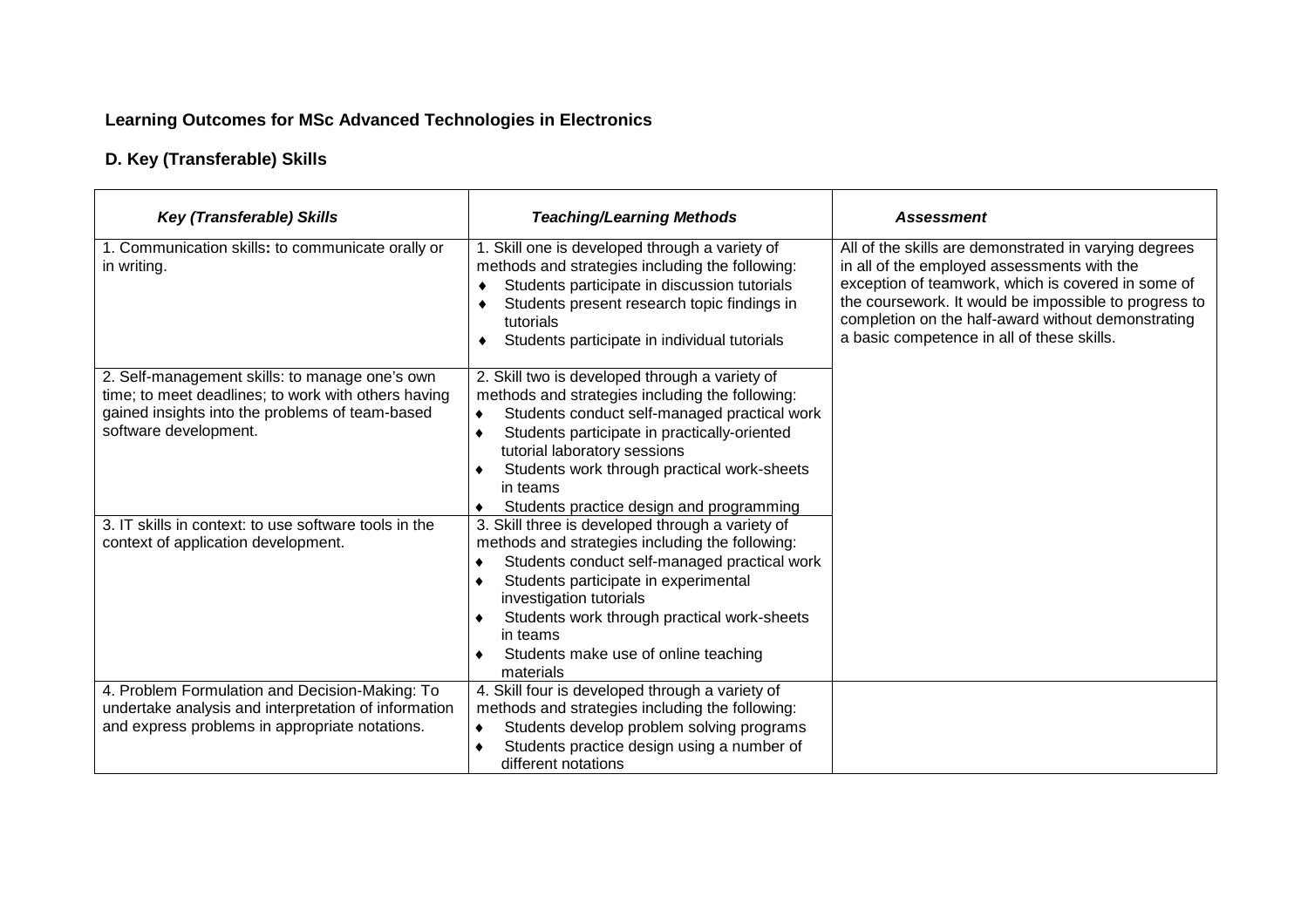| 5. Progression to independent learning: To gain      | 5. Skill five is developed through a variety of  |  |
|------------------------------------------------------|--------------------------------------------------|--|
| experience of, and to develop skills in, learning    | methods and strategies including the following:  |  |
| independently of structured class work. For          | Students are encouraged to research relevant     |  |
| example, to develop the ability to use on-line       | topics                                           |  |
| facilities to further self-study.                    | Students are encouraged to use online            |  |
|                                                      | facilities to discover information               |  |
|                                                      | Students research and write a dissertation       |  |
|                                                      | with 'light-touch' supervision.                  |  |
| 6. Awareness of professional literature: to read and | 6. Skill six is developed through a variety of   |  |
| to use literature sources appropriate to the         | methods and strategies including the following:  |  |
| discipline to support learning activities            | Students are encouraged to access online         |  |
|                                                      | material                                         |  |
|                                                      | Students review the literature for discussion in |  |
|                                                      | tutorial classes                                 |  |
|                                                      | Students write a dissertation                    |  |
| 7. Teamwork: to be able to work as a member of a     | 7. Skill seven is developed through a variety of |  |
| team; to be aware of the benefits and problems       | methods and strategies including the following:  |  |
| which teamwork can bring                             | Students are required to participate in tutorial |  |
|                                                      | discussions.                                     |  |
|                                                      |                                                  |  |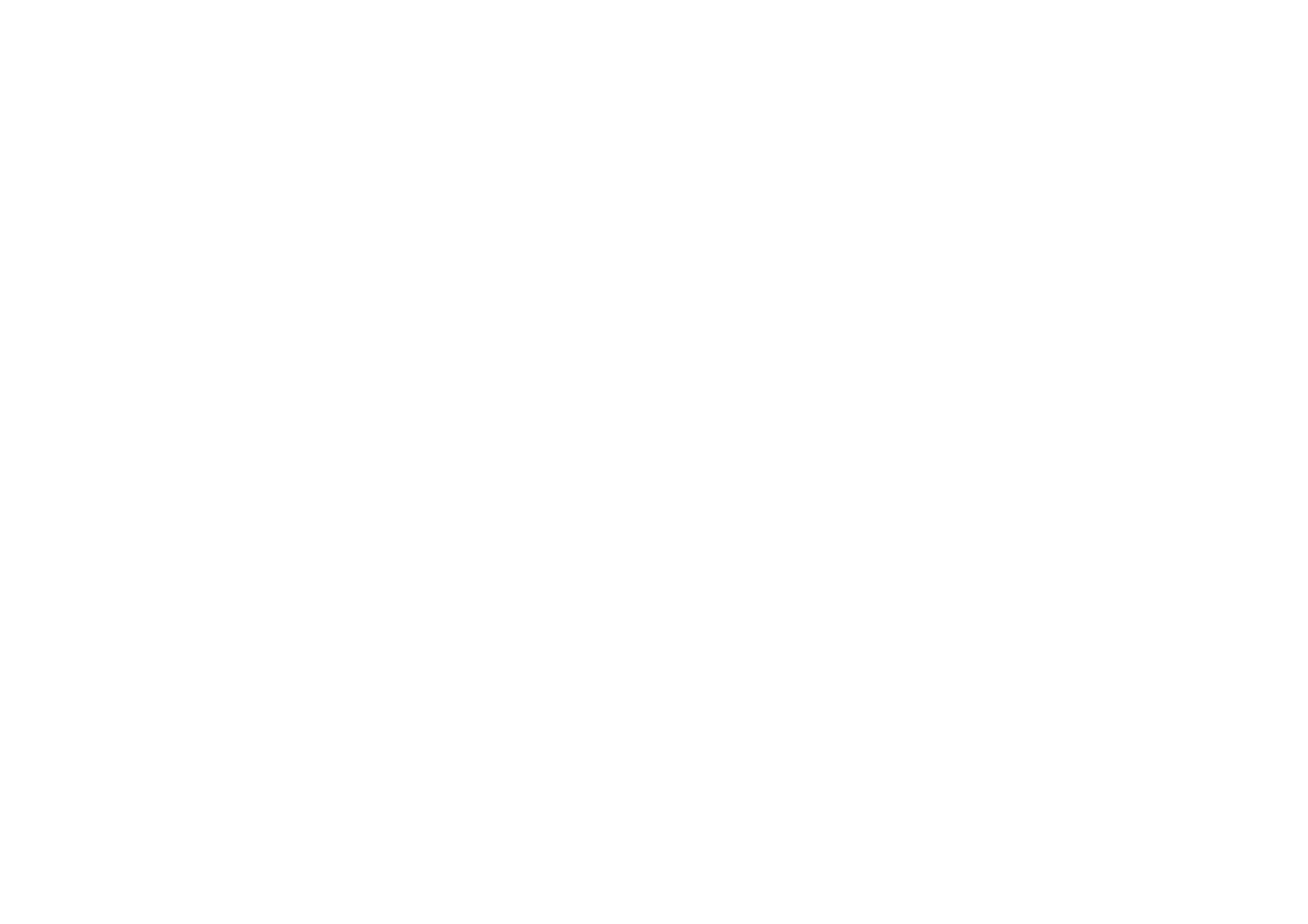**A. Knowledge and Understanding of:**

|    | <b>Learning Outcomes</b>                                                                                                                                                                                                           | <b>Teaching and Learning Strategy</b>                                                                                                                                                                                                                                                                                                                         | <b>Assessment</b>                                                                                                                      |
|----|------------------------------------------------------------------------------------------------------------------------------------------------------------------------------------------------------------------------------------|---------------------------------------------------------------------------------------------------------------------------------------------------------------------------------------------------------------------------------------------------------------------------------------------------------------------------------------------------------------|----------------------------------------------------------------------------------------------------------------------------------------|
| 1. | The way in which the effectiveness of an<br>engineering organisation depends on a multiplicity<br>of factors - technical, human and commercial and<br>the skills and attitudes needed to manage these<br>factors to achieve goals. | In addition to providing insights into some of the latest technologies, the<br>award encourages students to take an integrated view of a<br>manufacturing enterprise by placing technology in strategic, financial,<br>human and operational context. The first semester delivers the<br>concepts, methods and tools for strategy formulation and financial & | 1, 2, and 6 are assessed by a<br>combination of coursework<br>and examination<br>4 is assessed by a group<br>project, presentation and |
|    | 2. The strategy formulation and implementation in the<br>context of domestic and international industrial<br>perspectives including the advances in technology                                                                     | operational management. Alongside this, students are also given a<br>deeper understanding of the concepts and practice of a current area of<br>technology. Thus the students are encouraged to take an integrated                                                                                                                                             | viva<br>5 & 6 are assessed by<br>supervised mini projects                                                                              |
| 3. | Multiple approaches to operations management<br>and improvement                                                                                                                                                                    | view and place technology in strategic, financial, human and<br>operational context. The second semester continues with the delivery                                                                                                                                                                                                                          |                                                                                                                                        |
|    | 4. Concepts and principles implicit in the financial<br>management and accounting                                                                                                                                                  | of the concepts and practice of further two areas of cutting edge<br>technology along with the tools and techniques for achieving efficiency                                                                                                                                                                                                                  |                                                                                                                                        |
| 5. | Lean thinking methodologies for continuous<br>improvement                                                                                                                                                                          | and leanness in the implementation and management of the<br>technology. In this semester students are also encouraged to think                                                                                                                                                                                                                                |                                                                                                                                        |
| 6. | Underlying concepts, trends and applications<br>relevant to the technology domain explored in the                                                                                                                                  | about the business of research and their dissertations in particular by<br>the study of research methods.                                                                                                                                                                                                                                                     |                                                                                                                                        |
|    | chosen option modules.                                                                                                                                                                                                             | Throughout, students are encouraged to undertake independent<br>reading both to supplement and consolidate what is being taught/learnt<br>and to broaden individual knowledge and understanding of the subject.                                                                                                                                               |                                                                                                                                        |
|    |                                                                                                                                                                                                                                    | All of these outcomes are supported by the use of traditional methods<br>including lectures, tutorials and seminars. In addition specific outcomes<br>are supported as follows:                                                                                                                                                                               |                                                                                                                                        |
|    |                                                                                                                                                                                                                                    | By carrying out a supervised mini project and presenting a report<br>By lab based practical work relevant to the technology area<br>covered in the option module choice.                                                                                                                                                                                      |                                                                                                                                        |
|    |                                                                                                                                                                                                                                    | By participating in case studies, ensuing classroom discussion and<br>presentations                                                                                                                                                                                                                                                                           |                                                                                                                                        |
|    |                                                                                                                                                                                                                                    | By carrying out assignments requiring independent research and<br>$\bullet$<br>self study and learning from the feedback provided by the tutors                                                                                                                                                                                                               |                                                                                                                                        |
|    |                                                                                                                                                                                                                                    | By working with a number of software tools both in the<br>management and technology based subjects                                                                                                                                                                                                                                                            |                                                                                                                                        |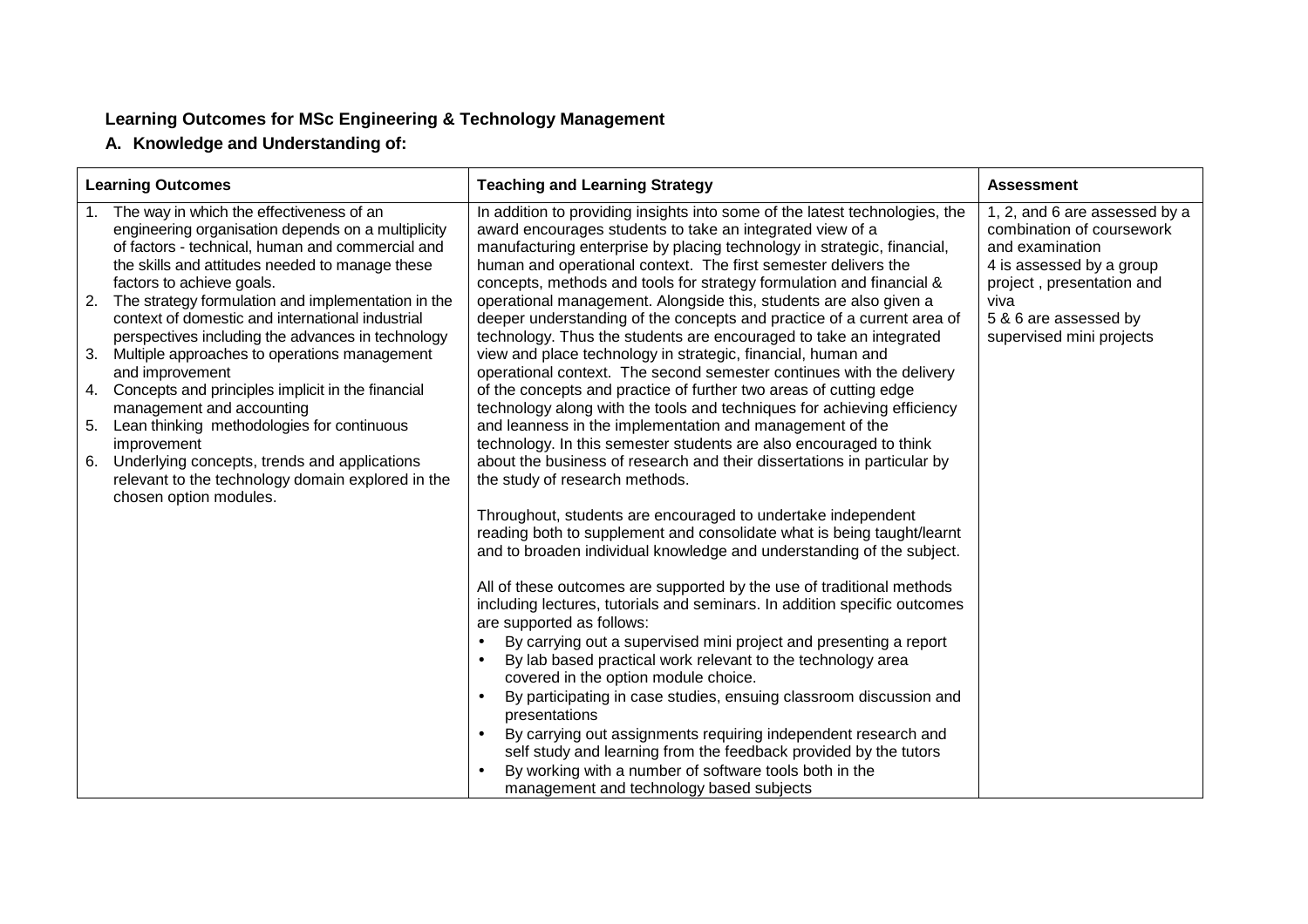## **B. Subject Specific Skills**

| <b>Learning Outcomes</b> |                                                                                                                                                         | <b>Teaching and Learning Strategy</b>                                                                                                                                                     | <b>Assessment</b>                   |
|--------------------------|---------------------------------------------------------------------------------------------------------------------------------------------------------|-------------------------------------------------------------------------------------------------------------------------------------------------------------------------------------------|-------------------------------------|
|                          | Critically evaluate the strategic and operational aspects of an                                                                                         | Concepts in different subjects are provided through                                                                                                                                       | Learning outcomes 1 and 6 are       |
|                          | organisation and propose changes required for improved                                                                                                  | the lectures and reinforcement of these concepts and                                                                                                                                      | assessed by course work,            |
|                          | competitiveness of the business                                                                                                                         | their application to real life problems is carried out                                                                                                                                    | examination or mini project or a    |
|                          | 2. Carry out objective analysis of financial data for making                                                                                            | through tutorials, case studies, laboratory exercises,                                                                                                                                    | combination of the above            |
|                          | managerial decisions, particularly in the context of technology                                                                                         | computer labs, assignments and supervised mini                                                                                                                                            | Assessment of learning outcome 2    |
|                          | implementation                                                                                                                                          | projects. Students are encouraged to undertake                                                                                                                                            | and 4 is carried out through a mini |
|                          | 3. Carry out a critical analysis of multiple approaches to                                                                                              | independent reading and research in different                                                                                                                                             | projects. Group project is used to  |
|                          | operations management and improvement                                                                                                                   | subjects, apply the results of the research to solve a                                                                                                                                    | assess 3 and dissertation is the    |
| 4.                       | Confidently propose and defend the implementation of Lean                                                                                               | given problem in a number of ways, critically evaluate                                                                                                                                    | assessment method for learning      |
|                          | Thinking methodologies in his/her organisation                                                                                                          | different solutions, state the preferred solution and                                                                                                                                     | outcome 5.                          |
| 5.                       | Carry out in an in-depth study of a substantial technical problem<br>and to apply knowledge gained through the taught material and<br>independent study | support this conclusion using acquired knowledge.<br>Students' skills of criticality are developed throughout<br>the duration of the award through class room                             |                                     |
| 6.                       | Use tools and techniques explored in the option modules to<br>design a working solution to a problem in the light of company<br>requirements            | discussions based on case studies, presentations by<br>students of their work, supervised individual project,<br>laboratory exercises, industrial visits and other such<br>opportunities. |                                     |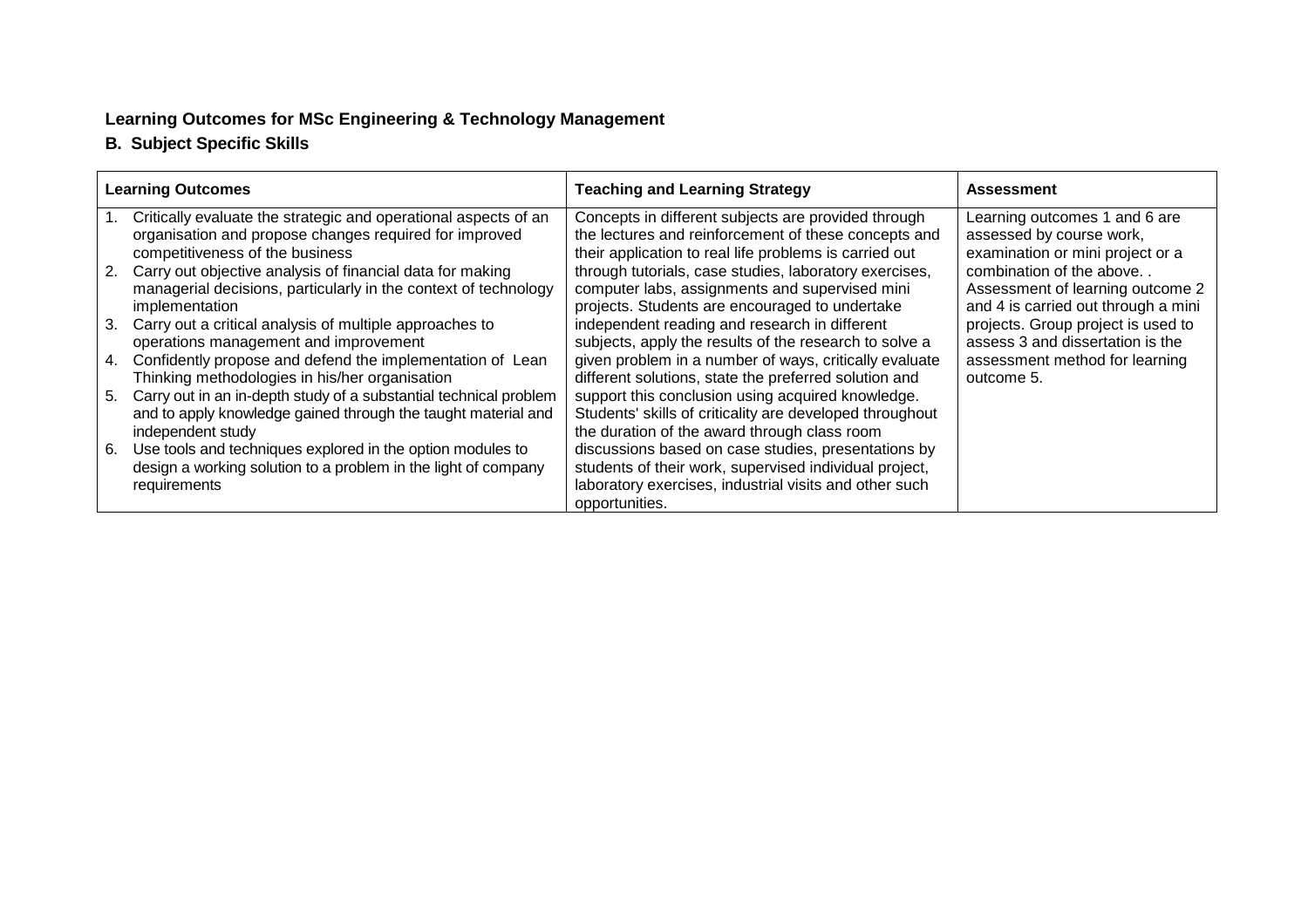## **C. Cognitive Skills**

| <b>Learning Outcomes</b> |                                                                                                                                            | <b>Teaching and Learning Strategy</b>                                                                                                                              | <b>Assessment</b>                                                                                                         |
|--------------------------|--------------------------------------------------------------------------------------------------------------------------------------------|--------------------------------------------------------------------------------------------------------------------------------------------------------------------|---------------------------------------------------------------------------------------------------------------------------|
|                          | Ability to deal with complex issues both<br>systematically and creatively.                                                                 | All skills are supported to varying degrees through<br>lectures. The award encourages students to place the<br>strategic and operational aspects of an engineering | Learning outcomes 1-5 are assessed by<br>various degrees in all the modules. The<br>learning outcome 6 is comprehensively |
| 2.                       | Be able to make sound judgements in the absence<br>of complete data.                                                                       | industry in the context of engineering and technology,<br>finance and other internal and external factors. Thus                                                    | assessed by the dissertation.                                                                                             |
| 3.                       | Ability to communicate their conclusions clearly to<br>specialist and non-specialist audiences.                                            | the students learn to deal with complex issues whether<br>they are learning about the strategic and operations                                                     |                                                                                                                           |
| 4.                       | Self-direction and originality in tackling and solving<br>problems                                                                         | management or are being given insights into some of<br>the modern but complex technologies. In carrying out                                                        |                                                                                                                           |
| 5.                       | Ability to act autonomously in planning and<br>implementing tasks at a professional level.                                                 | assignments and projects, often all the data required to<br>solve problems is not available and students are                                                       |                                                                                                                           |
| 6.                       | Ability to carry out an in-depth analysis of a<br>technical problem, explore solutions, make<br>recommendations and put forward convincing | encouraged to make judgements in solving problems<br>and arriving at conclusions. Many modules require<br>students to present their work to their peers as well to |                                                                                                                           |
|                          | arguments in their defence.                                                                                                                | appear in a viva in the presence of a tutor. A broad<br>marking scheme is given to the students at the time of                                                     |                                                                                                                           |
|                          |                                                                                                                                            | setting assignments and projects. The students<br>however, are encouraged to plan the contents of their                                                            |                                                                                                                           |
|                          |                                                                                                                                            | assignments and project reports. The dissertation<br>provides students the opportunity to engage in an in-                                                         |                                                                                                                           |
|                          |                                                                                                                                            | depth problem requiring an in-depth analysis of a<br>complex problem, make recommendations and forward<br>convincing arguments in their defence.                   |                                                                                                                           |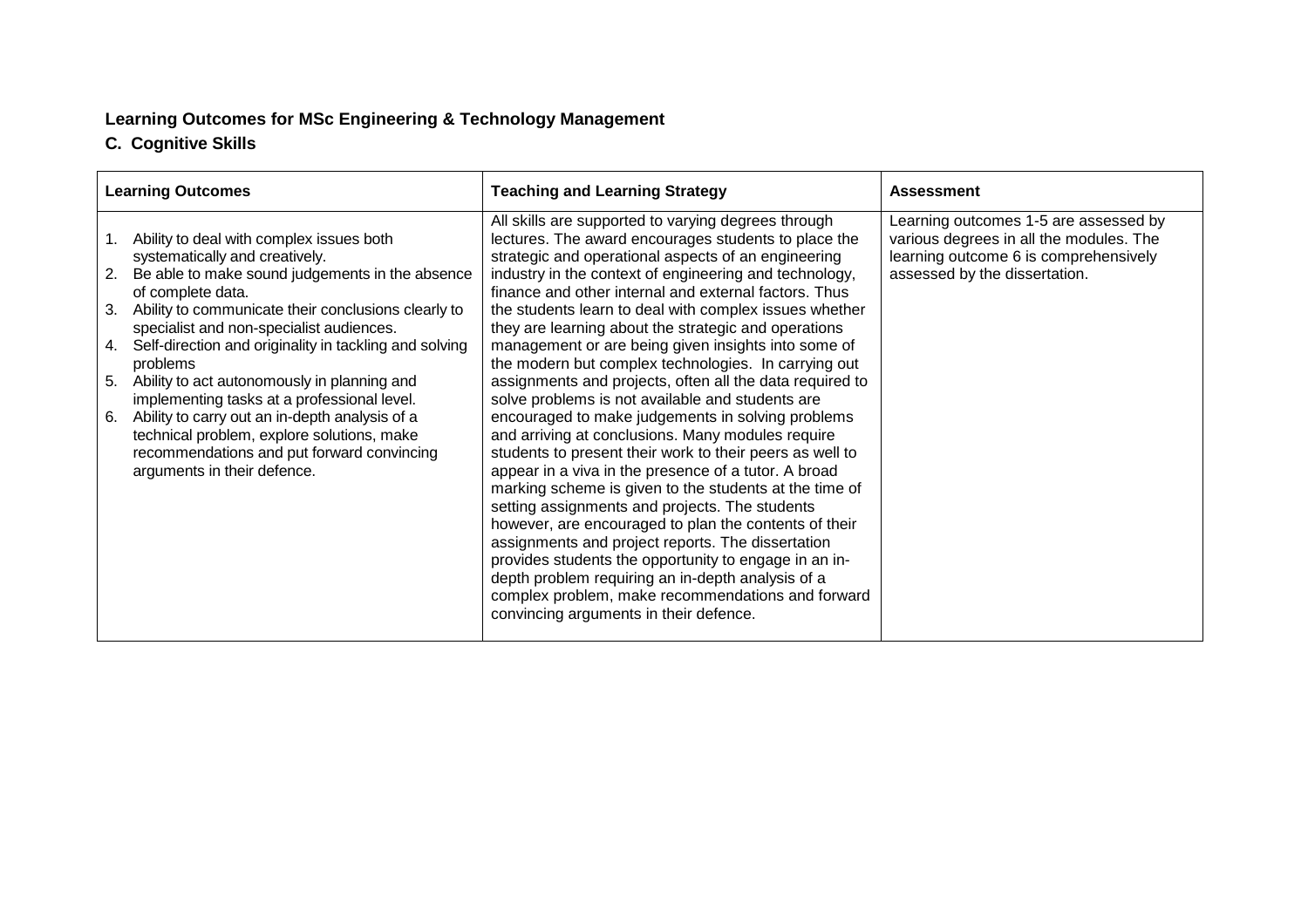#### **D.Transferable Skills**

| <b>Learning Outcomes</b>                                                                                                                                                                                                             | <b>Teaching and Learning Strategy</b>                                                                                                                                                                                                                                                                  | <b>Assessment</b>                                                                                                                                                                                                                                        |
|--------------------------------------------------------------------------------------------------------------------------------------------------------------------------------------------------------------------------------------|--------------------------------------------------------------------------------------------------------------------------------------------------------------------------------------------------------------------------------------------------------------------------------------------------------|----------------------------------------------------------------------------------------------------------------------------------------------------------------------------------------------------------------------------------------------------------|
| 1. Communication Skills (to communicate orally or<br>in writing, including for instance the results of<br>technical investigations, to peers and/or to 'problem<br>owners')                                                          | Transferable skills are developed throughout the<br>award. The emphasis on group work and use of<br>case studies as a platform for sharing and<br>presenting information and ideas develops<br>communication skills and ability to work with                                                           | Written assignments, group work and<br>presentations assess skills 1, 2, 4, 5, 6, 7. Skill 3<br>is developed when using software tools both in the<br>management and technology based subjects. The<br>dissertation proposal and the dissertation itself |
| 2. Self-management Skills (to manage one's own<br>time; to meet deadlines; to work with others)                                                                                                                                      | others. Transferable skills 1-6 are developed in<br>most modules through presentations, written<br>assignments and individual research. There are                                                                                                                                                      | assess all skills, particularly skills 2, 4, 6, 5.                                                                                                                                                                                                       |
| 3. IT Skills in Context (to use software in the<br>context of problem-solving investigations, and to<br>interpret findings)                                                                                                          | plenty of opportunities for students to use<br>software tools for problem solving while carrying<br>out assignments. Some modules in e.g. the<br>Machine Vision and robotics themes also require                                                                                                       |                                                                                                                                                                                                                                                          |
| 4. Problem Formulation and Decision-making (to<br>express problems in abstract terms; to undertake<br>analysis and interpretation in the context of the<br>discipline; to interpret the results of findings in<br>appropriate terms) | students to develop software for carrying out<br>certain tasks. The dissertation module provides<br>an excellent opportunity to develop skills in<br>independent learning, time management,<br>exhaustive literature search, critically interpret the<br>results of the findings, problem formulation, |                                                                                                                                                                                                                                                          |
| 5. Progression to Independent Learning (to gain<br>experience of and to develop skills in learning<br>independently of structured classroom work)                                                                                    | applying information and data to the solution of<br>complex problems and defend own conclusions                                                                                                                                                                                                        |                                                                                                                                                                                                                                                          |
| 6. Awareness of Professional Literature (to be<br>aware of, and where appropriate to read and to use<br>literature sources relevant to the discipline to<br>support learning activities)                                             |                                                                                                                                                                                                                                                                                                        |                                                                                                                                                                                                                                                          |
| 7. Working with Others (to be able to work as a<br>member of a team; to be aware of the benefits and<br>problems which teamwork can bring)                                                                                           |                                                                                                                                                                                                                                                                                                        |                                                                                                                                                                                                                                                          |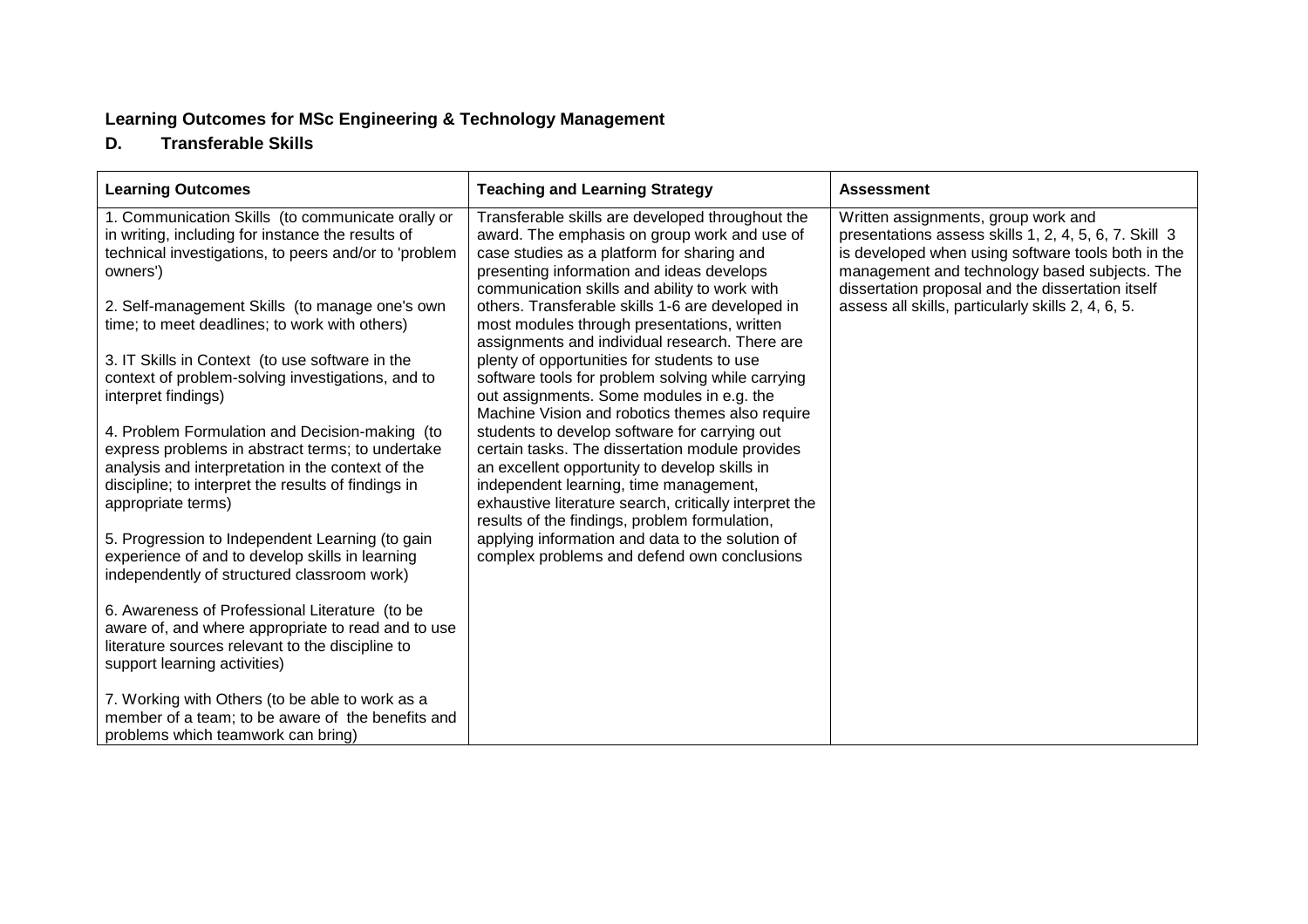## **Learning Outcomes for MSc Software Engineering**

### **AKnowledge and Understanding**

|    | <b>Learning Outcomes</b>                                                                                                                 | <b>Teaching, Learning and Strategies</b>                                                                                                                                                                                                                                                                                                                                                                                  | <b>Assessment</b>                                                                                                                      |
|----|------------------------------------------------------------------------------------------------------------------------------------------|---------------------------------------------------------------------------------------------------------------------------------------------------------------------------------------------------------------------------------------------------------------------------------------------------------------------------------------------------------------------------------------------------------------------------|----------------------------------------------------------------------------------------------------------------------------------------|
|    | 1. Theoretical perspectives that underpin<br>Software Engineering and distinguish it                                                     | The general approach to teaching on this award is use the first<br>semester to deliver theoretical concepts (SE Concepts/Project                                                                                                                                                                                                                                                                                          | 1 is assessed by an individual<br>presentation and coursework.                                                                         |
| 2. | from other disciplines<br>Software Engineering as a coherent<br>process which provides a basis for                                       | Management) and fundamental tools (Requirements<br>Engineering/OO Design and Programming) and then to move to<br>a more applied approach in semester 2. For example, in                                                                                                                                                                                                                                                   | 2 is assessed by coursework and<br>an individual personal appraisal<br>$3 - 5$ are assessed by coursework                              |
| 3. | organised software development<br>Project planning and control methods                                                                   | semester 2, the module Software Management and Development<br>takes a holistic approach and allows the students the opportunity                                                                                                                                                                                                                                                                                           | and examination<br>6 is generally assessed by                                                                                          |
| 4. | and aids<br>The common activities associated with<br>requirements elicitation, analysis,<br>specification, validation, and<br>management | to pursue the whole software development lifecycle from<br>requirements through to delivery. The option choices provide the<br>opportunity of looking at a particular application domain and<br>considering how software is engineered in that area. In semester<br>2, students are also encouraged to think about the business of                                                                                        | coursework. The nature of this<br>coursework depends upon the<br>chosen areas of interest.<br>7 is assessed by a research<br>proposal. |
| 5. | The concerns associated with the<br>analysis, design and implementation of<br>object-oriented software                                   | research and their dissertations in particular by the study of<br>Research Methods.                                                                                                                                                                                                                                                                                                                                       | 8 is assessed by a dissertation and<br>a computer based demonstration                                                                  |
| 6. | The problems associated with<br>development within a particular<br>application domain.                                                   | Throughout, the learner is encouraged to undertake independent<br>reading both to supplement and consolidate what is being<br>taught/learnt and to broaden individual knowledge and                                                                                                                                                                                                                                       |                                                                                                                                        |
| 8. | 7. The nature of the research process<br>How to carry out research in order to                                                           | understanding of the subject.                                                                                                                                                                                                                                                                                                                                                                                             |                                                                                                                                        |
|    | synthesise a computer-based system<br>that meets given requirements                                                                      | All of these outcomes are supported by the use of traditional<br>methods, lectures and seminars. In addition specific outcomes<br>are supported as follows:                                                                                                                                                                                                                                                               |                                                                                                                                        |
|    |                                                                                                                                          | 1 by the use of in-class exercises and presentations by<br>individuals on selected areas of systems development<br>2 by the pursuing a SE group project in which the tutor<br>acts as a client and comments on progress.<br>3 and 4 by classroom based practical work<br>5 by lab based practical work.<br>6 by discussion and lab work related to the student's<br>option choices.<br>7 and 8 by individual supervision. |                                                                                                                                        |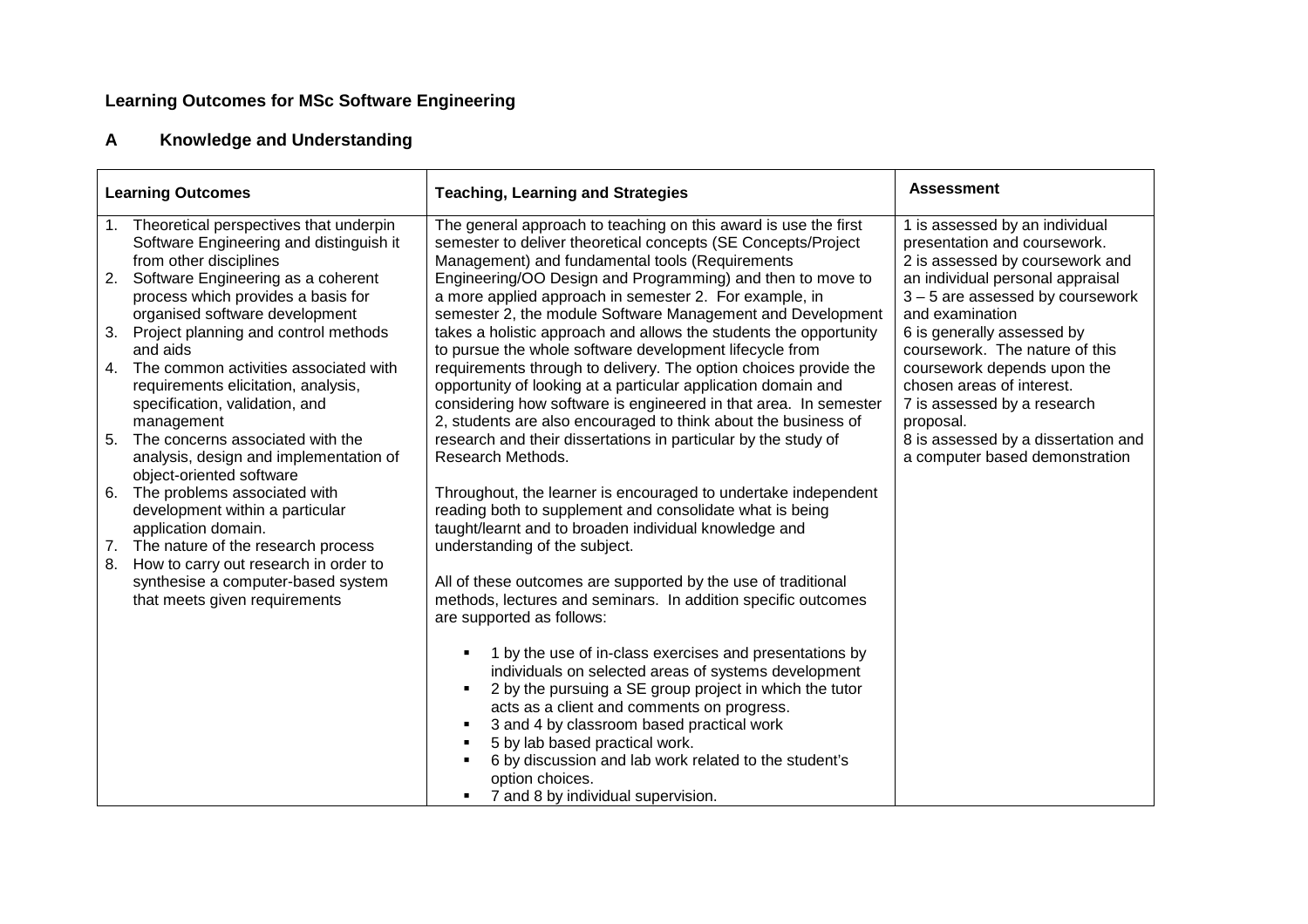## Learning Outcomes for MSc Software Engineering **B** Cognitive Skills

|    | <b>Learning Outcomes</b>                   | <b>Teaching Learning and</b><br><b>Strategies</b>                         | <b>Assessment</b>                        |
|----|--------------------------------------------|---------------------------------------------------------------------------|------------------------------------------|
|    | 1. To comprehend new concepts both for     | All skills are supported to varying degrees by lectures. In addition,     | 1 is assessed by a presentation.         |
|    | use in during the course and, later,       | guidance on the use of the library and on-line resources will be given    | 2 is not formally assessed.              |
|    | professionally                             | initially in induction, throughout the award, and specifically with       | 3 by coursework                          |
| 2. | Understand human roles and how             | regard to the research proposal and the dissertation Individual skills    | 4 by implementing a non-trivial software |
|    | various functions interact to successfully | are also supported as follows:                                            | development exercise.                    |
|    | produce an artefact.                       | Software Engineering concepts explores different models of SE             | 5 by group project and report.           |
| 3. | Recognize the role of the engineering      | and encourages students to think more deeply and critically               | 6 is assessed by coursework.             |
|    | approach in the production of an           | about these by requiring individual presentations which explore           | 7, 8 are assessed by the research        |
|    | artefact - in particular a software        | topics introduced in the lectures, thus ensuring the delivery of 1.       | proposal and the production of a         |
|    | system.                                    | Both Software Management and Development and Project<br>$\blacksquare$    | supervised dissertation.                 |
|    | 4. Formulate, analyse, visualise,          | management address 2 via lectures and class-based exercises.              |                                          |
|    | synthesize and communicate designs to      | In particular, the role of management is considered together with         |                                          |
|    | solve application software problems;       | the risks that might impede attainment of a successful product is         |                                          |
| 5. | To explore, evaluate and use software      | examined in Project Management.                                           |                                          |
|    | development technology                     | 3 is considered in a number of modules (Software Engineering<br>п.        |                                          |
| 6. | Evaluate alternative approaches to         | Concepts, Software Management and Requirements                            |                                          |
|    | problem solving within an application      | Engineering). In particular, Requirements Engineering uses                |                                          |
|    | domain.                                    | case-studies as a means of exploring the engineering of software          |                                          |
|    | 7. Critically analyse theoretical          | requirements.                                                             |                                          |
|    | perspectives relevant to the research      | 4 is principally addressed in the context of OO Design and<br>٠           |                                          |
|    | process                                    | Programming by the use of in-class exercises                              |                                          |
|    | 8. Evaluate research methodologies, tools  | 5 is considered in both Requirements Engineering and OO<br>$\blacksquare$ |                                          |
|    | and techniques, and the process of         | Design and Programming, in which students are encouraged to               |                                          |
|    | research, reflexively                      | consider the use of CASE tools.                                           |                                          |
|    |                                            | Learning outcome 6 is addressed within the student's option               |                                          |
|    |                                            | choices, generally by discussion and directed reading, though             |                                          |
|    |                                            | this varies depending upon the options chosen                             |                                          |
|    |                                            | The focus of Research Methods is on the tools and                         |                                          |
|    |                                            | techniques of 7, and their evaluation. The dissertation is the            |                                          |
|    |                                            | specific medium through which the appropriateness of these                |                                          |
|    |                                            | tools is considered in relation to a particular problem.                  |                                          |
|    |                                            |                                                                           |                                          |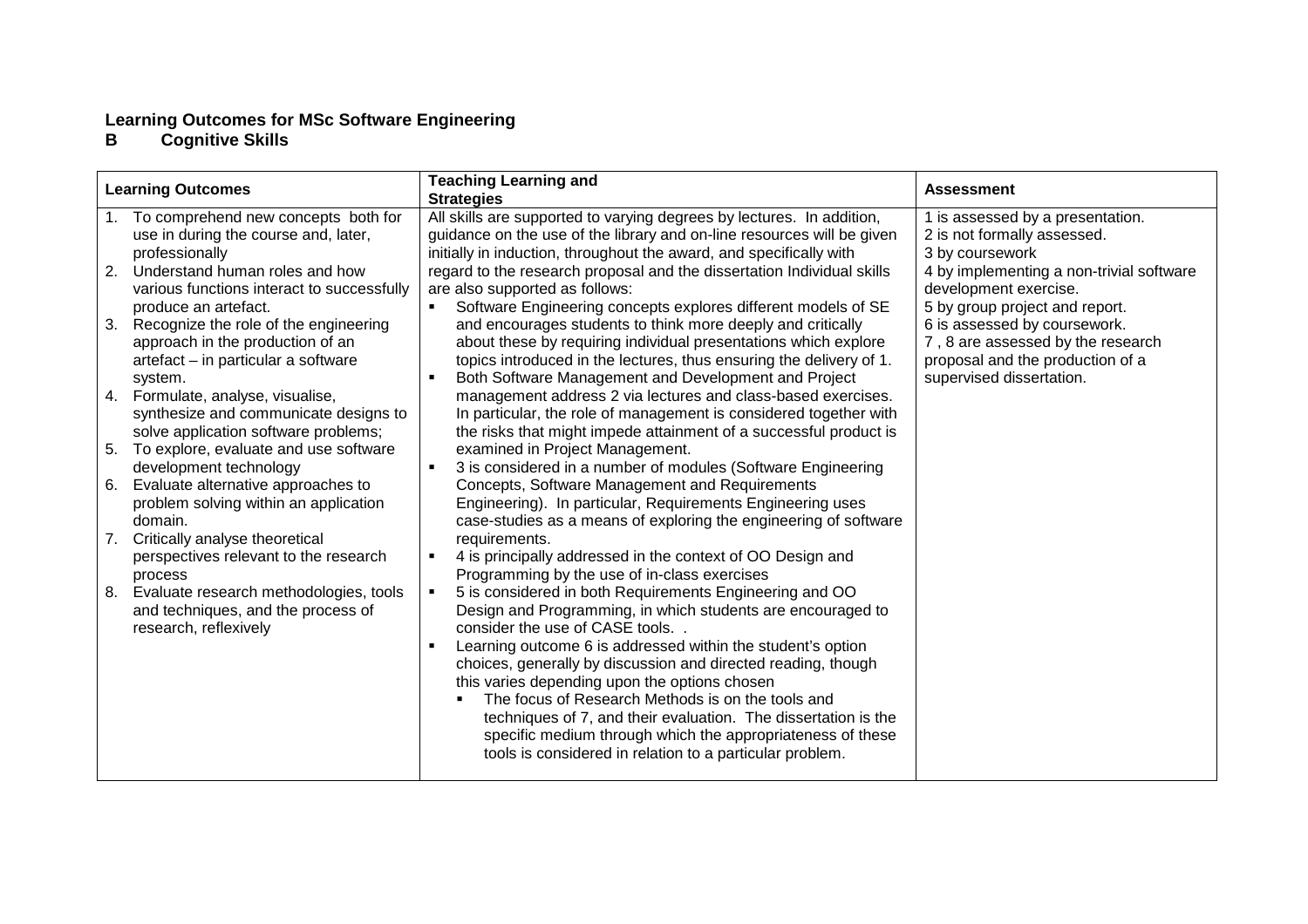## **Learning Outcomes for MSc Software Engineering**

### **CSubject, Professional and Practical Skills**

| <b>Learning Outcomes</b> |                                                                                                                                                                                                                                       | <b>Teaching Learning and</b><br><b>Assessment Strategies</b>                                                                                                                                                    | <b>Assessment</b>                                                                                                                                         |
|--------------------------|---------------------------------------------------------------------------------------------------------------------------------------------------------------------------------------------------------------------------------------|-----------------------------------------------------------------------------------------------------------------------------------------------------------------------------------------------------------------|-----------------------------------------------------------------------------------------------------------------------------------------------------------|
| 1.                       | Apply SE concepts to the construction of<br>construction of large scale software<br>(Software Engineering Concepts)                                                                                                                   | All skills are developed through lectures and<br>tutorials. For the most part, subject specific skills<br>reside in individual modules. The list given is the                                                   | Outcomes $1 - 4$ are all assessed by course work<br>and exam. Learning outcome 5 is demonstrated by<br>coursework and used as a tool within an exam. 6 is |
| 2.                       | Assess project risk using taught methods<br>(Project Management)                                                                                                                                                                      | minimum that a graduate of MSc Software<br>Engineering could be expected to possess.                                                                                                                            | assessed by a combination of group work and<br>formal personal reflection. 7 is assessed by a                                                             |
| 3.                       | Use requirements engineering methods to<br>develop software requirements<br>specifications for software and computer-<br>based systems (Requirements<br>Engineering)                                                                  | Additional skills specific skills will be gained through<br>the study of particular options and through the<br>dissertation process, which requires the production<br>and demonstration of a software artefact. | presentation and coursework; 8 by the dissertation.                                                                                                       |
| 4.                       | Effectively design and construct Java<br>software solutions using a variety of tools<br>(e.g. CASE tools, editors, compilers,<br>debuggers, etc.) and/or Integrated<br>Development Environments (IDE). (OO<br>Design and Programming) | 1 through group discussions and presentations<br>٠<br>in Software<br>2 through the staged solving of a demanding<br>٠<br>planning exercise<br>3 through directed reading and a practical<br>п<br>exercise       |                                                                                                                                                           |
| 5.                       | In depth knowledge of an OO programming<br>language. (OO Design and Programming)                                                                                                                                                      | 4 and 5 through hands-on design and<br>programming experience.                                                                                                                                                  |                                                                                                                                                           |
| 6.                       | Implement a variety of software<br>development strategies and techniques.<br>(Software Management and Development)                                                                                                                    | 6 through in-class exercises and group work.<br>$\blacksquare$<br>7 through group discussions and investigative<br>reading.                                                                                     |                                                                                                                                                           |
|                          | 7. Prepare a research proposal in the subject<br>area                                                                                                                                                                                 | 8 through individual supervised research.                                                                                                                                                                       |                                                                                                                                                           |
| 8.                       | Use data collection techniques appropriate<br>to the area being investigated.                                                                                                                                                         |                                                                                                                                                                                                                 |                                                                                                                                                           |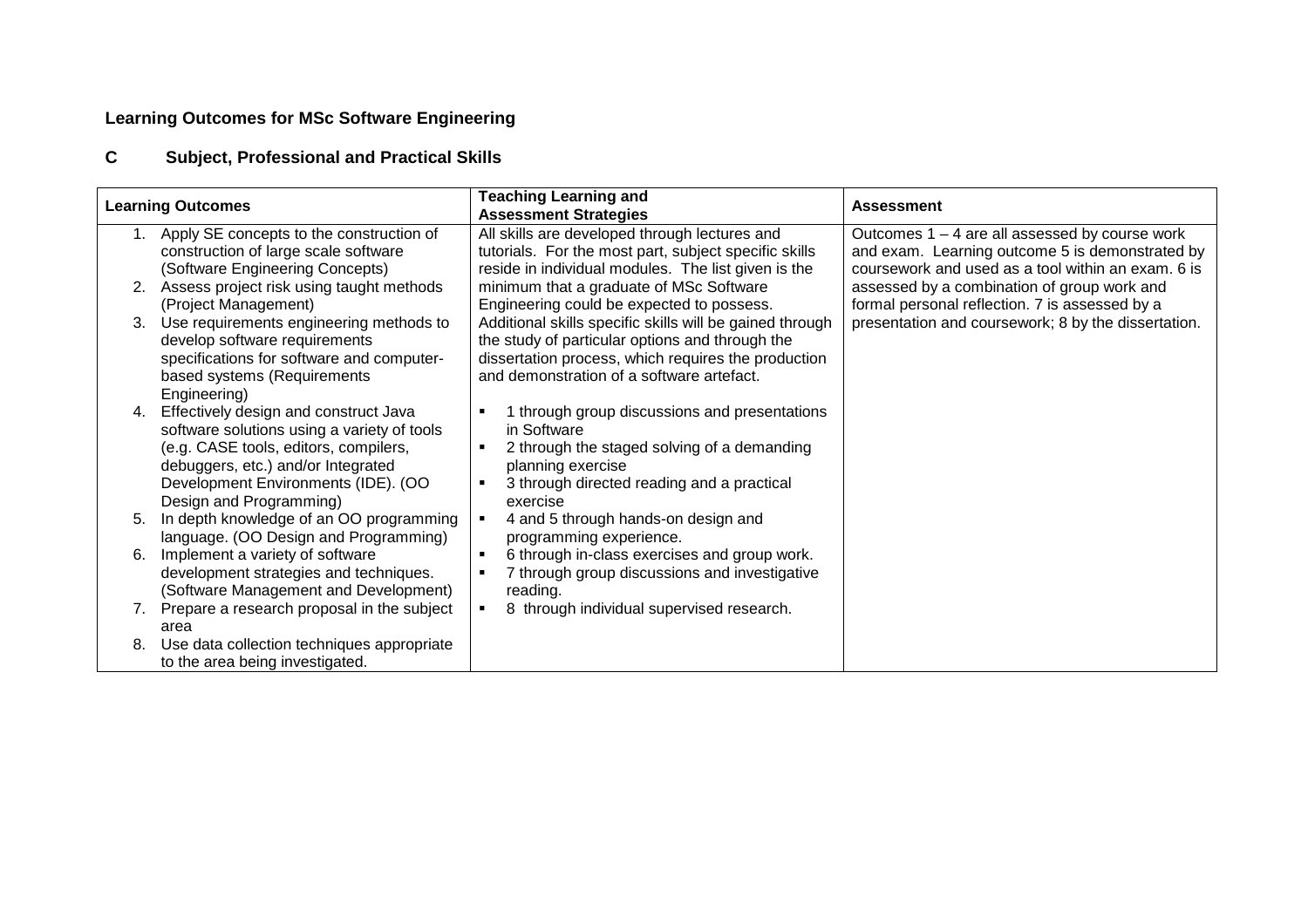## **Learning Outcomes for MSc Software Engineering**

#### **DTransferable skills and other attributes**

| <b>Learning Outcomes</b> |                                                   | <b>Teaching, Learning and</b><br><b>Assessment Strategies</b>                                                                                                                                                                                               | <b>Assessment</b>                                                                                  |
|--------------------------|---------------------------------------------------|-------------------------------------------------------------------------------------------------------------------------------------------------------------------------------------------------------------------------------------------------------------|----------------------------------------------------------------------------------------------------|
|                          | <b>Communication Skills</b>                       | Transferable skills are developed throughout the                                                                                                                                                                                                            | Written assignments and presentations assess                                                       |
|                          | Self-management skills                            | program. The emphasis on group work in some                                                                                                                                                                                                                 | skills $1 - 4$ . The dissertation proposal and the                                                 |
|                          | IT skills in context                              | modules particularly ensures that 1 and 7 are met.                                                                                                                                                                                                          | dissertation itself assess all skills, but particularly                                            |
| 4.                       | Problem formulation and decision-making<br>skills | Transferable skills 1-6 are developed through the<br>mix of presentations, written assignments and                                                                                                                                                          | skills 5 and 6. Group project work, especially in<br>Software management and Development, assesses |
| 5.                       | Progression to independent learning               | individual research                                                                                                                                                                                                                                         | skill 7.                                                                                           |
| 6.                       | Awareness of professional literature              |                                                                                                                                                                                                                                                             |                                                                                                    |
|                          | Working with others:                              | Acquisition of 1 and 2 is through presentations and<br>written assignments.<br>Acquisition of 3 is through laboratory-based<br>practical sessions.<br>Acquisition of 4, 5 and 6 is through individual<br>investigative, problem-solving and research tasks. |                                                                                                    |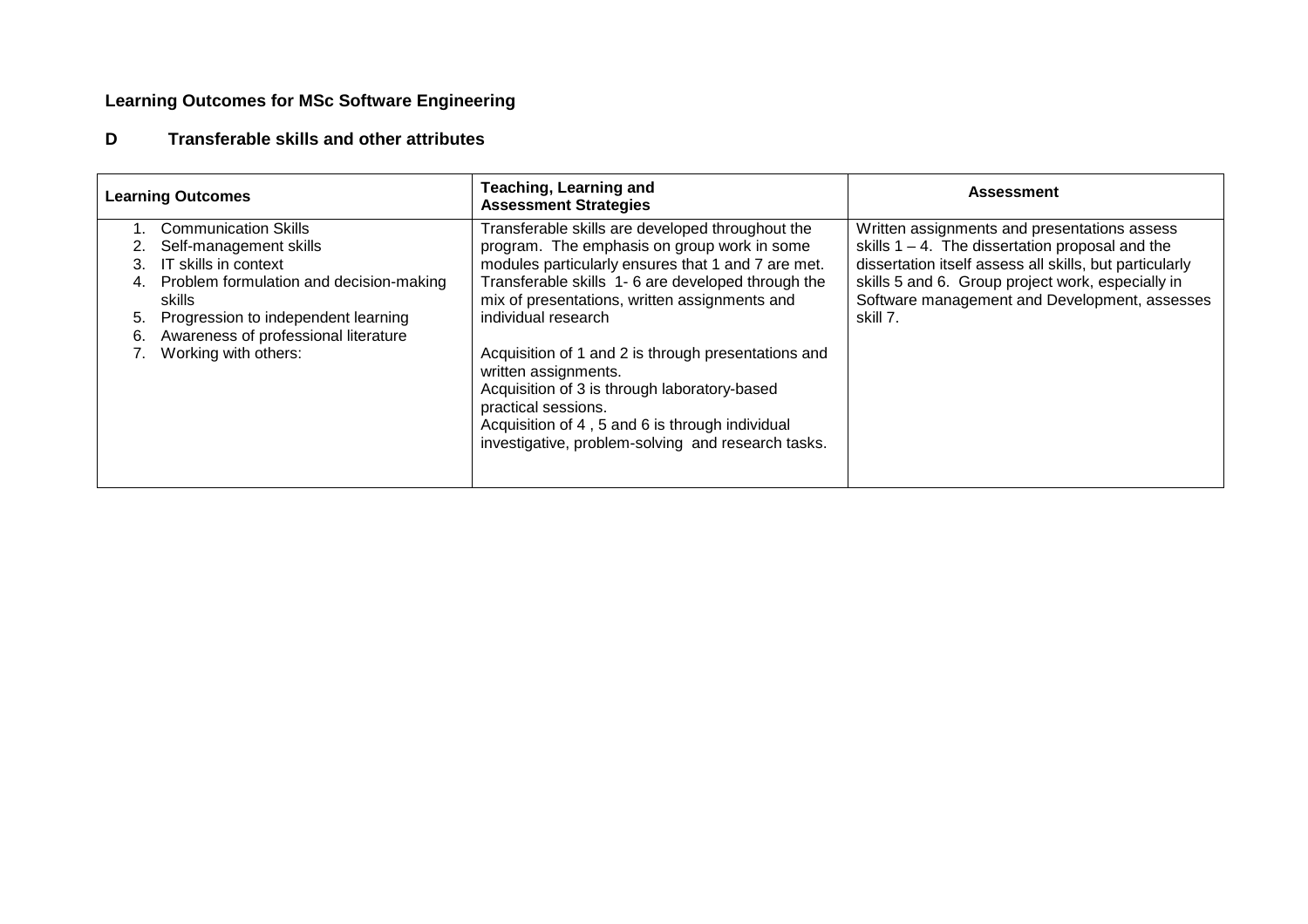## **Learning Outcomes for MSc Computer Science**

## **A. Knowledge and Understanding o:**

| Knowledge and Understanding of: |                                                                                          | <b>Teaching/Learning Methods and Strategies</b>                                                                                   | <b>Assessment</b>                                                   |
|---------------------------------|------------------------------------------------------------------------------------------|-----------------------------------------------------------------------------------------------------------------------------------|---------------------------------------------------------------------|
| 1.                              | A number of advanced algorithmic topics<br>such as string processing, path optimization, | On all modules the learner is encouraged to undertake<br>independent reading both to supplement and consolidate what is           | Testing of the knowledge base is<br>through:                        |
|                                 | DNA algorithms and parallel algorithms in<br>module Algorithms                           | being learnt and to broaden their individual knowledge of the<br>subject.                                                         | Assessed coursework (topics: 2, 3,                                  |
|                                 | 2. The fundamental features of intelligent and                                           |                                                                                                                                   | 4);                                                                 |
|                                 | adaptive systems in Intelligent and Adaptive<br>Systems.                                 | The programme of study is designed to further the knowledge and<br>understanding necessary to engage, from the beginning, in      | Examination (topics: 1, 2, 3);<br>Assessment of 5 is dependent upon |
|                                 | 3. The components of Communication                                                       | appreciating and solving problems. For all students of MSc                                                                        | option choice.                                                      |
|                                 | Networks and the protocols and algorithms<br>used in their implementation. In Computer   | Computer Science, semester 1 of their studies introduces the<br>context in which these issues reside by contrasting principles of |                                                                     |
|                                 | <b>Networks and Protocols</b>                                                            | algorithmic computation with those of intelligent systems and                                                                     |                                                                     |
|                                 | 4. The nature of the research process and the<br>range of research methods available in  | introducing important and fundamental ideas about<br>communicating over networks. At the same time, students will                 |                                                                     |
|                                 | Research Methods.                                                                        | develop their research formulation skills in preparation for later                                                                |                                                                     |
| 5.                              | The concepts, methods and mechanisms<br>associated with the chosen option modules.       | independent work.                                                                                                                 |                                                                     |
|                                 |                                                                                          | In semester 1, knowledge and understanding of topics 1-4                                                                          |                                                                     |
|                                 |                                                                                          | (algorithms, adaptive systems, networks and research methods)<br>are introduced on four modules that explore the general concepts |                                                                     |
|                                 |                                                                                          | and issues, positioning them within a computer science                                                                            |                                                                     |
|                                 |                                                                                          | framework.                                                                                                                        |                                                                     |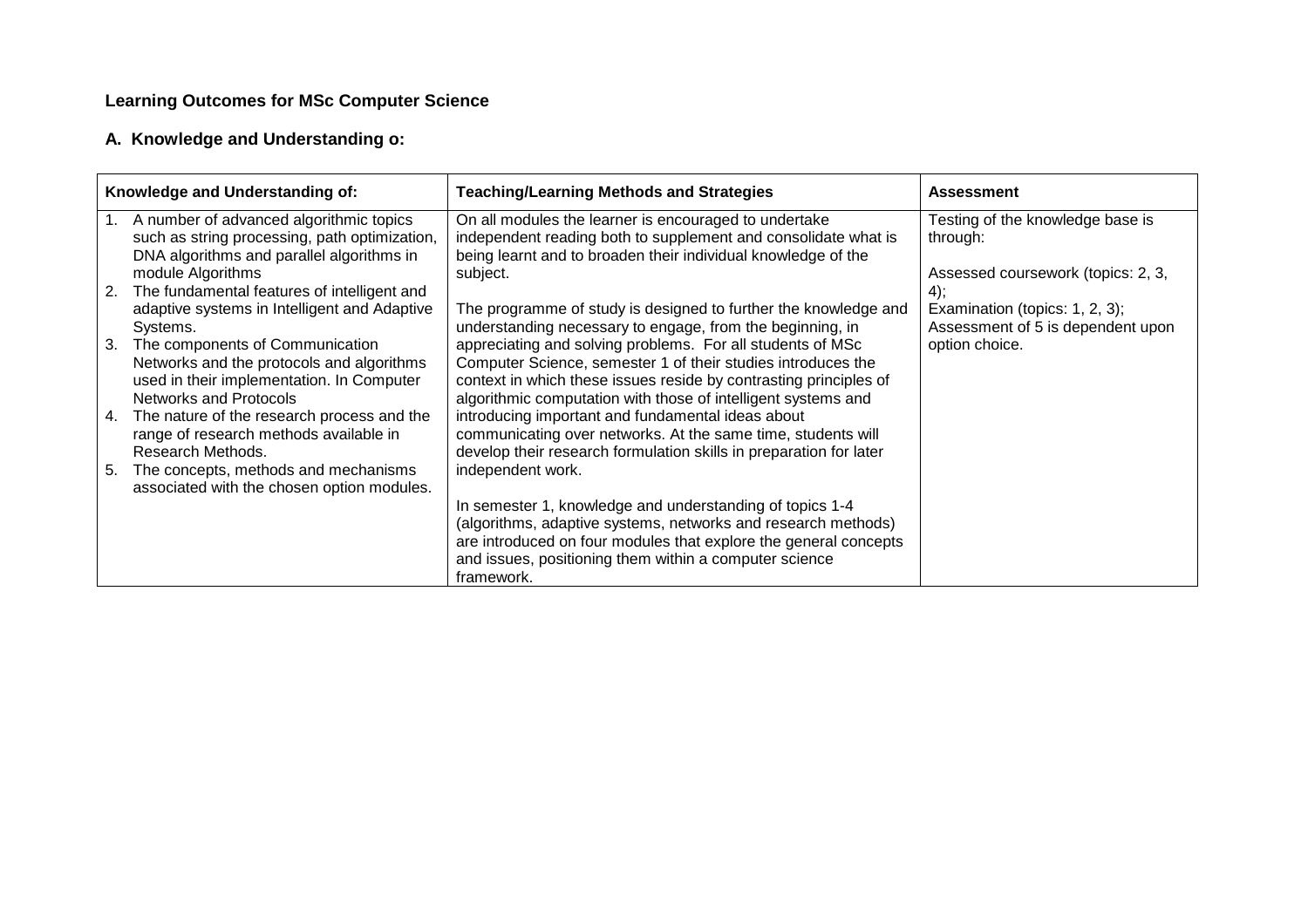## **Learning Outcomes for MSc Computer Science**

## **B Subject Specific Skills**

All graduates of MSc Computer Science will gain subject specific skills in the following areas:

| <b>Subject Specific Skills</b> |                                                                                                                                                                             | <b>Teaching/Learning Methods and Strategies</b>                                                                                                                                                            | <b>Assessment</b>                                                                                      |
|--------------------------------|-----------------------------------------------------------------------------------------------------------------------------------------------------------------------------|------------------------------------------------------------------------------------------------------------------------------------------------------------------------------------------------------------|--------------------------------------------------------------------------------------------------------|
|                                | Students will be able to:                                                                                                                                                   | Throughout the program, the skills listed are<br>developed through a combination of theoretical                                                                                                            | The possession of these skills is demonstrated<br>both by the development of a practical piece of      |
|                                | Evaluate a variety of advanced algorithms for<br>correctness and efficiency (in Algorithms)                                                                                 | discussion, practical laboratory-based work,<br>classroom based tutorial exercises and directed                                                                                                            | coursework (software) and by examination. The<br>practical nature of many of the skills to be acquired |
| 2.                             | Compare the performance characteristics of<br>neural networks, fuzzy systems, evolutionary<br>computation and reinforcement learning in<br>Intelligent and Adaptive Systems | self-study. A number of the skills listed (1, 2, 3, 4)<br>are introduced in semester 1 and then drawn into<br>sharper focus in Semester 2 and in the<br>dissertation. The general teaching/learning method | means that particular modules specifically address<br>the skills.                                      |
| 3.                             | Design a communication protocol and<br>implement it in a high-level language in<br><b>Computer Networks and Protocols.</b>                                                  | is therefore to impart these practical skills by a<br>process of moving from an overview of what is<br>required to a specific application of an individual                                                 |                                                                                                        |
| 4.                             | Write a research proposal that includes aims,<br>research questions, research method and<br>expected outcomes in Research Methods                                           | skill at a higher level.                                                                                                                                                                                   |                                                                                                        |
| 5.                             | Develop solutions to problems with the<br>application domain(s) relevant to their option<br>choices, using appropriate tools and<br>techniques.                             |                                                                                                                                                                                                            |                                                                                                        |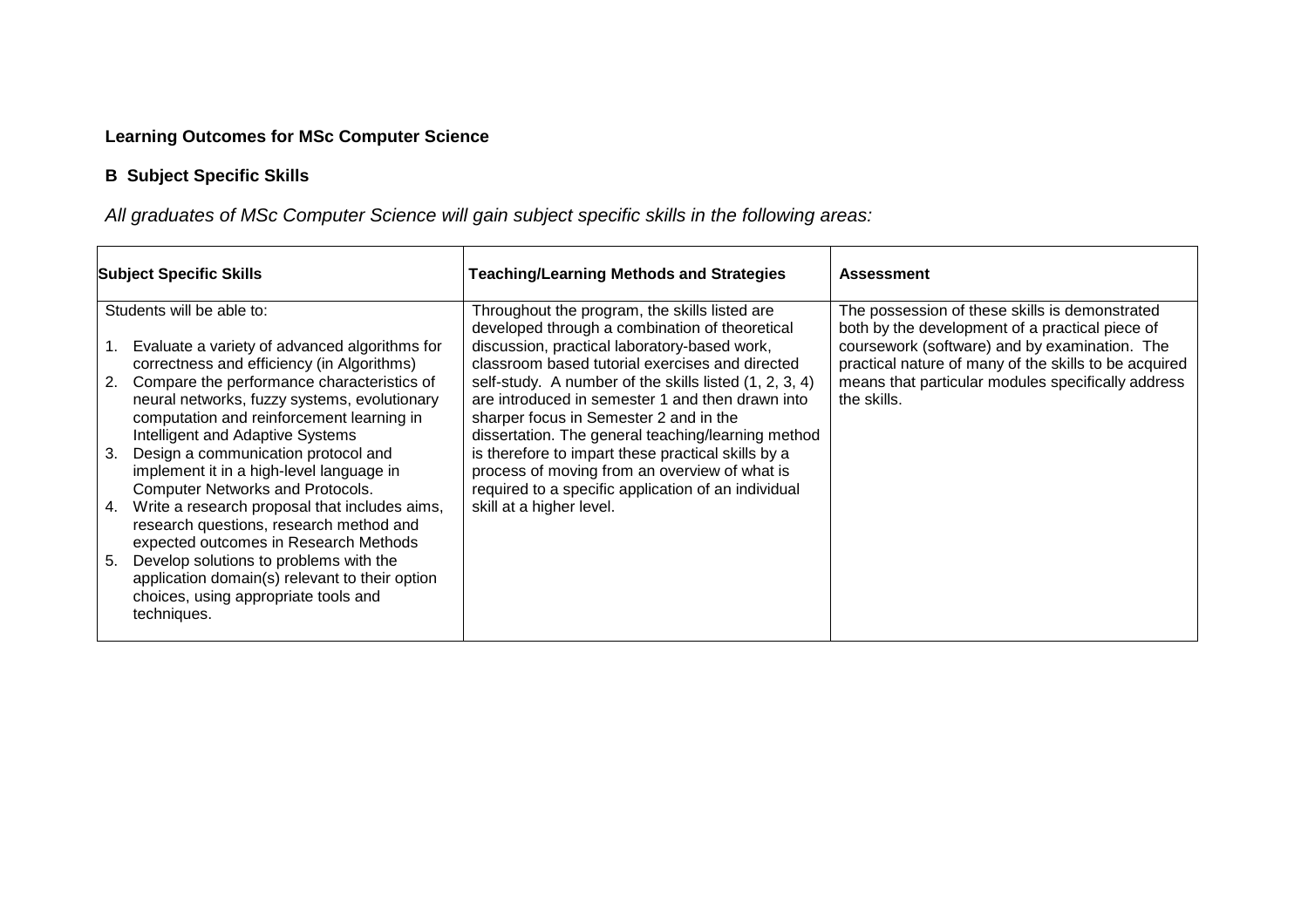## **Learning Outcomes for MSc Computer Science C Cognitive (Intellectual) Skills**

All graduates of MSc Computer Science will develop the following cognitive skills:

|    | <b>Cognitive (Intellectual) Skills</b>                                                                  |          | <b>Teaching/Learning Methods and Strategies</b>                                                                                                                                                                                                     | <b>Assessment</b>                                         |
|----|---------------------------------------------------------------------------------------------------------|----------|-----------------------------------------------------------------------------------------------------------------------------------------------------------------------------------------------------------------------------------------------------|-----------------------------------------------------------|
|    | To study and apply appropriate analytical<br>methods as required.                                       |          | All skills are supported to varying degrees by lectures. In<br>addition, guidance on the use of the library and on-line                                                                                                                             | Skills are assessed by both coursework<br>and examination |
| 2. | Apply the principles covered in the award<br>elsewhere                                                  |          | resources will be given initially in induction, throughout the<br>award, and specifically with regard to the research                                                                                                                               |                                                           |
| 3. | Critically evaluate developments and new<br>applications of systems.                                    |          | proposal and the dissertation Individual skills are also<br>supported as follows:                                                                                                                                                                   |                                                           |
| 4. | Critically analyse theoretical perspectives<br>relevant to the research process                         | a.<br>b. | Skill 1 is consolidated by tutorial work in Algorithms<br>Skill 2 is particularly addressed in Intelligent and                                                                                                                                      |                                                           |
| 5. | Evaluate research methodologies, tools and<br>techniques, and the process of research,<br>reflexively   |          | Adaptive Systems which uses case studies to<br>demonstrate the applicability of principles to different<br>domains.                                                                                                                                 |                                                           |
| 6. | Analyse an application area to determine<br>appropriate approaches to solving problems in<br>that area. |          | c. Skill 3 is exercised in Networks and Protocols where<br>students are encouraged to develop protocols during<br>practical sessions and to evaluate their success.                                                                                 |                                                           |
|    |                                                                                                         |          | d. The focus of Research Methods is on the tools and<br>techniques of 4, and their evaluation. The dissertation<br>is the specific medium through which the<br>appropriateness of these tools is considered in relation<br>to a particular problem. |                                                           |
|    |                                                                                                         |          | e. Skill 6 is exercised throughout the programme and<br>especially in semester 2 modules.                                                                                                                                                           |                                                           |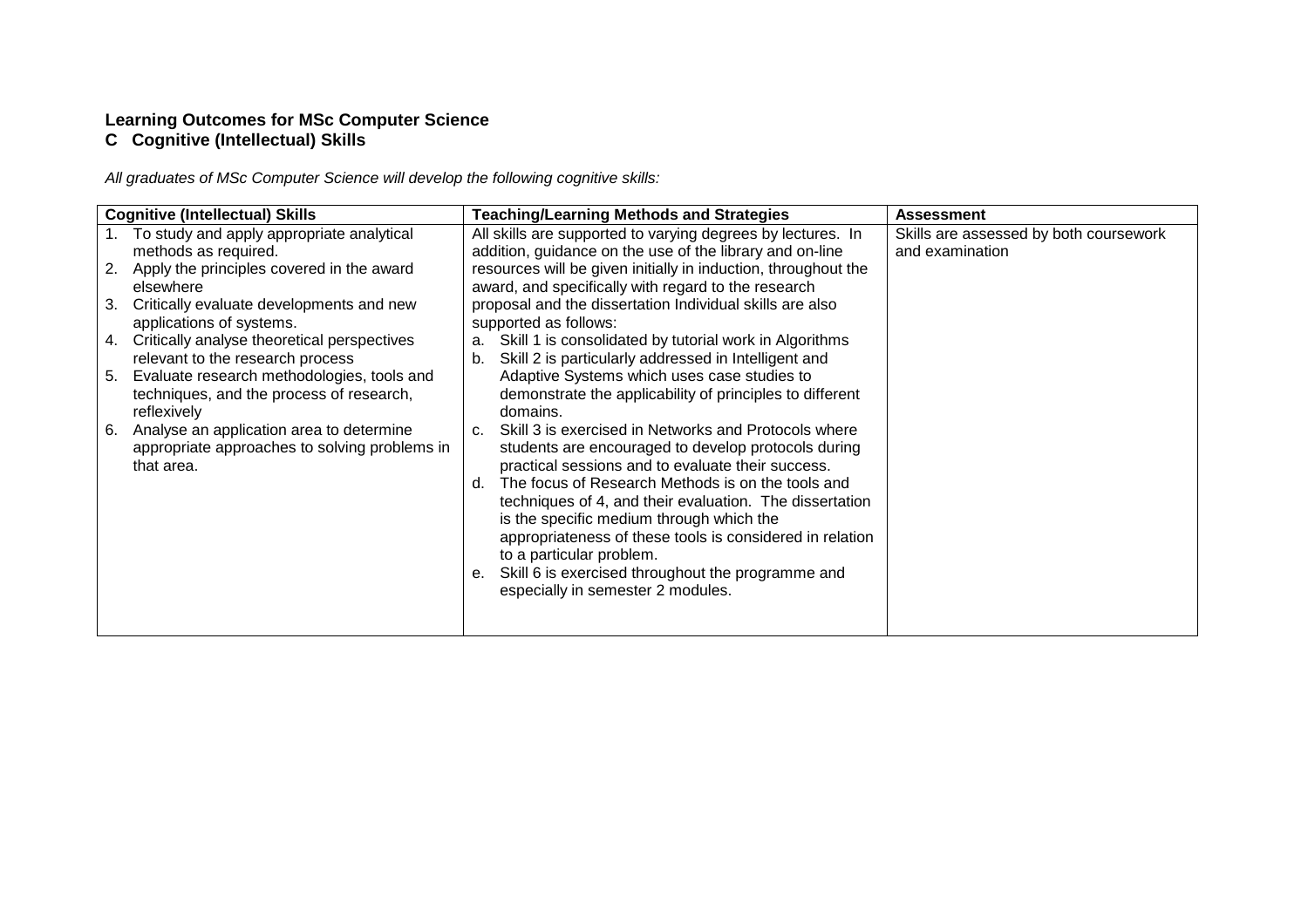## **Learning Outcomes for MSc Computer Science**

## **D. Transferable Skills**

All students who graduate with an award of MSc Computer Science can be expected to have attained the skills shown in the table below.

| <b>Transferable Skills</b>                                                                                                                                                        | <b>Teaching/Learning Methods</b>                                                                                                                                                                                                                                                                                                                                                                                                                                  | <b>Assessment</b>                                                                                                                                                                      |
|-----------------------------------------------------------------------------------------------------------------------------------------------------------------------------------|-------------------------------------------------------------------------------------------------------------------------------------------------------------------------------------------------------------------------------------------------------------------------------------------------------------------------------------------------------------------------------------------------------------------------------------------------------------------|----------------------------------------------------------------------------------------------------------------------------------------------------------------------------------------|
| 1. Communication skills: to communicate orally or<br>in writing.                                                                                                                  | 1. Skill one is developed through a variety of methods<br>and strategies including the following:<br>Students participate in discussion tutorials<br>٠<br>Students present research topic findings in tutorials                                                                                                                                                                                                                                                   | All of the skills are demonstrated in varying<br>degrees in all of the employed assessments<br>with the exception of teamwork, which is<br>covered in some of the coursework. It would |
| 2. Self-management skills: to manage one's own<br>time; to meet deadlines; to work with others having<br>gained insights into the problems of team-based<br>software development. | Students participate in individual tutorials<br>2. Skill two is developed through a variety of methods<br>and strategies including the following:<br>Students conduct self-managed practical work<br>$\bullet$<br>Students participate in practically-oriented tutorial<br>$\bullet$<br>laboratory sessions<br>Students work through practical work-sheets in<br>٠<br>teams                                                                                       | be impossible to progress to completion on<br>the award without demonstrating a basic<br>competence in all of these skills.                                                            |
| 3. IT skills in context: to use software tools in the<br>context of application development.                                                                                      | Students practice design and programming<br>3. Skill three is developed through a variety of methods<br>and strategies including the following:<br>Students conduct self-managed practical work<br>Students participate in experimental investigation<br>٠<br>tutorials<br>Students work through practical work-sheets in<br>teams<br>Students make use of online teaching materials<br>Students are encouraged to practice programming<br>to extend their skills |                                                                                                                                                                                        |
| 4. Problem Formulation and Decision-Making: To<br>undertake<br>analysis<br>interpretation<br>and<br>of<br>information and express problems in appropriate<br>notations.           | 4. Skill four is developed through a variety of methods<br>and strategies including the following:<br>Students develop problem solving programs<br>$\bullet$<br>Students practice design and programming in a<br>number of different languages<br>Students sketch designs of larger systems                                                                                                                                                                       |                                                                                                                                                                                        |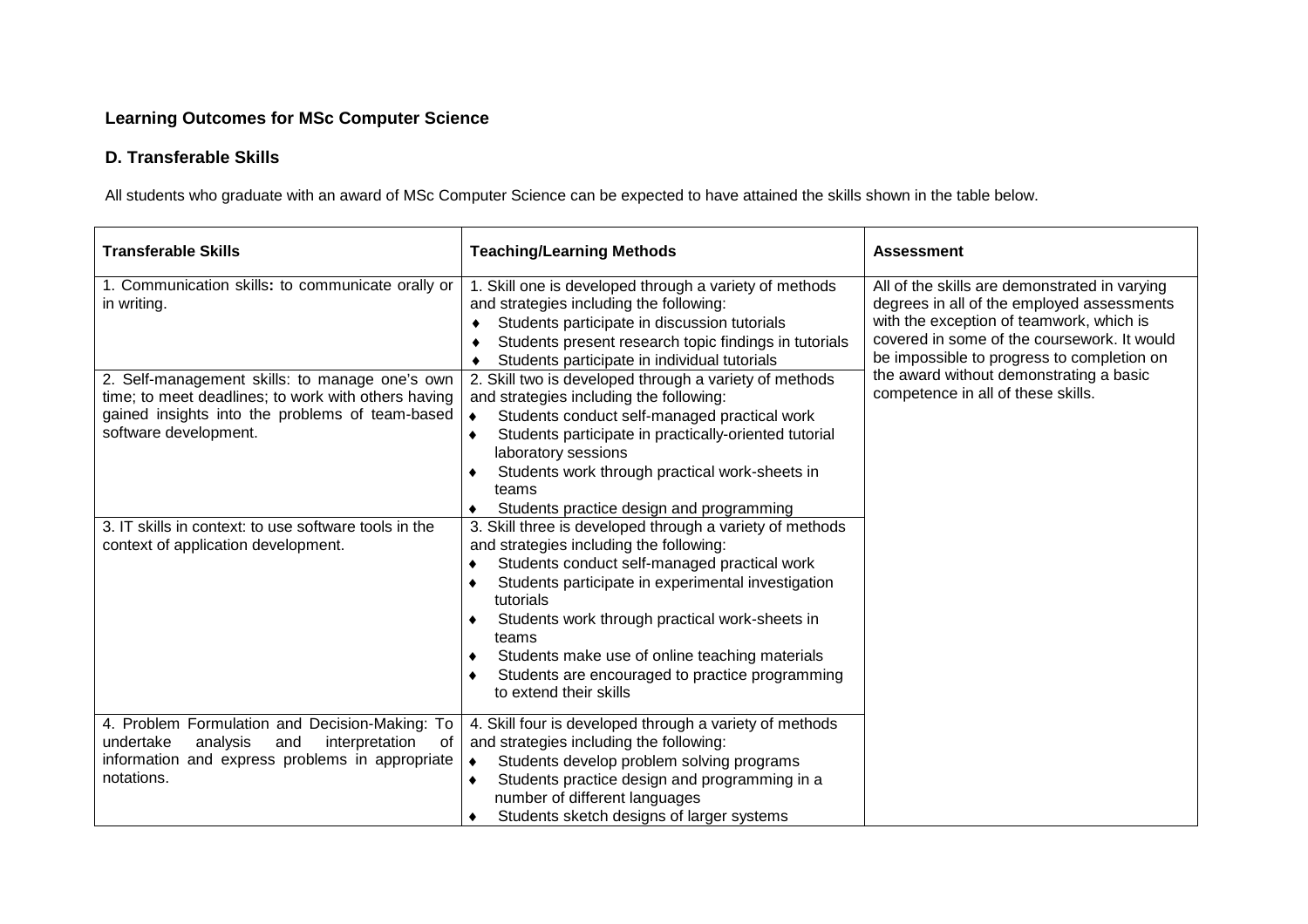| 5. Progression to independent learning: To gain<br>experience of, and to develop skills in, learning<br>independently of structured class work. For<br>example, to develop the ability to use on-line<br>facilities to further self-study. | 5. Skill five is developed through a variety of methods<br>and strategies including the following:<br>Students are encouraged to practice programming<br>$\bullet$<br>to extend their skills<br>Students are encouraged to research relevant<br>topics<br>Students are encouraged to use online facilities to<br>discover information<br>Students complete a dissertation with 'light-touch'<br>supervision |  |
|--------------------------------------------------------------------------------------------------------------------------------------------------------------------------------------------------------------------------------------------|-------------------------------------------------------------------------------------------------------------------------------------------------------------------------------------------------------------------------------------------------------------------------------------------------------------------------------------------------------------------------------------------------------------|--|
| 6. Awareness of professional literature: to read and<br>use literature sources appropriate to the<br>to<br>discipline to support learning activities                                                                                       | 6. Skill six is developed through a variety of methods<br>and strategies including the following:<br>Students are encouraged to access online material<br>Students review the literature for discussion in<br>tutorial classes                                                                                                                                                                              |  |
| 7. Teamwork: to be able to work as a member of a<br>team; to be aware of the benefits and problems<br>which teamwork can bring                                                                                                             | 7. Skill seven is developed through a variety of methods<br>and strategies including the following:<br>Students are required to participate in tutorial<br>discussions<br>Students will develop software in small groups                                                                                                                                                                                    |  |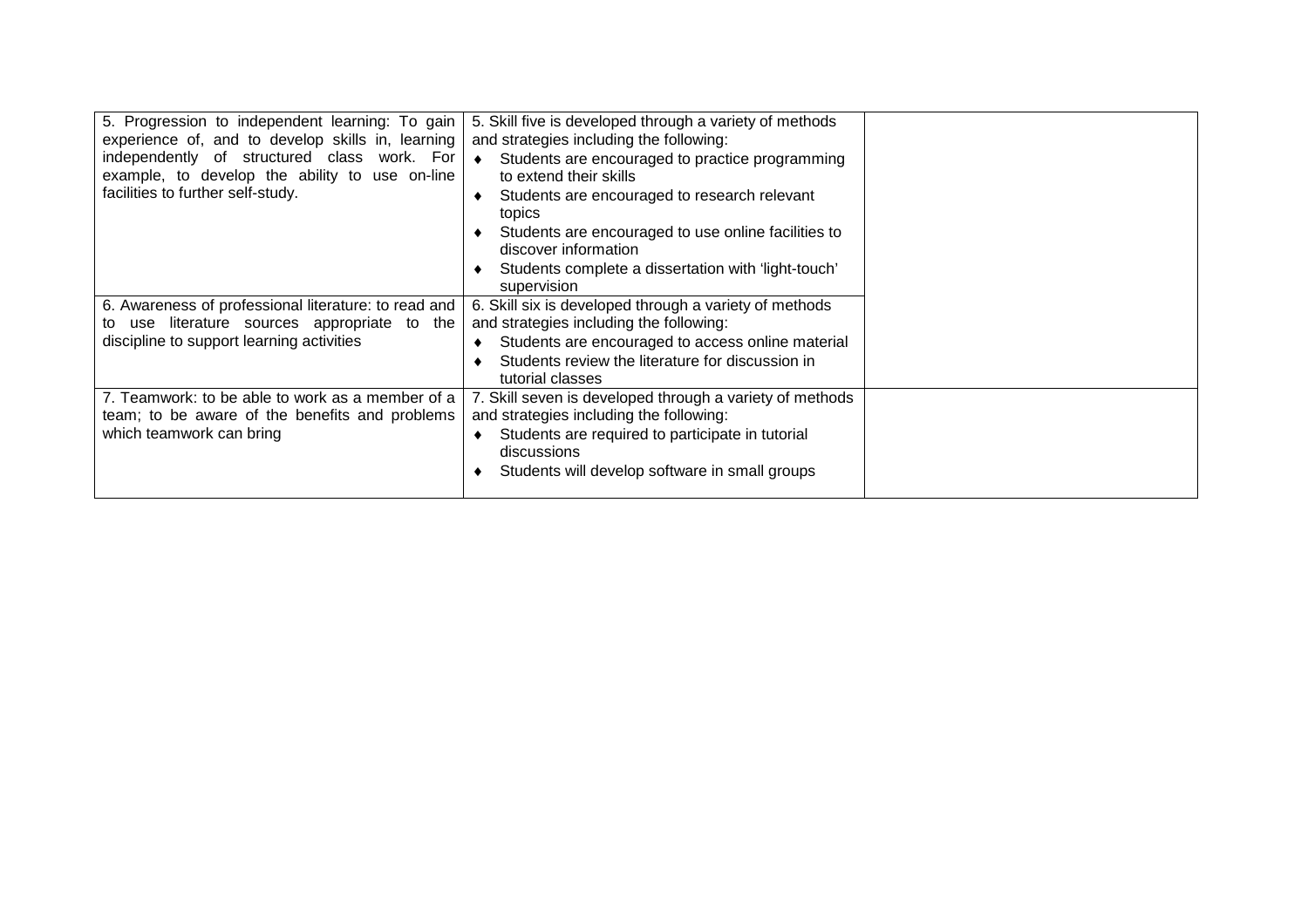#### **A.**. Knowledge and Understanding

|                | <b>Learning Outcomes</b>                                                                                                   | <b>Teaching and Learning Strategies</b>                                                                                       | <b>Assessment Strategy</b>                                                                                                        |
|----------------|----------------------------------------------------------------------------------------------------------------------------|-------------------------------------------------------------------------------------------------------------------------------|-----------------------------------------------------------------------------------------------------------------------------------|
| 1 <sup>1</sup> | The strengths and weaknesses of the<br>management science approach to problem solving                                      | Students will learn through a combination of<br>formal lectures, tutorial classes, computer lab                               | Assessment of students' knowledge and<br>understanding is through assessed                                                        |
| 2.             | The disciplines involved in problem definition                                                                             | sessions, coursework assignments,                                                                                             | coursework, the preparation of a research                                                                                         |
| -3.            | The differences between "real-life" and "modelled"<br>solutions to problems                                                | prescribed reading and exercises. The<br>strategic objectives of these methods are as<br>follows:                             | proposal, written and oral examinations.<br>Additionally, informal assessment will be<br>made through their presentation of group |
| 4.             | Exploratory data analysis techniques                                                                                       | Lectures                                                                                                                      | work during timetabled tutorial sessions.                                                                                         |
| 5.             | The principles underlying statistical inference and the<br>limitations in inferences due to the data collection<br>process | To develop theory and impart basic<br>knowledge.                                                                              | Assessed coursework                                                                                                               |
| 6.             | The theoretical concepts behind elementary<br>probability theory                                                           | <b>Tutorial classes</b><br>To discuss applications and exercises                                                              | (Topics 1 to 13)                                                                                                                  |
| 7.             | The statistical theory relating to on-line process control<br>and the reasons for the development of SPC                   | previously attempted by the student.<br>Reading                                                                               | The preparation of a research proposal                                                                                            |
| 8.             | The benefits of designed experiments and the<br>statistical models used in their analysis                                  | To extend knowledge and develop<br>understanding.                                                                             | (Topics 14 to 16)                                                                                                                 |
| 9.             | Regression modelling and the General Linear Model                                                                          | (The dissertation will be produced predominantly                                                                              |                                                                                                                                   |
| 10.            | The uses, strengths, weaknesses and interpretation of<br>a variety of multivariate techniques                              | through independent study, supported by an<br>academic supervisor).<br><b>Computer laboratory sessions</b>                    | Written examinations<br>(Topics 1 to 13)                                                                                          |
|                | 11. A range of operational research techniques for<br>addressing typical business problems.                                | To gain insight into the practical challenges of<br>applying the approaches taught.                                           |                                                                                                                                   |
|                | 12. The basic theory underlying the main exact and<br>heuristic approaches to linear and combinatorial<br>optimisation     | Some computer analysis of data using<br>suitable packages (e.g. Minitab, SPSS,<br>Simul8, Excel) will be done independently - | Oral examinations<br>(This applies to the dissertation module)                                                                    |
|                | 13. Appropriate techniques for solving particular prediction<br>problems and their strengths and limitations               | not as scheduled teaching time.<br><b>Coursework assignments</b>                                                              |                                                                                                                                   |
|                | 14. The epistemological assumptions underpinning<br>various research paradigms                                             | To gain deeper experience and appreciation of<br>the strength and weaknesses of statistical and                               |                                                                                                                                   |
|                | 15. The nature of the research process                                                                                     | management science techniques and to                                                                                          |                                                                                                                                   |
| 16.            | The critical appraisal of their own and others' research<br>processes and outcomes                                         | appreciate the challenges faced through their<br>practical use.                                                               |                                                                                                                                   |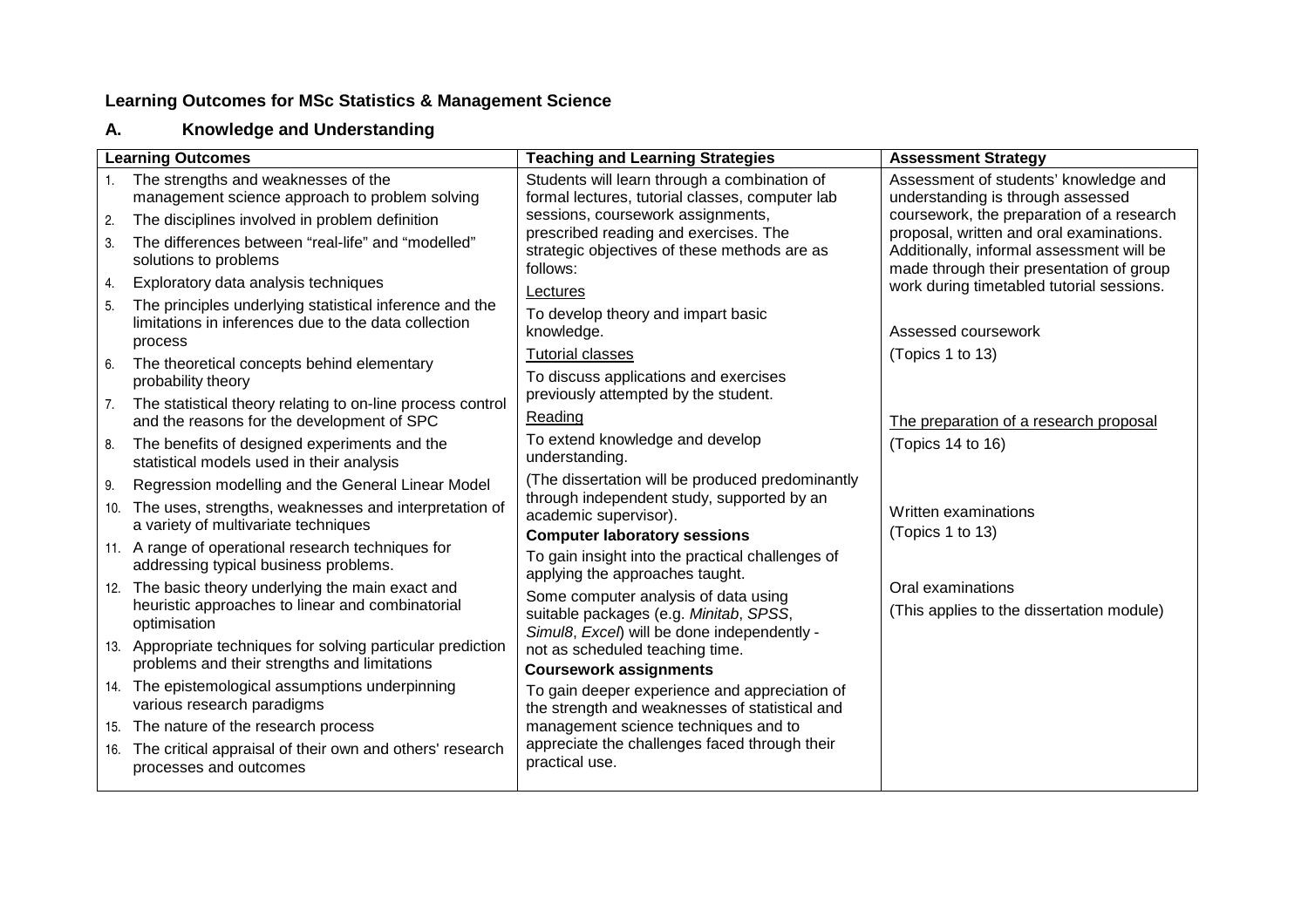### **B.Subject Specific Skills**

| <b>Learning Outcomes</b> |                                                                                                                 | <b>Teaching and Learning</b><br><b>Strategies</b>                                                                                             | <b>Assessment Strategy</b>                                                                          |
|--------------------------|-----------------------------------------------------------------------------------------------------------------|-----------------------------------------------------------------------------------------------------------------------------------------------|-----------------------------------------------------------------------------------------------------|
| 1.                       | Determine whether a relationship exists<br>between two variables                                                | Throughout the award, skills are developed<br>through:                                                                                        | These skills are assessed predominantly through<br>written coursework and by written examination.   |
| 2.                       | Derive the expected value and variance for a<br>variety of probability functions                                | Practical work in the classroom and computer<br>$\blacksquare$<br>laboratory                                                                  | Additionally, the dissertation module assesses a<br>research proposal developed by the student and, |
| 3.                       | Set up control charts and quantify the<br>capability of a process                                               | Directed self-study<br>п<br>Independent study                                                                                                 | subsequently, through an oral examination.                                                          |
| 4.                       | Use multiple regression techniques to build<br>appropriate models and assess the resulting<br>model diagnostics | The teaching/learning strategy typically imparts<br>these skills by moving from general topic overviews                                       |                                                                                                     |
| 5.                       | Apply standard analysis of variance<br>techniques to single factor and two factor<br>situations                 | to specific, often complex, problems. The overall<br>objective is to develop the students' ability to<br>produce work of good quality working |                                                                                                     |
| 6.                       | Use the General Linear Model to analyse data<br>from a designed experiment and from an<br>observational study   | autonomously in a professional environment.                                                                                                   |                                                                                                     |
|                          | 7. Analyse survival data using a variety of<br>techniques                                                       |                                                                                                                                               |                                                                                                     |
| 8.                       | Develop some inferential procedures using<br>bootstrap techniques                                               |                                                                                                                                               |                                                                                                     |
|                          | 9. Formulate and solve problems using<br>multivariate techniques                                                |                                                                                                                                               |                                                                                                     |
|                          | 10. Use a range of time series and data mining<br>methods to make forecasts and predictions<br>from a data set  |                                                                                                                                               |                                                                                                     |
|                          | 11. Select, use and interpret the outputs from a<br>range of management science techniques                      |                                                                                                                                               |                                                                                                     |
|                          | 12. Apply appropriate research methods in order<br>to produce a research proposal                               |                                                                                                                                               |                                                                                                     |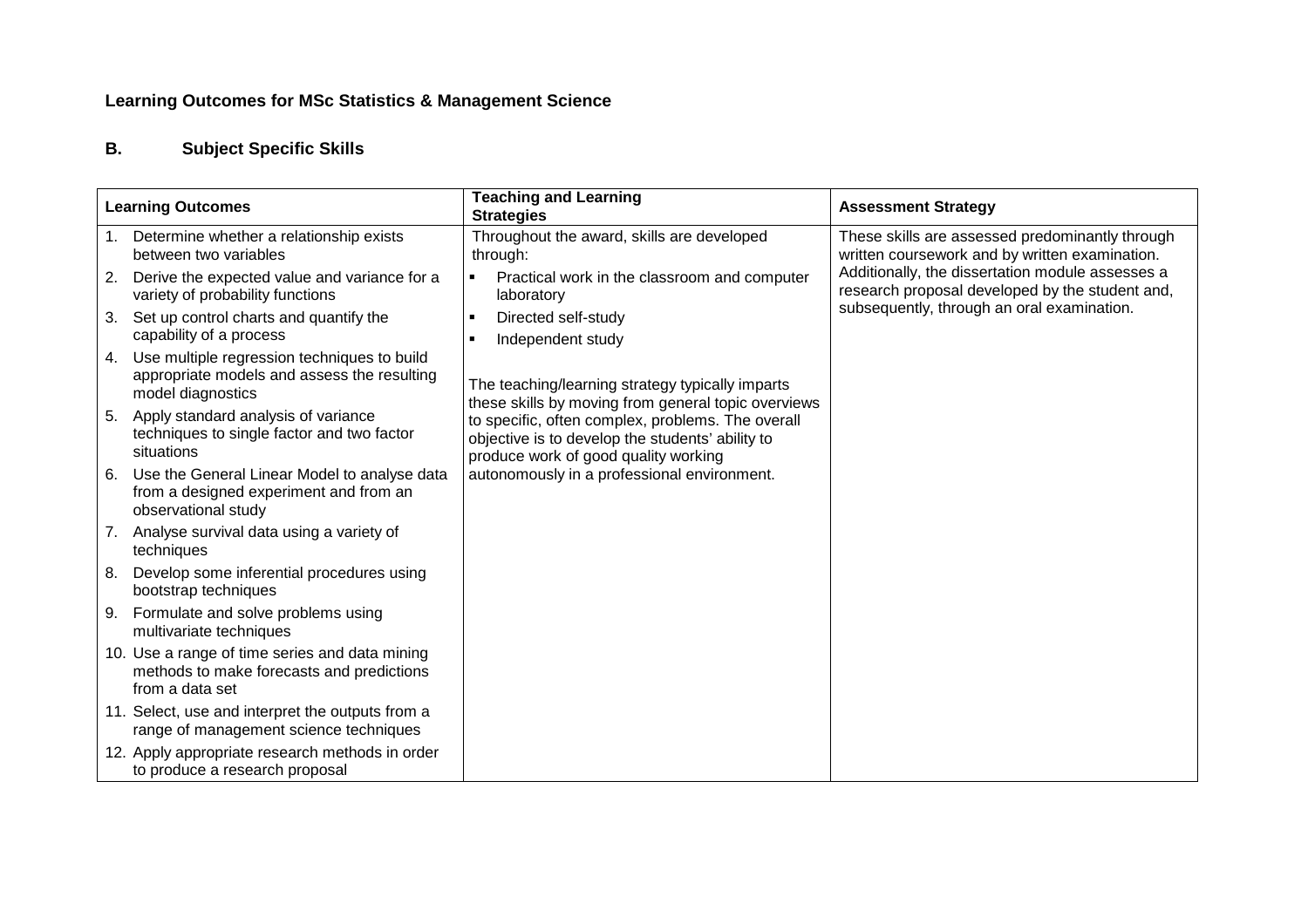### **C.Cognitive Skills**

| <b>Learning Outcomes</b> |                                                                                                                                                  | <b>Teaching and Learning</b><br><b>Strategies</b>                                                  | <b>Assessment Strategy</b>                                                                                                                        |
|--------------------------|--------------------------------------------------------------------------------------------------------------------------------------------------|----------------------------------------------------------------------------------------------------|---------------------------------------------------------------------------------------------------------------------------------------------------|
|                          | Critically evaluate the choice of statistical tests<br>for given situations                                                                      | Throughout the award, students develop these<br>skills through attempting often complex and        | These skills are assessed predominantly through<br>written coursework and by written examination.                                                 |
| -2.                      | Discuss issues surrounding validity and<br>reliability of statistical models and their<br>predicted values                                       | demanding work. At all times constructive<br>feedback is provided to the students.                 | Additionally, the dissertation module assesses a<br>research proposal developed by the student and,<br>subsequently, through an oral examination. |
| - 3.                     | Discuss the results of an analysis of variance<br>with appropriate follow-up analyses                                                            | Particular emphasis is paid to developing the<br>students' confidence in autonomously applying the |                                                                                                                                                   |
| 4.                       | Design and defend procedures for bootstrap<br>hypothesis tests                                                                                   | full range of knowledge gained.                                                                    |                                                                                                                                                   |
| 5.                       | Critically appraise the strengths and<br>weaknesses of a range of management<br>science techniques                                               |                                                                                                    |                                                                                                                                                   |
| 6.                       | Evaluate the results of statistical and<br>management science analyses and interpret<br>them in cogent non-technical language                    |                                                                                                    |                                                                                                                                                   |
| 7.                       | Formulate research questions                                                                                                                     |                                                                                                    |                                                                                                                                                   |
| -8.                      | Appraise the utility of quantitative and<br>qualitative research methods and their<br>capacity to address the research question(s)<br>formulated |                                                                                                    |                                                                                                                                                   |
| - 9.                     | Think and reflect in a critical and original<br>manner                                                                                           |                                                                                                    |                                                                                                                                                   |
| 10.                      | Independently learn new approaches as<br>knowledge advances                                                                                      |                                                                                                    |                                                                                                                                                   |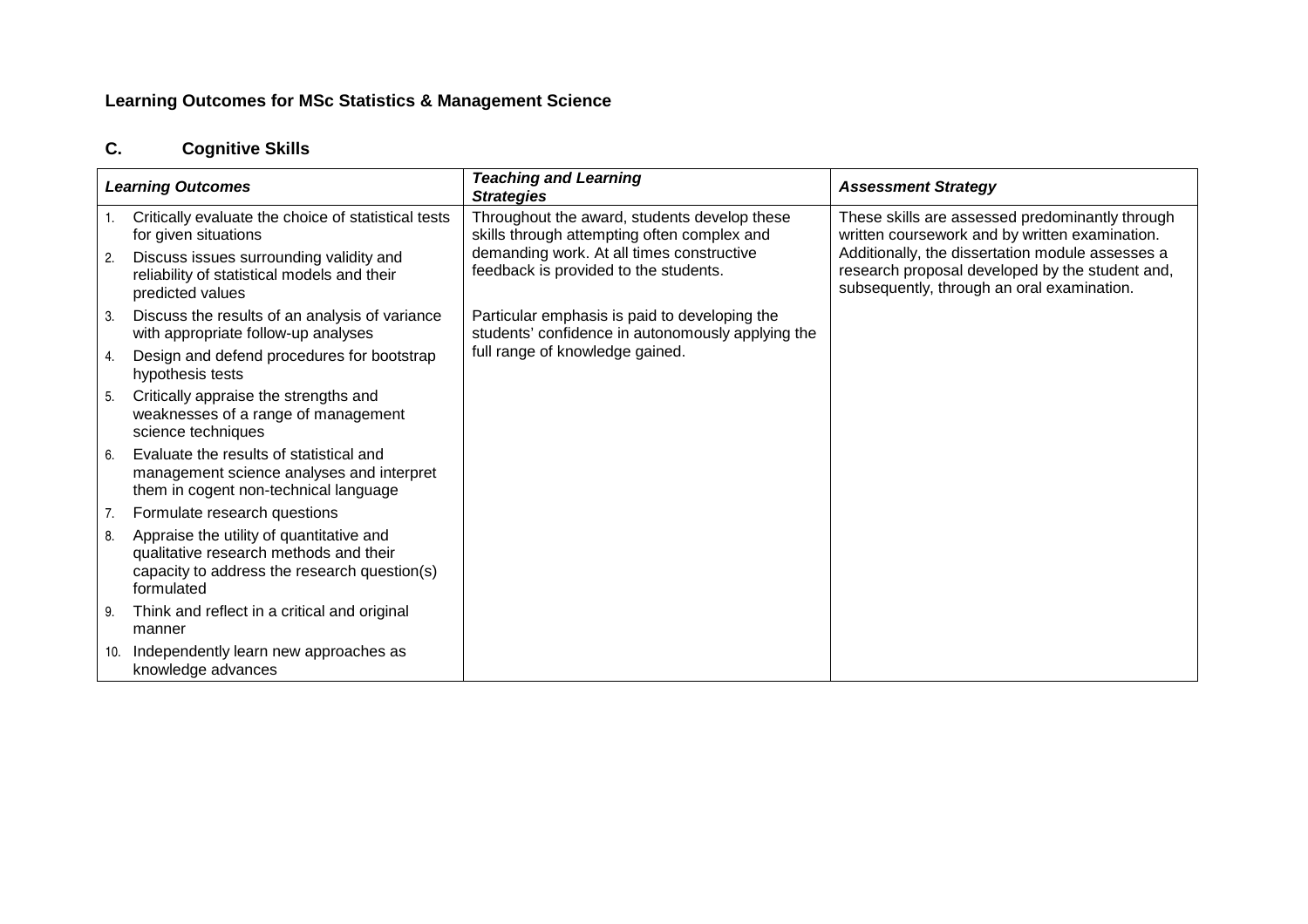### **D.Key (Transferable) Skills**

| <b>Learning Outcomes</b>                                                                                                                                                                                                                                                                                                                          | <b>Teaching and Learning</b><br><b>Strategies</b>                                                                                                                                                                                                                                                                                                                                                                | <b>Assessment Strategy</b>                                                                                        |
|---------------------------------------------------------------------------------------------------------------------------------------------------------------------------------------------------------------------------------------------------------------------------------------------------------------------------------------------------|------------------------------------------------------------------------------------------------------------------------------------------------------------------------------------------------------------------------------------------------------------------------------------------------------------------------------------------------------------------------------------------------------------------|-------------------------------------------------------------------------------------------------------------------|
| <b>Communication Skills</b><br>(To communicate orally or in writing, including for<br>instance the results of technical investigations, to<br>peers and/or to 'problem owners')                                                                                                                                                                   | This skill is developed predominantly through students'<br>participation in group work sessions and tutorials where they<br>present and discuss the results of their work.                                                                                                                                                                                                                                       | The skills are assessed<br>predominantly through the<br>production of specified<br>coursework and through written |
| <b>Self-management Skills</b><br>(To manage one's own time; to meet deadlines; to<br>work with others)                                                                                                                                                                                                                                            | Students conduct self-managed directed work, both independently<br>and in practically-oriented tutorial laboratory sessions.<br>All coursework, and the dissertation, has to be completed to a high<br>standard to specified timescales and deadlines.                                                                                                                                                           | examinations. Additionally, the<br>dissertation is assessed through<br>an oral examination.                       |
| <b>IT Skills in Context</b><br>(To use software in the context of problem-solving<br>investigations, and to interpret findings)                                                                                                                                                                                                                   | The award makes extensive use of computer software as an aid to<br>problem solving. Students are taught the specific skills required for<br>each package as an integral part of the relevant lectures.                                                                                                                                                                                                           |                                                                                                                   |
| <b>Problem Formulation and Decision-making</b><br>(To express problems in abstract terms; to<br>undertake analysis and interpretation in the<br>context of the discipline; to interpret the results of<br>findings in appropriate terms)                                                                                                          | Statistics and management science are topics that require problem<br>formulation, analysis and interpretation throughout. The award<br>places great emphasis on a disciplined approach to these issues.<br>Throughout, students are encouraged to present their results<br>cogently using, wherever possible, non-technical language.                                                                            |                                                                                                                   |
| <b>Progression to Independent Learning</b><br>(To gain experience of and to develop skills in<br>learning independently of structured classroom<br>work)                                                                                                                                                                                          | Students are encouraged to study independently, in both directed<br>and non-directed forms. Specifically, the Research Methods<br>module concentrates on the development of these skills.                                                                                                                                                                                                                        |                                                                                                                   |
| <b>Awareness of Professional Literature</b><br>(To be aware of, and where appropriate to read<br>and to use literature sources relevant to the<br>discipline to support learning activities)<br><b>Working with Others</b><br>(to be able to work as a member of a team; to<br>be aware of the benefits and problems which<br>teamwork can bring) | Each module on the award specifies indicative reading material,<br>with which the students are encouraged to become familiar.<br>The dissertation module requires all students to study the<br>published literature concerning their particular dissertation topic.<br>The ability to work in a team is an important one for employment in<br>this field. Modules include tasks which are carried out in groups. |                                                                                                                   |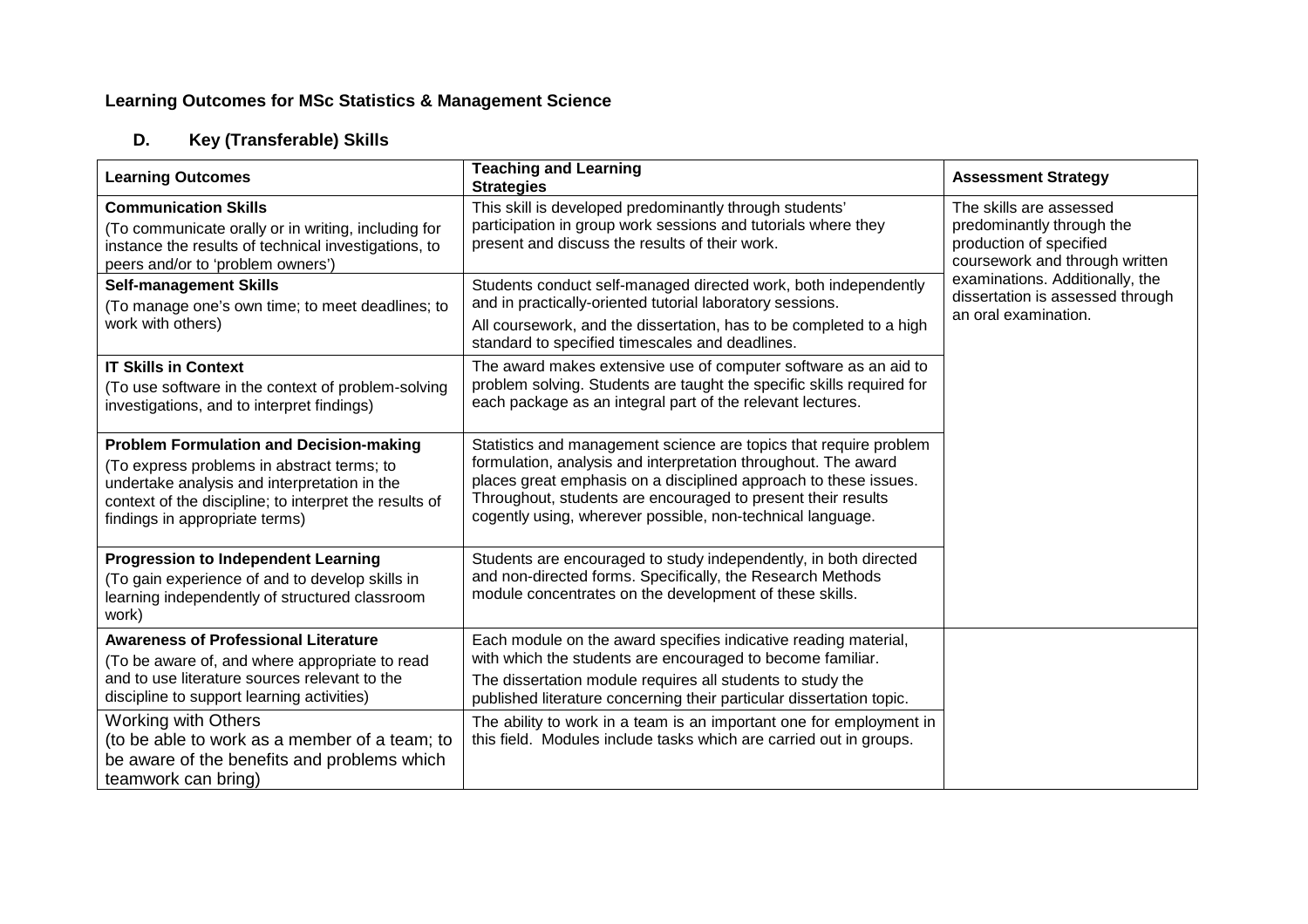### **AKnowledge and Understanding**

| <b>Learning Outcomes</b> |                                                                             | <b>Teaching and Learning</b><br><b>Strategies</b>          | <b>Assessment Strategy</b>                       |
|--------------------------|-----------------------------------------------------------------------------|------------------------------------------------------------|--------------------------------------------------|
|                          | A. All graduates of the MSc IT should gain                                  | Throughout the learner is encouraged to                    | $1 - 3$ are assessed by examination and          |
|                          | knowledge and understanding of:                                             | undertake independent reading both to                      | coursework.                                      |
|                          | Computer systems architectures and                                          | supplement and consolidate what is being                   | 4 and 5 are assessed by an examination,          |
|                          | electronic communication systems                                            | taught/learnt and to broaden individual knowledge          | requiring students to write on a prepared topic  |
|                          | architectures                                                               | and understanding of the subject.                          | with reference to wider systems development      |
|                          | A high-level, object-orientated                                             |                                                            | issues.                                          |
|                          | programming language                                                        | All of these outcomes are supported by the use of          | 6 is assessed by a group portfolio of case study |
| 3.                       | The nature of information, the range of                                     | traditional methods, lectures and seminars. In             | reports and an individual presentation.          |
|                          | application domains and trends in the                                       | addition specific outcomes are supported as                | 7 and 8 are assessed by a research proposal,     |
|                          | application of IT                                                           | follows:                                                   | including a consideration of a range of          |
| 4.                       | Contrasting approaches to systems                                           |                                                            | approaches, and the dissertation.                |
|                          | development                                                                 | 1 and 2 by laboratory-based practical                      | The assessment of 9 is dependent on option       |
| 5.                       | Definitions of software engineering, and                                    | sessions.                                                  | choices.                                         |
|                          | important software engineering concepts<br>and themes                       | 3 by seminars where students report on                     |                                                  |
| 6.                       |                                                                             | areas of interest that they have<br>investigated.          |                                                  |
|                          | Technical and management approaches<br>for producing effective IS solutions | 4 and 5 by the use of in-class exercises<br>$\blacksquare$ |                                                  |
|                          | Phenomenological and positivistic                                           | and presentations by individuals on                        |                                                  |
|                          | approaches to research                                                      | selected areas of systems development.                     |                                                  |
| 8.                       | The practice of research and academic                                       | 6 by case study and group work<br>п                        |                                                  |
|                          | writing.                                                                    | facilitated by surgeries.                                  |                                                  |
|                          | Concepts, issues and trends relevant to                                     | 7 and 8 by individual supervision.<br>$\blacksquare$       |                                                  |
|                          | the application domains explored in the                                     | 9 by a mix of group work, lab-based<br>٠                   |                                                  |
|                          | chosen option modules.                                                      | sessions, on-line learning and case                        |                                                  |
|                          |                                                                             | studies, dependent on option choices                       |                                                  |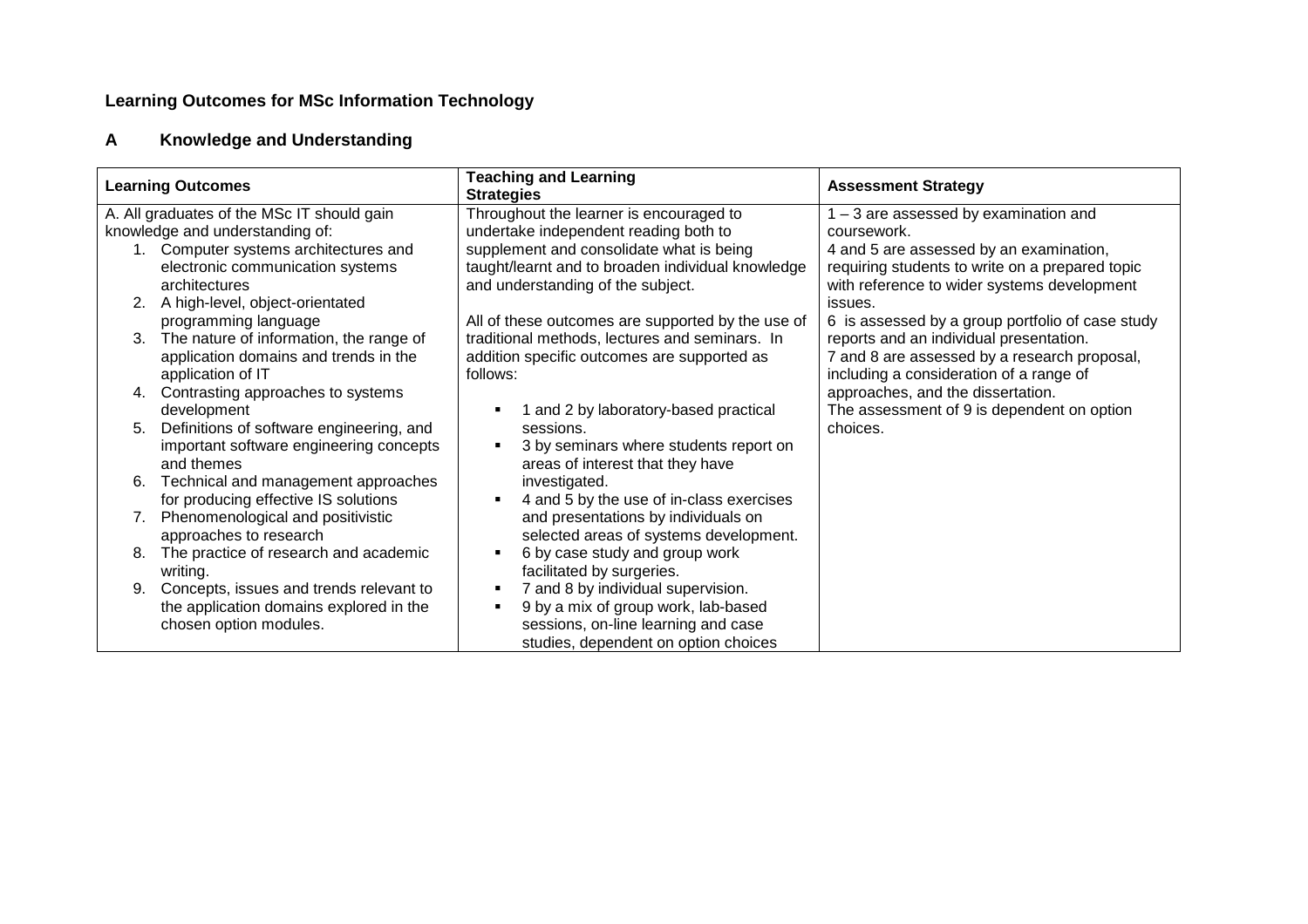## **B. Intellectual Skills**

| <b>Learning Outcomes</b>                       |                                                           | <b>Teaching and Learning</b><br><b>Strategies</b>       | <b>Assessment Strategy</b>                                                                         |  |  |  |
|------------------------------------------------|-----------------------------------------------------------|---------------------------------------------------------|----------------------------------------------------------------------------------------------------|--|--|--|
| All graduates of the MSc IT should be able to: |                                                           | All skills are supported to varying degrees by          | 1 is assessed by examination.                                                                      |  |  |  |
|                                                | 1. Critically evaluate developments and new               | lectures. Individual skills are also supported          | 2 is assessed by examination and an individual                                                     |  |  |  |
|                                                | applications of computer and communication                | as follows:                                             | essay/report.                                                                                      |  |  |  |
|                                                | systems<br>Evaluate the roles and uses of IT in different | 1 by tutorials offering deeper and wider                | 3 and 4 are assessed by examination requiring                                                      |  |  |  |
|                                                |                                                           | discussion of topics introduced in the<br>lectures.     | students to write on a prepared topic with                                                         |  |  |  |
| 3.                                             | settings<br>Analyse and model systems problems            | 2 by seminars where students report on                  | reference to wider systems development issues.<br>5 is assessed by a group portfolio of case study |  |  |  |
| 4.                                             | Evaluate a variety of methods and approaches              | areas of interest that they have                        | reports and an individual presentation.                                                            |  |  |  |
|                                                | to systems development:                                   | investigated.                                           | 6, 7 and 8 are assessed by the research                                                            |  |  |  |
| 5.                                             | Analyse case material to identify key features,           | 3 and 4 by group work, in-class                         | proposal and dissertation.                                                                         |  |  |  |
|                                                | and identify similarities and differences                 | exercises, individual research and                      | The assessment of 9 is dependent on option                                                         |  |  |  |
|                                                | between a range of problems                               | presentations.                                          | choices                                                                                            |  |  |  |
| 6.                                             | Recognize a clear research question or                    | 5 by case study and group work,                         |                                                                                                    |  |  |  |
|                                                | hypothesis                                                | facilitated by surgeries.                               |                                                                                                    |  |  |  |
|                                                | 7. Critically analyse theoretical perspectives            | 6,7, and 8 by individual supervision.<br>$\blacksquare$ |                                                                                                    |  |  |  |
|                                                | relevant to the research process                          | 9 by a mix of group work, on-line<br>$\blacksquare$     |                                                                                                    |  |  |  |
| 8.                                             | Evaluate research methodologies, tools and                | learning, case study work and lab-based                 |                                                                                                    |  |  |  |
|                                                | techniques, and the process of research,                  | sessions, dependent on chosen option                    |                                                                                                    |  |  |  |
|                                                | reflectively                                              | modules.                                                |                                                                                                    |  |  |  |
| 9.                                             | Relate theory and practice in the context of              |                                                         |                                                                                                    |  |  |  |
|                                                | the application domains explored in the                   | Guidance on the use of the library and on-              |                                                                                                    |  |  |  |
|                                                | chosen option modules.                                    | line resources will be given initially in               |                                                                                                    |  |  |  |
|                                                |                                                           | induction, throughout the award, and                    |                                                                                                    |  |  |  |
|                                                |                                                           | specifically with regard to the research                |                                                                                                    |  |  |  |
|                                                |                                                           | proposal and the dissertation.                          |                                                                                                    |  |  |  |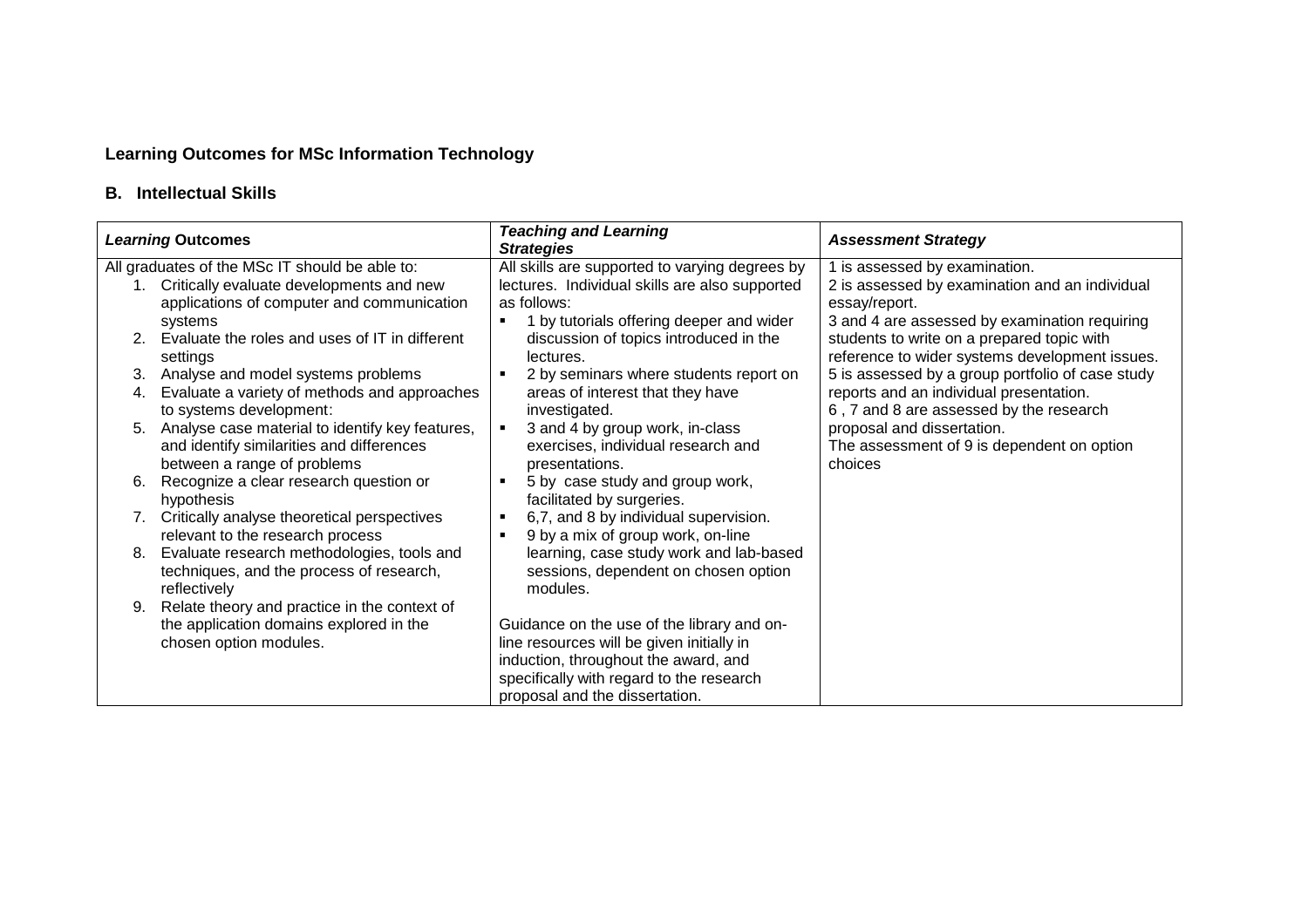### **CSubject, Professional and Practical Skills**

| <b>Learning Outcomes</b>                                                                                                                                                                                                                                                                                                                                                                                                                                                                                                                                                                                                                                                                                                                             | <b>Teaching and Learning</b><br><b>Strategies</b>                                                                                                                                                                                                                                                                                                                                                                                                                                                                             | <b>Assessment Strategy</b>                                                                                                                                                                                                                                                                                                                                                 |
|------------------------------------------------------------------------------------------------------------------------------------------------------------------------------------------------------------------------------------------------------------------------------------------------------------------------------------------------------------------------------------------------------------------------------------------------------------------------------------------------------------------------------------------------------------------------------------------------------------------------------------------------------------------------------------------------------------------------------------------------------|-------------------------------------------------------------------------------------------------------------------------------------------------------------------------------------------------------------------------------------------------------------------------------------------------------------------------------------------------------------------------------------------------------------------------------------------------------------------------------------------------------------------------------|----------------------------------------------------------------------------------------------------------------------------------------------------------------------------------------------------------------------------------------------------------------------------------------------------------------------------------------------------------------------------|
| All graduates of the MSc IT should be able to:<br>Design small/medium sized programs to<br>a given specification and implement these<br>programs in a high-level language<br>Discern and appraise information flow in<br>organizations and relate this to<br>technological options<br>To apply systems development<br>3.<br>techniques in a variety of contexts<br>Integrate and apply knowledge of<br>4.<br>technologies, methods and application<br>domains<br>Prepare a research proposal in the<br>5.<br>subject area<br>Use data collection techniques<br>6.<br>appropriate to the area being<br>investigated.<br>7. Identify, evaluate and explain the impact<br>of IT with respect to the application<br>domain explored in the chosen option | All skills are developed through lectures and<br>tutorials. In addition to this skills are developed<br>as follows:<br>1 through hands-on programming<br>٠<br>experience.<br>2 through group discussions.<br>٠<br>3 through in-class exercises and group work.<br>4 through independent collaborative learning<br>supported by surgeries<br>5 and 6 through individual supervised<br>research.<br>7 by a mix of group work, on-line learning,<br>case study work and lab-based sessions<br>dependent on option module choice. | is assessed by coursework.<br>2 is assessed by examination and an<br>essay/report.<br>3 is assessed by examination of a prepared topic.<br>4 is assessed by a group portfolio of case study<br>reports and an individual presentation.<br>5 and 6 area assessed by the research proposal<br>and the dissertation.<br>The assessment of 7 is dependent on option<br>choices |
| modules.                                                                                                                                                                                                                                                                                                                                                                                                                                                                                                                                                                                                                                                                                                                                             |                                                                                                                                                                                                                                                                                                                                                                                                                                                                                                                               |                                                                                                                                                                                                                                                                                                                                                                            |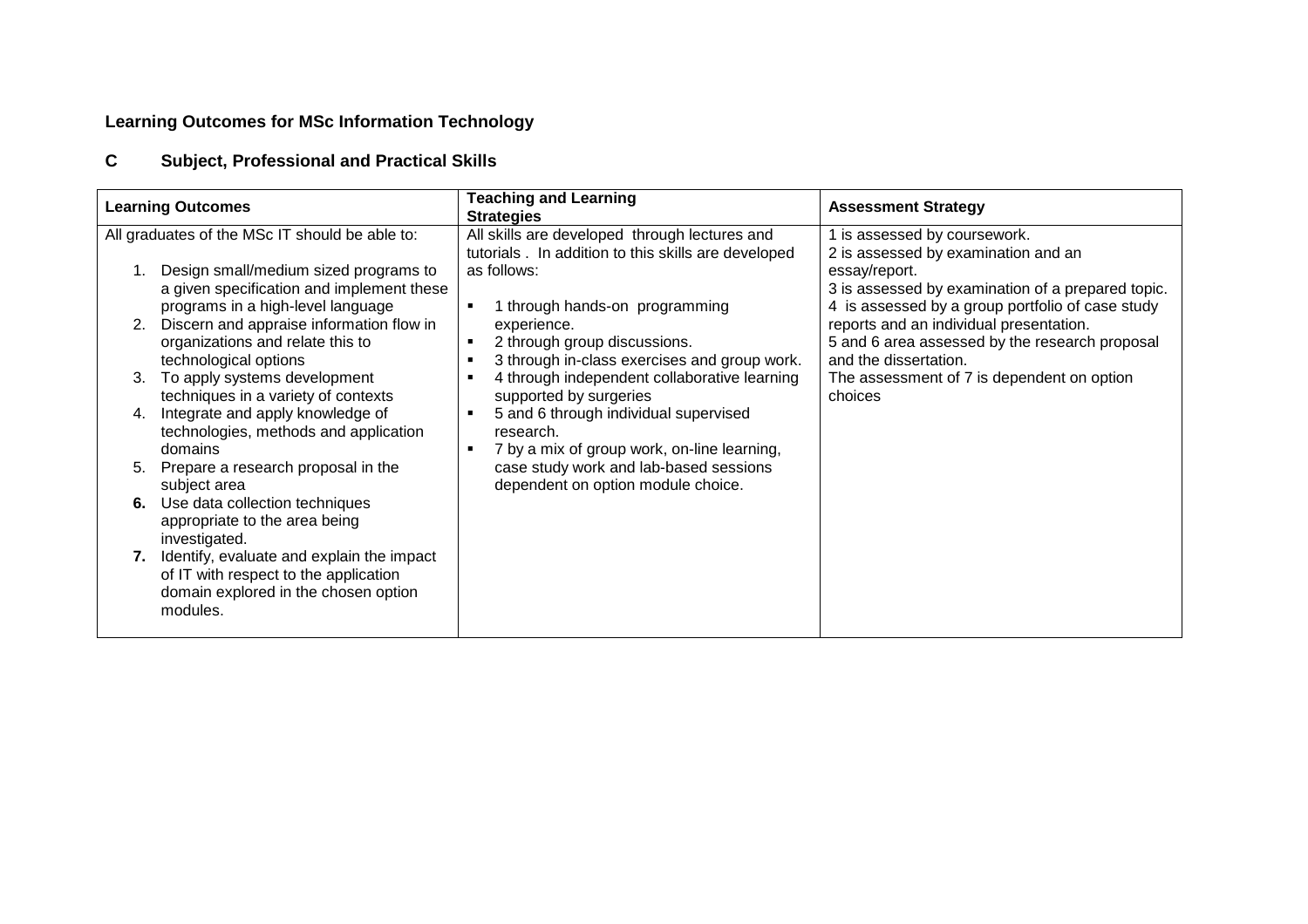#### **D.Transferable Skills**

| <b>Learning Outcomes</b>                                                                                                                                                                                                                                                                                                                              | <b>Teaching and Learning</b><br><b>Strategies</b>                                                                                                                                                                                                                                                                                                                                                                                                                                                                                     | <b>Assessment Strategy</b>                                                                                                                                                                                                        |  |  |  |
|-------------------------------------------------------------------------------------------------------------------------------------------------------------------------------------------------------------------------------------------------------------------------------------------------------------------------------------------------------|---------------------------------------------------------------------------------------------------------------------------------------------------------------------------------------------------------------------------------------------------------------------------------------------------------------------------------------------------------------------------------------------------------------------------------------------------------------------------------------------------------------------------------------|-----------------------------------------------------------------------------------------------------------------------------------------------------------------------------------------------------------------------------------|--|--|--|
| All graduates of the MSc IT should be able to<br>demonstrate the following transferable skills<br>1. Communication Skills<br>2. Self-management skills<br>3. IT skills in context<br>Problem formulation and decision-making skills<br>4.<br>5. Progression to independent learning<br>6. Awareness of professional literature<br>Working with others | Transferable skills 1-6 are developed through the<br>mix of presentations, written assignments and<br>individual research. More specifically group work<br>(skill 7) is used throughout the award, but<br>particularly in the core module Integrative Case<br>Studies.<br>Acquisition of 1 and 2 is through presentations and<br>written assignments.<br>Acquisition of 3 is through laboratory-based<br>practical sessions.<br>Acquisition of 4, 5 and 6 is through individual<br>investigative, problem-solving and research tasks. | Written<br>assignments<br>presentations<br>and<br>assess skills $1 - 4$ . The dissertation<br>proposal and the dissertation itself assess<br>all skills, but particularly skills 5 and 6.<br>Group project work assesses skill 7. |  |  |  |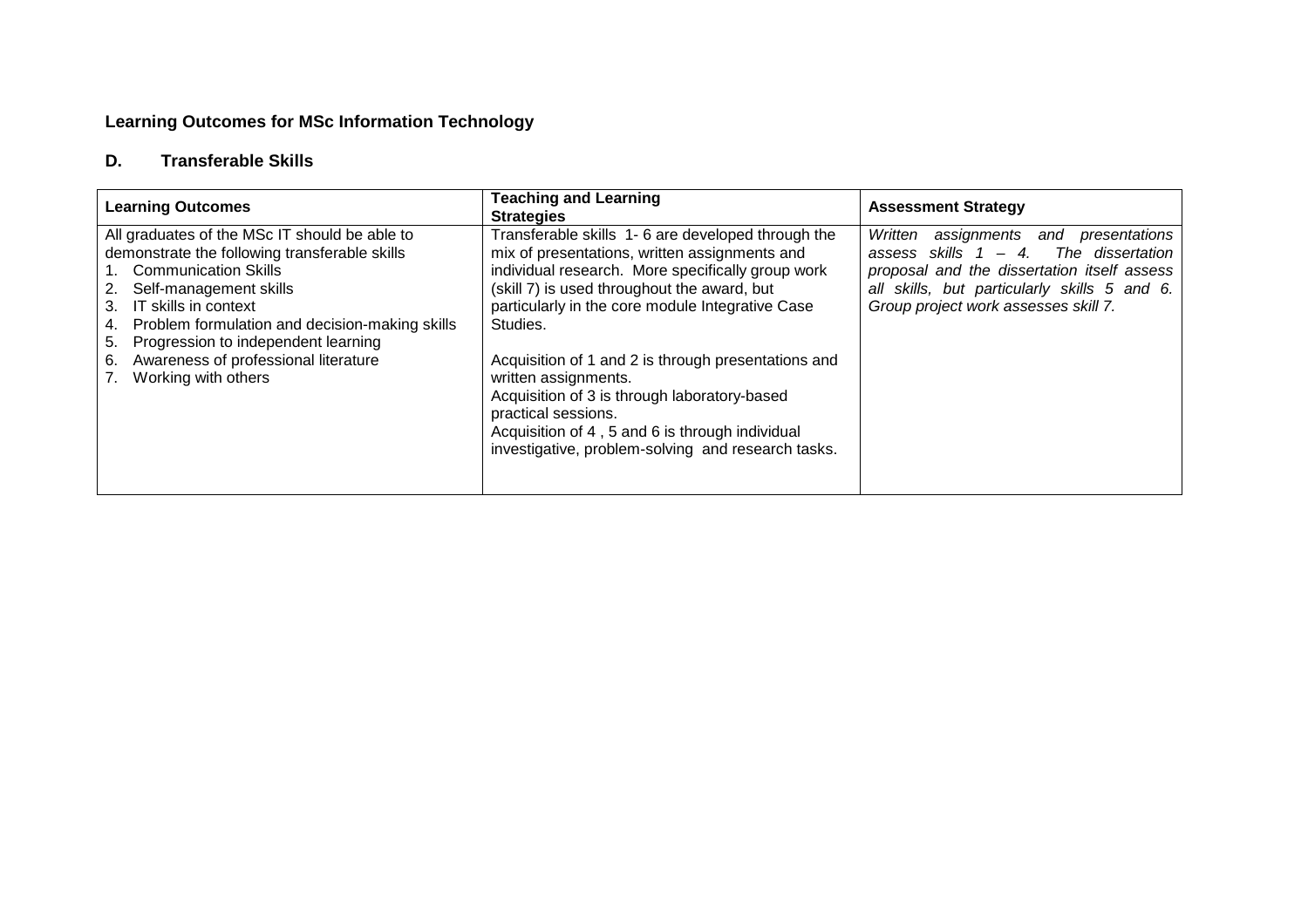# PLEASE NOTE: REFER TO THE FACULTY ON-LINE INFORMATION SYSTEM FOR UP-TO-DATE STRUCTURE INFORMATION

http://www.cems.uwe.ac.uk/exist/index.xql

**Programmerized Technology in Electronics For October 2004** 

**This structure is indicative and subject to change**

Actuators & Control

UFPEE5-15-M

| <b>Masters Dissertation (Project)</b>      |                              |                                             |                    |                                                  |                                            |                                             |  |  |
|--------------------------------------------|------------------------------|---------------------------------------------|--------------------|--------------------------------------------------|--------------------------------------------|---------------------------------------------|--|--|
|                                            |                              |                                             |                    |                                                  |                                            | UFCE3Y-60-M                                 |  |  |
| Semester two                               |                              |                                             |                    |                                                  |                                            |                                             |  |  |
| <b>Research Methods</b>                    |                              | One module from list                        |                    | One module from list                             |                                            | One module from list                        |  |  |
|                                            |                              |                                             |                    |                                                  |                                            |                                             |  |  |
| UFQEEV-15-M                                |                              | Option 1                                    |                    |                                                  | Option 2                                   | Option 2                                    |  |  |
| Semester one                               |                              |                                             |                    |                                                  |                                            |                                             |  |  |
| Intelligent & Adaptive<br>Systems          |                              | <b>Embedded Real Time</b><br><b>Systems</b> |                    | Communication<br><b>Networks &amp; Protocols</b> |                                            | DSP for Real Time<br><b>Control Systems</b> |  |  |
| UFEE7K-15-M                                |                              | UFSEHT-15-M                                 |                    | UFEE7H-15-M                                      |                                            | UFEEKM-15-M                                 |  |  |
| <b>Core Modules</b>                        |                              | <b>Option Modules</b>                       |                    |                                                  |                                            |                                             |  |  |
|                                            |                              |                                             |                    | Option 1 taken from                              |                                            |                                             |  |  |
| UFCE3N-15-M<br>Learning Classifier Systems |                              |                                             |                    | UFEE7M-15-M<br>Modern Power Systems              |                                            |                                             |  |  |
| UFEE7P-15-M<br>Systems on Silicon          |                              |                                             | <b>UMAC33-20-1</b> |                                                  | <b>Understanding Financial Information</b> |                                             |  |  |
| Option 2 taken from                        |                              |                                             |                    |                                                  |                                            |                                             |  |  |
| UFEE7F-15-M                                |                              | <b>Advanced Control &amp; Dynamics</b>      | UFEE7G-15-M        | Behavioural System Design                        |                                            |                                             |  |  |
| UFEE7L-15-M                                | <b>Mobile Communications</b> |                                             | UFEE7N-15-M        | Neural Networks & Fuzzy Systems                  |                                            |                                             |  |  |

Part-time students in year one take modules to the left of the dotted line and in year two to the right of the dotted line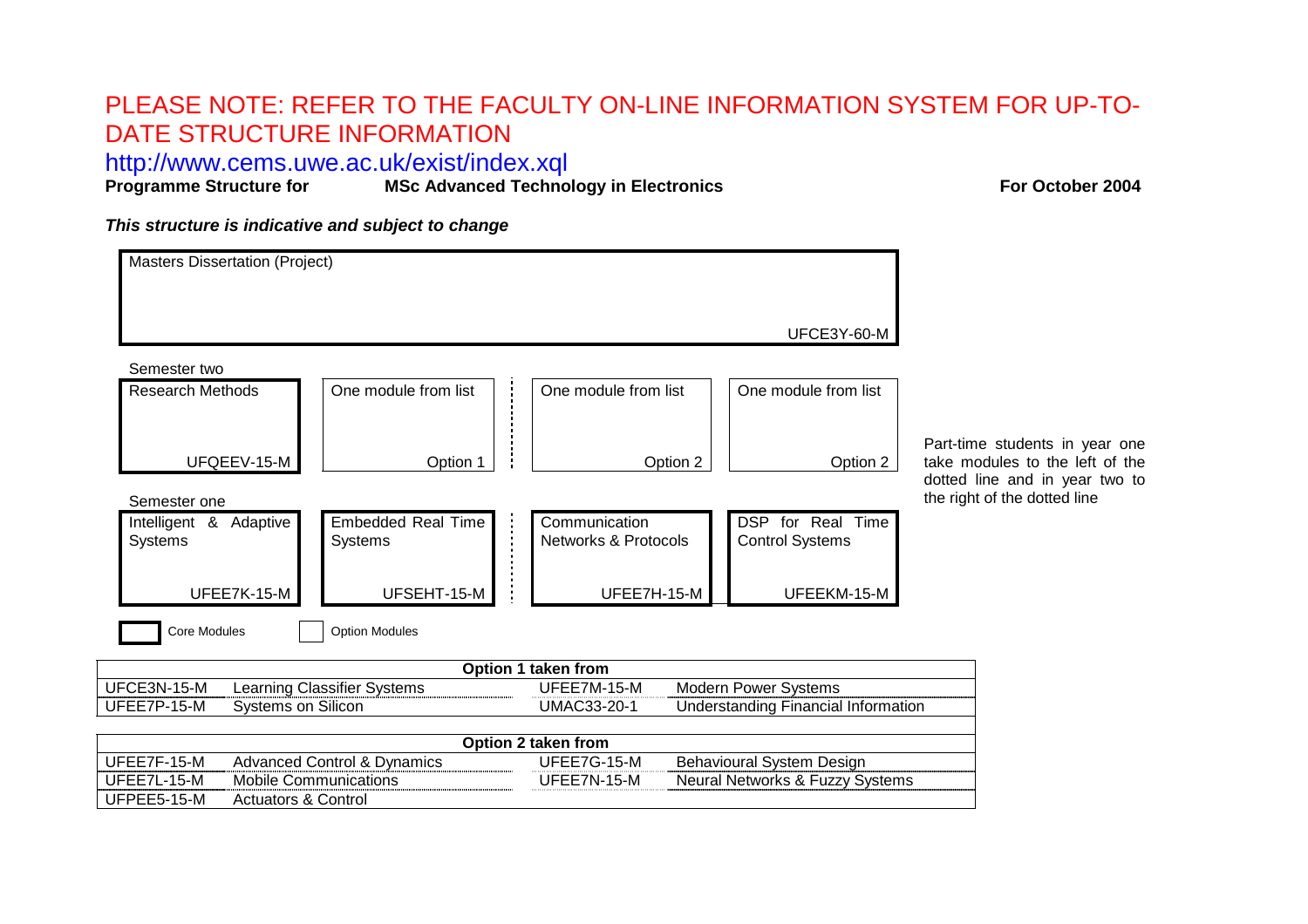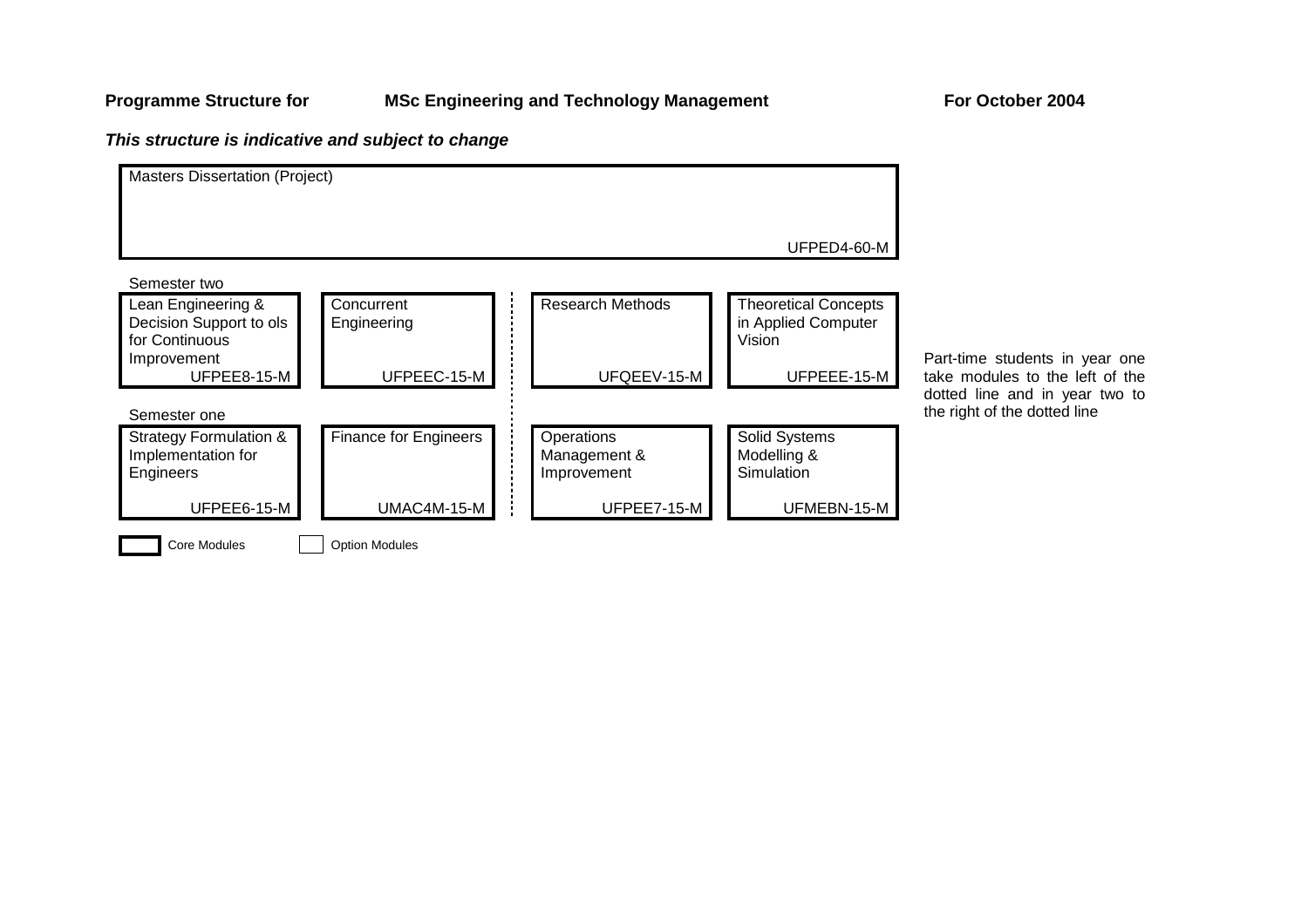## **Programme Structure for MSc Software Engineering For October 2004**



| Option 2 taken from  |                                        |                  |                                |  |  |  |  |
|----------------------|----------------------------------------|------------------|--------------------------------|--|--|--|--|
| UFC<br>CE3O-<br>15-M | Databases<br>Advanced I                | JF<br>5-M<br>◡⊏ା | Based<br>Software<br>Component |  |  |  |  |
| 15-M<br>UFSEHS-1     | Systems<br>'Jevelopment<br>ime<br>Real |                  |                                |  |  |  |  |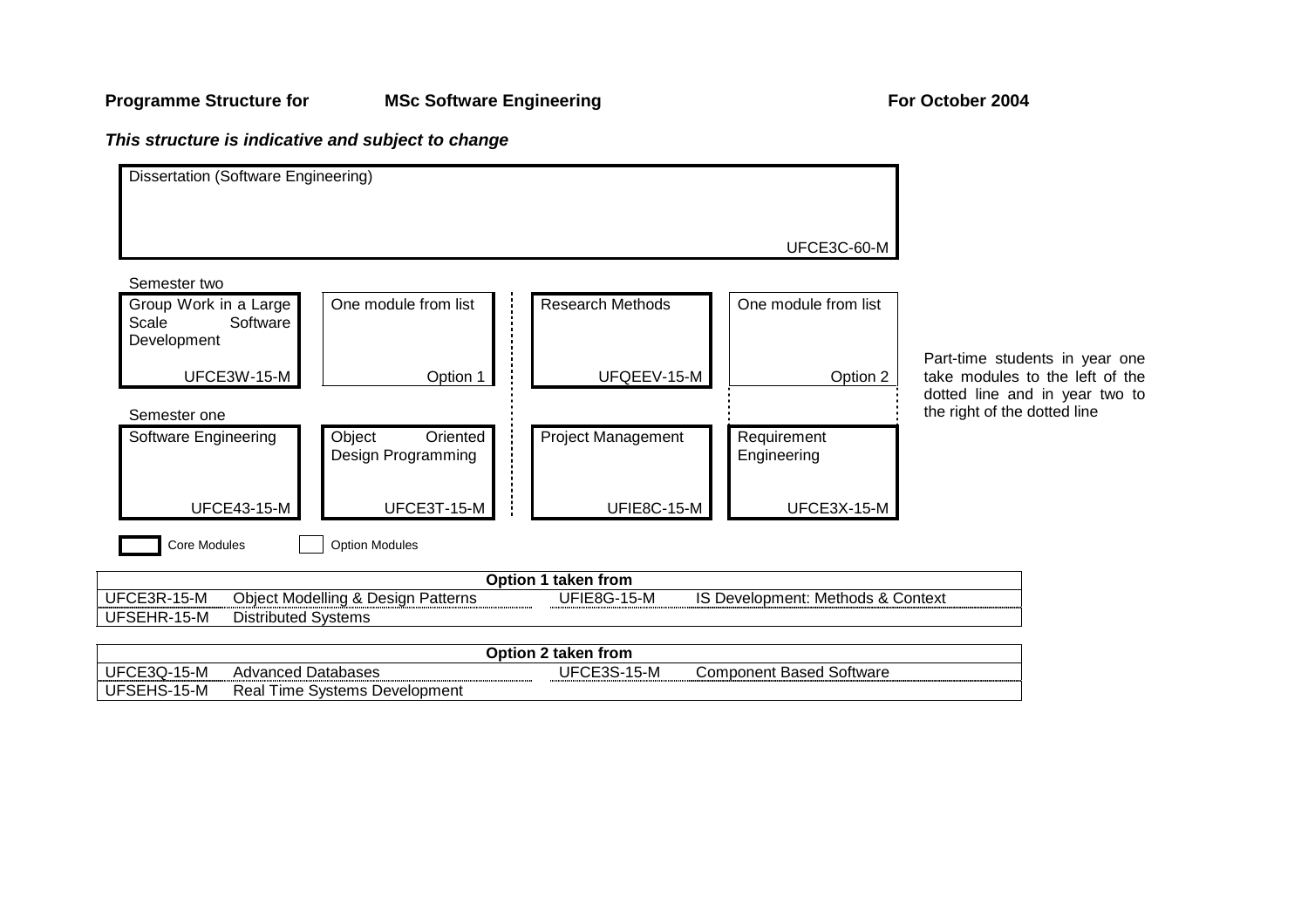### **Programme Structure for MSc Computer Science For October 2004**

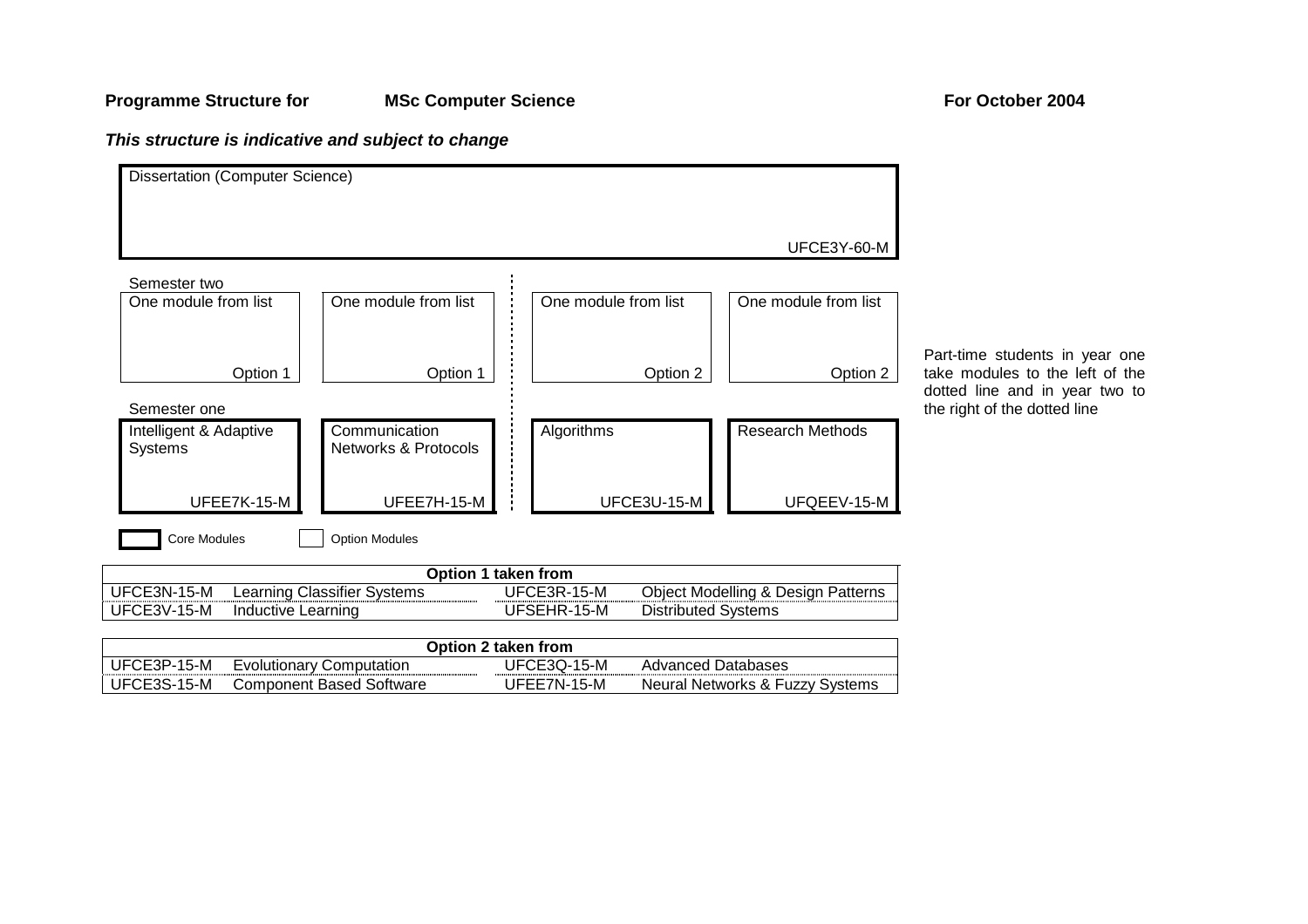UFQEGQ-20-3

### **This structure is indicative and subject to change**

Decision Analysis

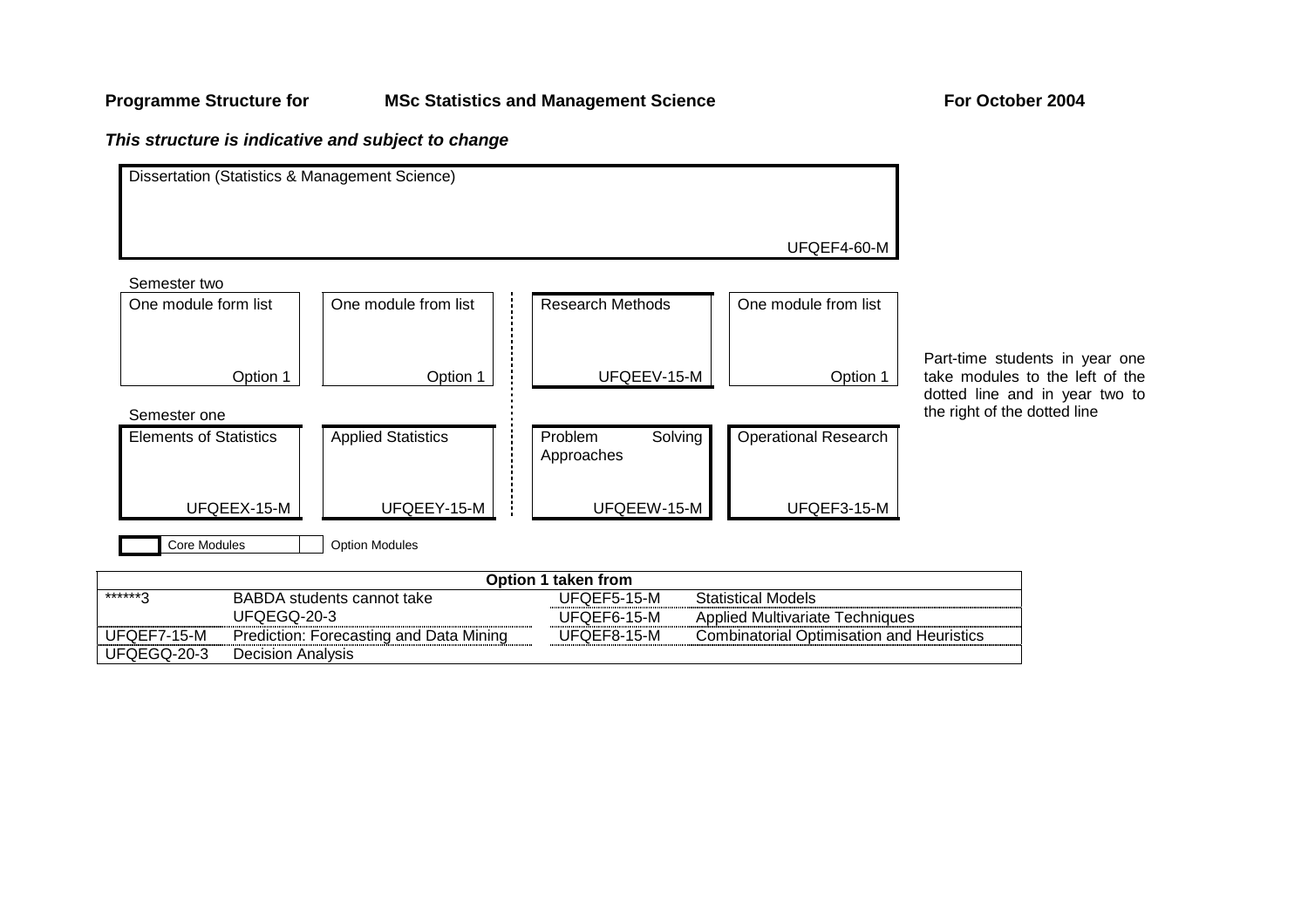### **Programme Structure for MSc Information Technology For October 2004**

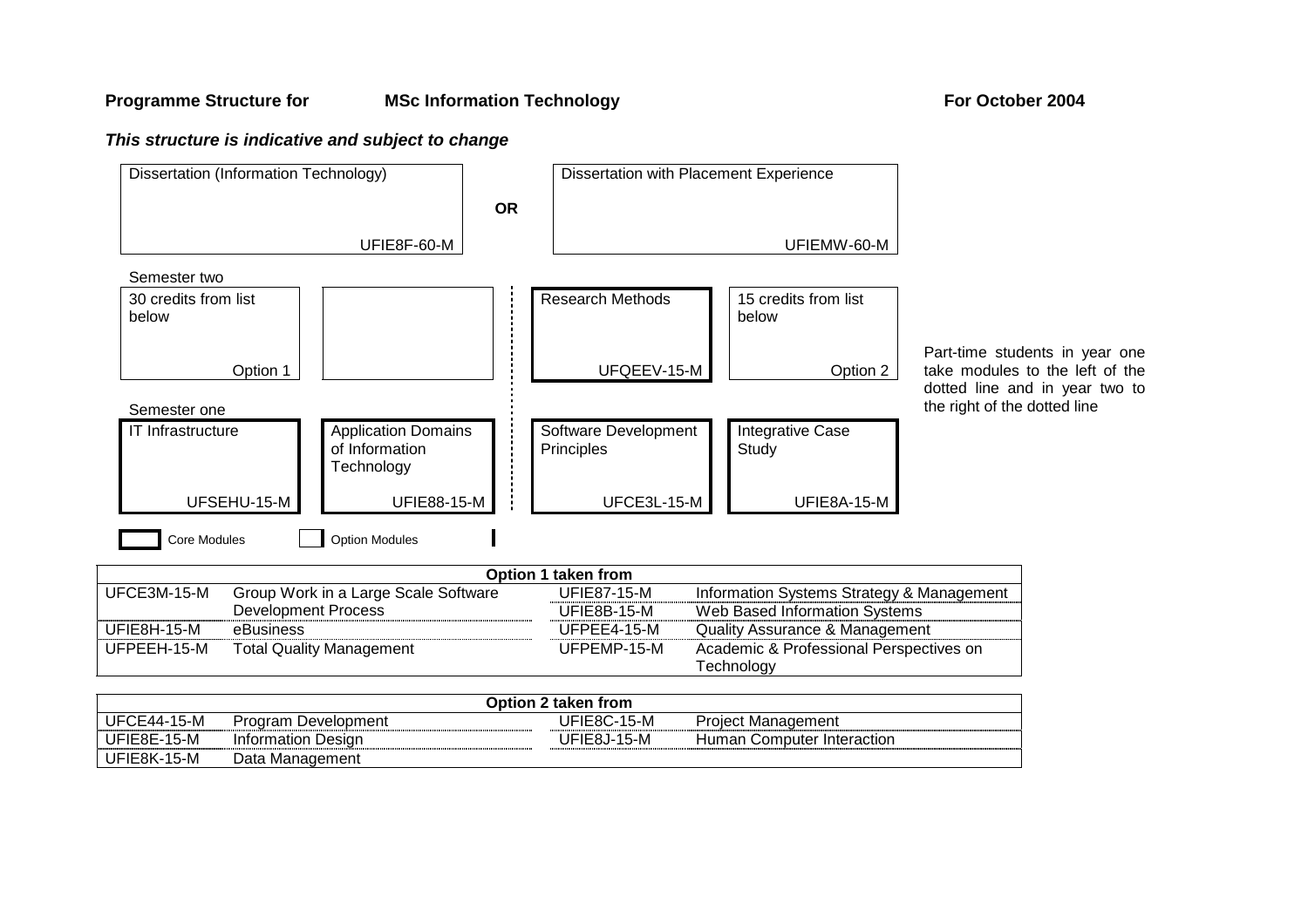## **5. Entry Requirements**

The normal requirement for entry to any of the programmes is an honours degree or equivalent. Award-specific entry requirements are as follows.

| MSc Advanced Technologies in<br><b>Electronics</b> | An honours degree or equivalent in any branch of<br>engineering, mathematics, computer science or the<br>physical sciences. |
|----------------------------------------------------|-----------------------------------------------------------------------------------------------------------------------------|
| <b>MSc Computer Science</b>                        | An honours degree or equivalent in computer<br>science or a related discipline.                                             |
| MSc Engineering & Technology<br>Management         | An honours degree or equivalent in mechanical,<br>manufacturing or aerospace engineering, or a<br>related discipline.       |
| <b>MSc Information Technology</b>                  | There are no award-specific entry requirements.                                                                             |
| <b>MSc Software Engineering</b>                    | An honours degree or equivalent in software<br>engineering or a related discipline.                                         |
| MSc Statistics & Management<br>Science             | An honours degree or equivalent in a scientific or<br>quantitative discipline.                                              |

## **6. Assessment Regulations**

The university's Modular Assessment Regulations apply to all programmes.

## **7. Student Learning**

The learning outcomes of the scheme are varied and as a result need to be supported by a diversity of teaching, learning and assessment (TLA) methods. Consequently, the TLA strategy of the scheme is to offer a variety of experiences through lectures, tutorials, seminars, practicals, laboratory classes, case studies, projects, group activities, and other means. This variety serves to meet the aims of the provision in a number of ways:

- it reinforces the learning of knowledge, understanding, analytical abilities and skills by developing them in a wide variety of ways.
- it assists postgraduate students to enter into and sustain life-long learning by introducing them to styles of scholarship, including autonomous and independent study, which are likely to be required in their professional and intellectual future.

The scheme as a whole comprises the following methods of teaching, learning and assessment.

## **7.1. Teaching**

Teaching takes place either in a group setting (classroom or a laboratory) or on an individual basis, involving:

- **Lectures**
- Flexible classroom session for tutorials, seminars, discussion of case-studies and group activities
- Practical or lab sessions held in a dedicated laboratory
- Research guidance during dissertation supervision.

The above teaching methods, integrated with learning and assessment, all contribute in varying degrees to the learning outcomes of the scheme.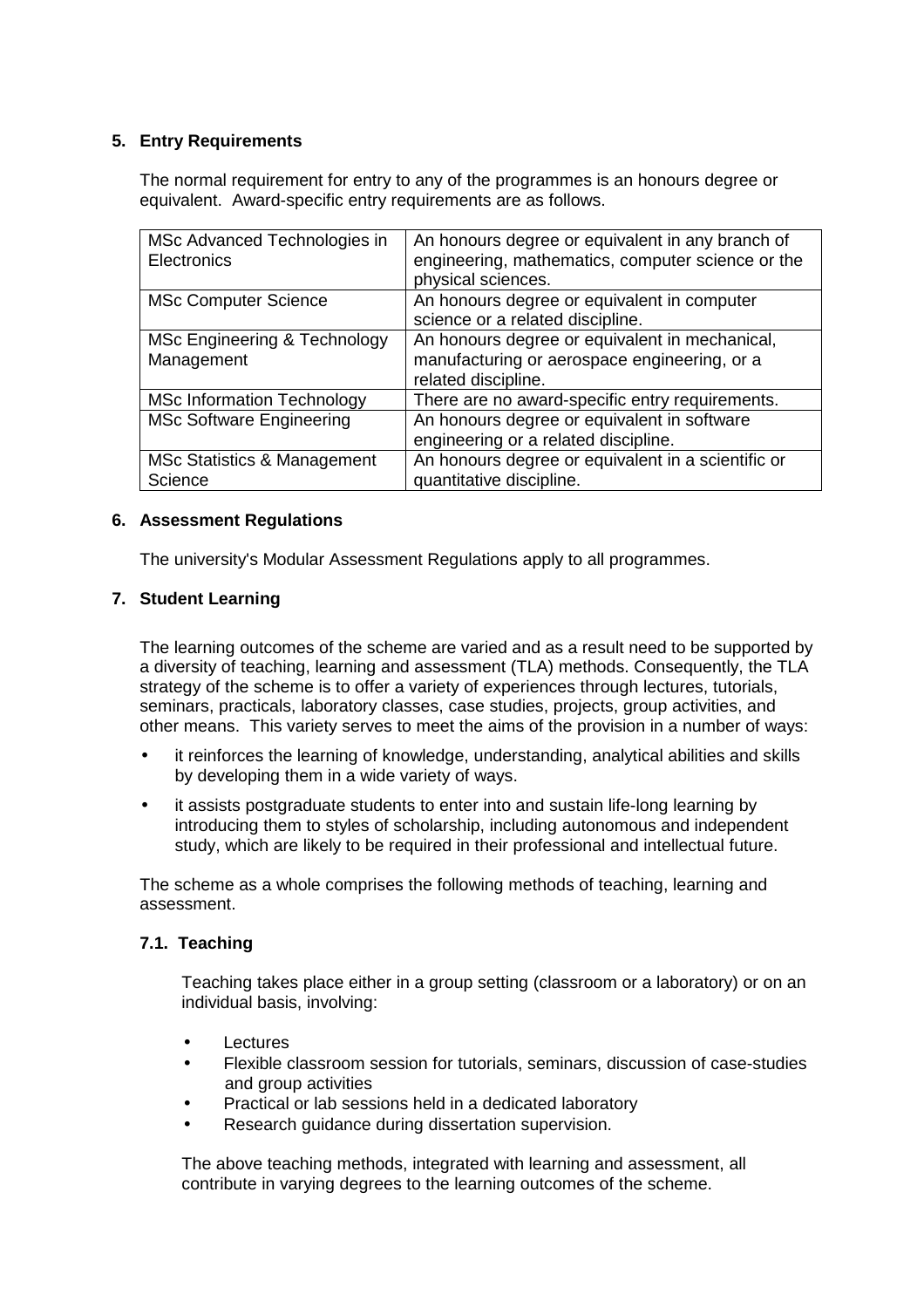## **7.2. Learning**

Since almost all of the modules are level M, students will be expected to show maturity and initiative in relation to the management of their learning. Such learning also develops the student's intellectual skills of problem management and critical thinking, both of which emphasise learning in an autonomous manner.

Learning takes place not only through tutor-guided module learning activities in lectures, tutorials, seminars, discussion of case studies and group activities, but also

- for part-time students, in a professional environment via reflection within the workplace;
- through assessment, as indicated below.
- through self-managed private study related to modules (reading indicative literature on tutor's direction, researching via papers and electronic media on own initiative), and in particular through use of the university's Virtual Learning Environment ("Blackboard") which has been piloted in the faculty during 2002-03 and which the faculty expects to be increasingly used as a means of disseminating learning materials and other information and documentation.
- through private study as part of supervised dissertation research

## **7.3. Assessment**

The assessment of a module supports and assures its learning outcomes. The choice of appropriate types and weightings of assessment in a module is an academic decision made by the module developer and its Field Leader. However the faculty expects that students experience an appropriate range of modes of assessment, in support of the TLA strategy of offering a variety of learning experiences, as discussed above. Depending on the type of module, elements of assessment within level M modules in the Faculty may include some or all of the following:

- tutor-marked *unseen* examinations taken under controlled conditions.
- tutor-marked open book examinations taken under controlled conditions.
- time-constrained tutor-marked examinations for which the question papers are issued in advance.
- time-constrained tutor-marked practical laboratory examinations.
- on-line computer-based assessment not under controlled conditions.
- tutor-marked *individual* or *group* coursework including presentations, exhibitions, case studies, problem-solving exercises, design tasks, and other experiences.
- leading or contributing to seminar discussion, based on previous study.

## **8. Reference Points and Benchmarks**

A variety of reference points, both internal and external, have been of use in the planning and design of this scheme. The chief ones are as follows.

- 1. The faculty's previous experience of offering postgraduate schemes over a number of years
- 2. The QAA "Framework for Higher Educational Qualifications"
- 3. The QAA Subject Benchmark Statements particularly for Computing, for Engineering and for Mathematics, Statistics & Operational Research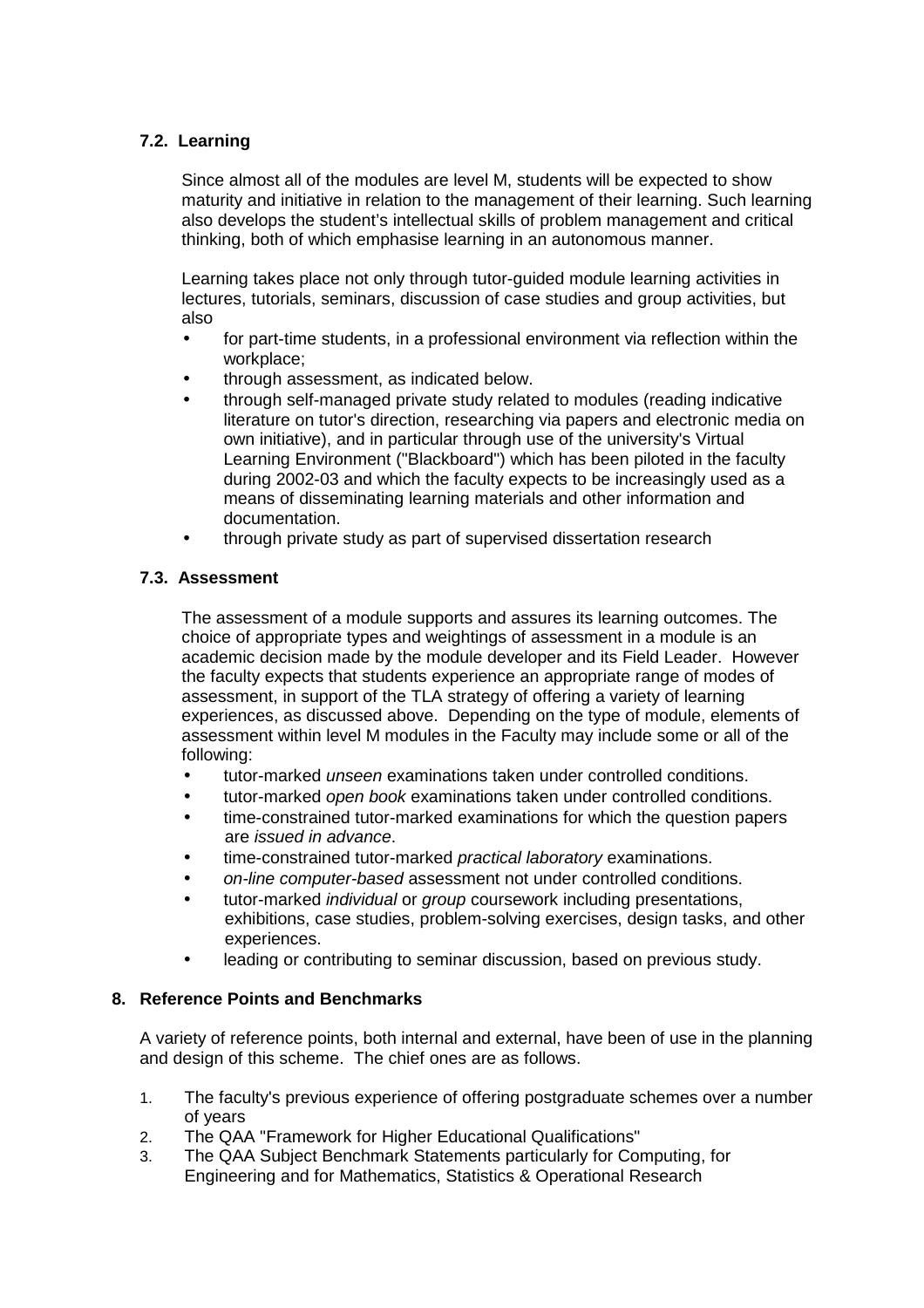- 4. The requirements, insofar as they are known, of professional bodies in computing, engineering and the mathematical sciences
- 5. The faculty's mission statement
- 6. The faculty's policies regarding teaching, learning & assessment and regarding transferable skills
- 7. Staff research and consultancy

The contribution of each of these to the design of the scheme is considered in turn.

## **8.1. Building on Previous Postgraduate Schemes**

The creation of the Faculty of Computing, Engineering and Mathematical Sciences in 2001 led to the need to create a unified postgraduate scheme for the new faculty. An exercise which was conceived originally as a "tidying-up" exercise has instead resulted in something of a transmogrification of the schemes offered previously in the Faculties of Engineering and of Computer Studies & Mathematics. Nevertheless, the proposals have naturally been strongly influenced by the experience of running the existing Masters scheme.

The titles of the Masters awards which have been offered until now and which will be replaced by the awards in this proposal are as follows:

| <b>Existing Award Titles</b>                | <b>Place within new schemes</b>                      |
|---------------------------------------------|------------------------------------------------------|
| <b>Information Technology</b>               | To continue as pathways within the MSc               |
| Manufacturing Info Systems                  | Information Technology, with a common core           |
| <b>Information Systems</b>                  | of 75 credits and options thereafter for each        |
|                                             | route.                                               |
| <b>Total Technology</b>                     | To continue as pathways within the MSc               |
| Analytical Modelling for Engineering Design | <b>Engineering &amp; Technology Management, with</b> |
| <b>Mechatronics</b>                         | a common first semester and options thereafter.      |
| <b>Technology Management</b>                |                                                      |
| Machine Learning & Adaptive Computing       | To continue as pathways within the MSc               |
| <b>Intelligent Engineering Systems</b>      | <b>Computer Science, with a common first</b>         |
|                                             | semester and options thereafter.                     |
| Advanced Technologies in Electronics        | To continue under this title                         |
| Software Engineering                        | To be combined into the new MSc Software             |
| Systems Engineering & Project Management    | Engineering.                                         |
| <b>Statistics &amp; Management Science</b>  | To continue under this title                         |
| <b>Total Quality Management</b>             | No longer to be offered.                             |
| AVGMVR                                      |                                                      |

The faculty has taken the opportunity of the need to create a unified postgraduate scheme to revise the portfolio of postgraduate awards by removing some award titles which had not proved attractive to students, by merging two or more titles under a single "umbrella title" in some cases, and by creating some new titles where a market opportunity was perceived. Thus, for instance,

existing award titles in "Information Technology", "Information Systems" and "Manufacturing and Management Information Systems" have been combined into a single MSc Information Technology which contains a number of pathways allowing specialisms in areas including information systems and manufacturing;

existing awards in "Total Technology", "Technology Management" and "Analytical Modelling for Engineering Design" have been combined into a single MSc Engineering & Technology Management, again with specialised pathways and modules available;

a new MSc Computer Science has been created to attract a more general market than was possible through the previously available titles in computing, which were somewhat specialist in nature; the new title is expected to be particularly attractive to the overseas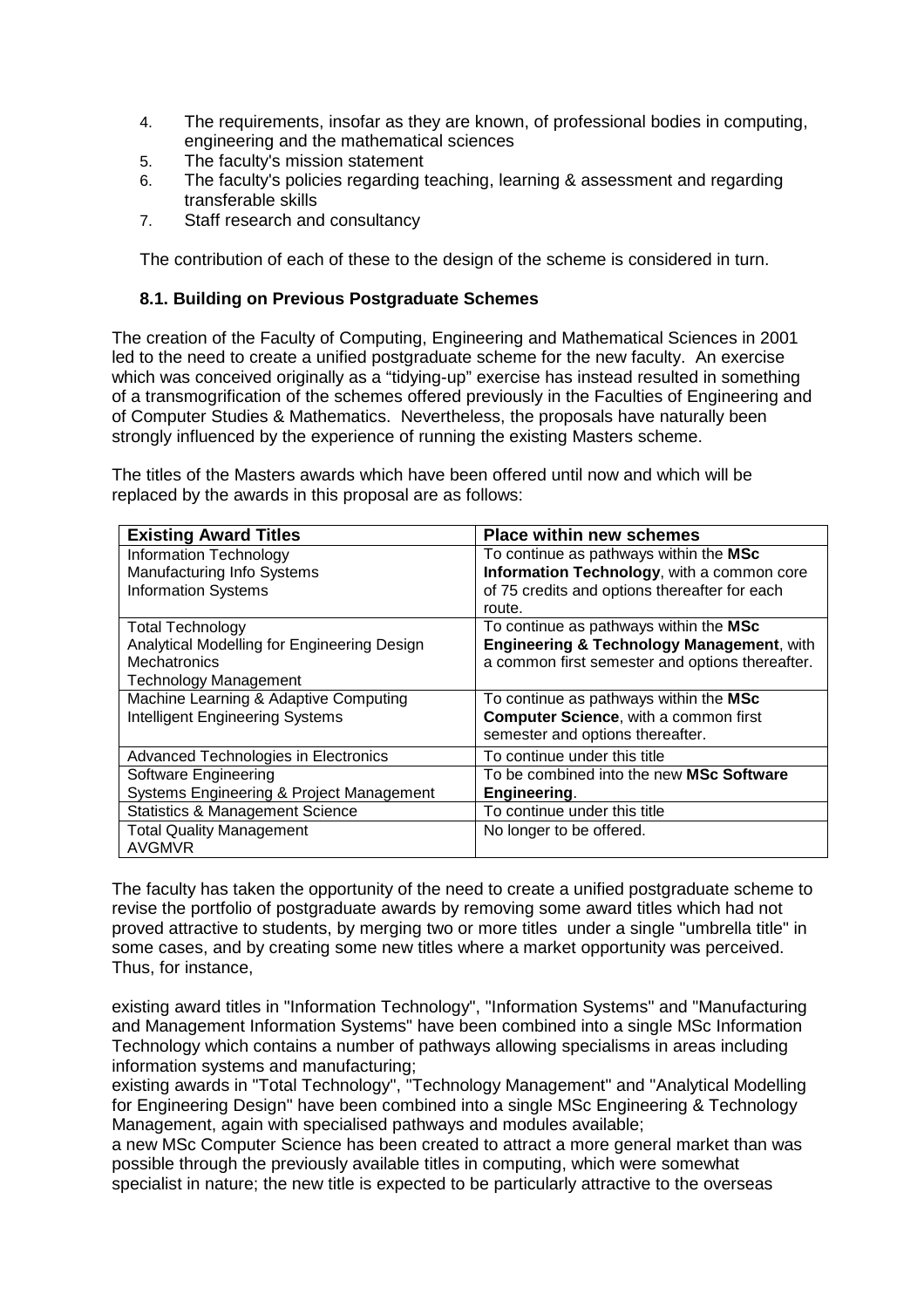## market.

The faculty has also adopted a uniform approach to the design and structure of its postgraduate scheme, with the following features applying to all awards: a single set of educational aims, and a uniform framework for learning outcomes and teaching and learning strategy: we regard this as important in order to develop an approach to postgraduate teaching which will be widely accepted across the faculty; the use of 15-credit modules, facilitating the design of any future pathways from existing modules and enabling clearly structured part-time pathways to be offered based on two years of study;

the inclusion in each award of a "Research Methods" module which prepares the student for the dissertation module.

Within this common framework there remains a considerable diversity of approaches to award design and module delivery, as is demanded by the wide range of disciplines encompassed.

We have also taken the opportunity to expand the range of award titles available in disciplines where we believe that there are likely to be interest from potential students. Thus, we have included a number of pathways within the MSc Computer Science, based on our experience of offering the MSc Machine Learning & Adaptive Computing, a title which has been discontinued. We have also developed new pathways for the MSc Information Technology, particularly the "Learning Society" route, which has been developed in collaboration with the Faculty of Education., and which is intended primarily for professionals in the field of education to develop awareness of the complex impact of IT on education.

## **8.2. The QAA Framework for Higher Educational Qualifications**

The faculty supports the definition of Masters level contained in the framework in terms of the levels of understanding and of cognitive and other skills required of students. We believe that the educational aims and the framework for learning outcomes of these programmes, as outlined earlier in this document, are consistent with the framework.

The expectation of the Agency that postgraduate qualifications should be postgraduate in level and not merely in time has led the faculty to give careful consideration to developing its understanding of the "Level M-ness" of its postgraduate programmes. In doing so, we have been mindful of the need to design programmes which are appropriate for students who wish to pursue a specialist discipline in depth as well as for students who wish to develop skills and knowledge suitable for a broad range of applications contexts.

Our approach is accordingly one in which different programmes place differing degrees of emphasis on the various educational aims and learning outcomes in the faculty's framework. For instance, graduates from the MSc Statistics & Management Science or the MSc Information Technology are less likely than are those from the MSc Software Engineering or the MSc Advanced Technologies in Electronics to be able to pursue research at doctoral level in their discipline. Conversely, the former graduates may be better prepared than the latter for further professional (as opposed to academic) development, and in some of the skills which will enable them to make an immediate contribution in employment. In all cases, however, we expect "Level M-ness" to be expressed additionally through the student's approach to learning, and specifically through the pace and the degree of autonomy in learning.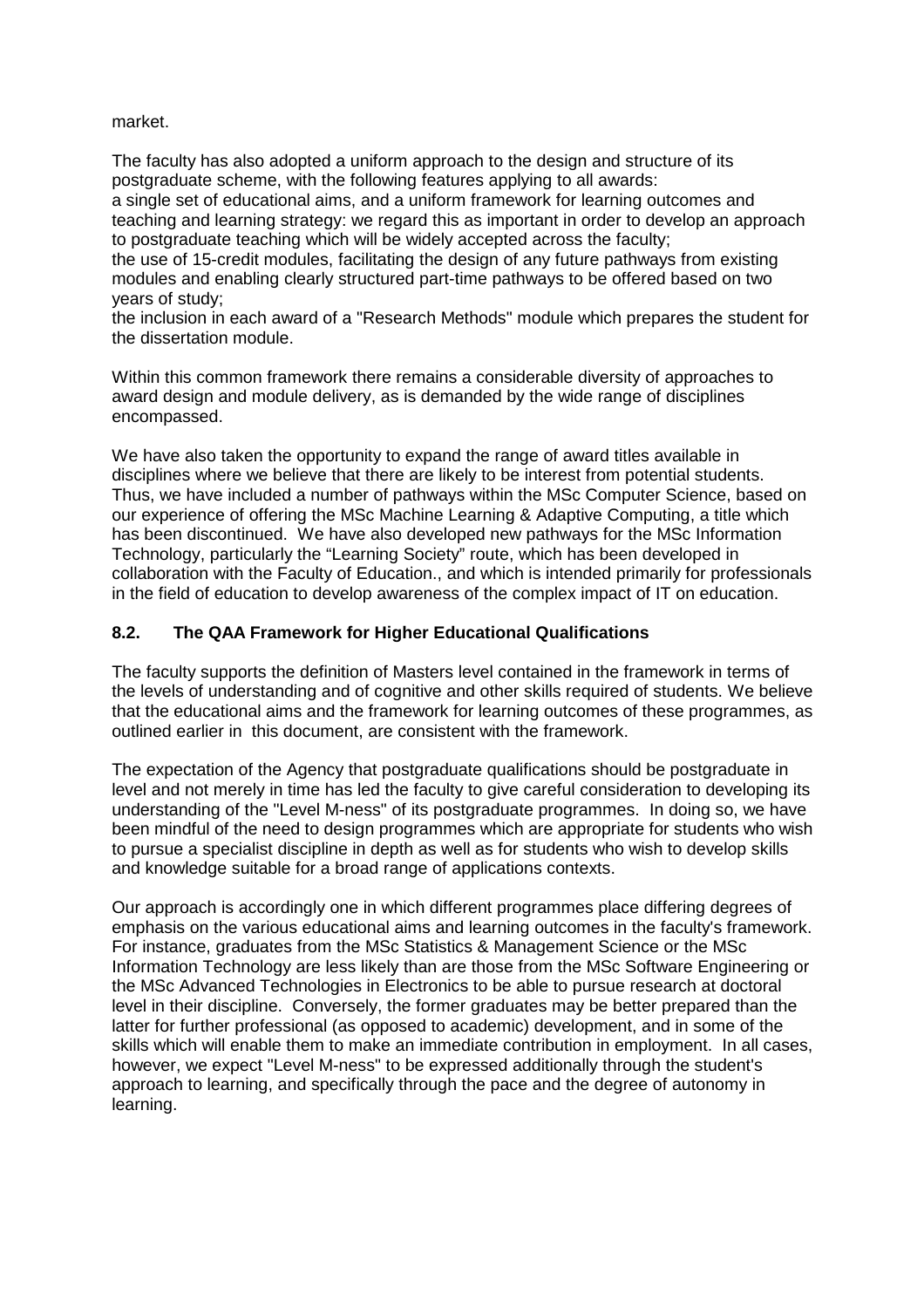## **8.3. QAA Subject Benchmark Statements**

The QAA benchmarks are useful statements of the levels of achievement expected of honours graduates and therefore of potential entrants to Masters Schemes. We have designed our Masters programmes to build upon these, in terms of content as well as in terms of skill levels.

The benchmarks which relate particularly to our disciplines are those for Computing, for Engineering and for Mathematics, Statistics & Operational Research. In each case the benchmarks include the expectation that undergraduate curricula should include a range of skills including skill in communication, in teamwork and in managing one's own learning. We have accordingly assumed that entrants to our postgraduate programmes should possess these skills, and have planned the design of and delivery of our programmes accordingly.

## **8.4. Professional Body Requirements**

The faculty gives regular consideration to the issue of whether to seek accreditation for its awards from the several professional bodies which cover the faculty's disciplines. None of these bodies confer a 'licence to practice', and for none of them is it the norm that practitioners in the field are members. This being the case, the faculty's view is that the costs involved in seeking accreditation are justified only if it is likely to result in increased numbers of applicants for the scheme.

The MSc Information Technology and the MSc Machine Learning and Adaptive Computing are the only postgraduate awards in the faculty which at present have accreditation by a professional body, in this case the British Computer Society. However there is little evidence that the accredited status of the MSc IT is of interest to the majority of applicants, and it is therefore unlikely that we will seek re-accreditation. Instead we anticipate that the MSc Computer Science and the MSc Software Engineering will be presented to the BCS at the accreditation visit due to take place in November 2003, and we would be confident of a successful outcome.

## **8.5. The Faculty's Mission Statement**

Like many organisational mission statements, the mission of the Faculty of Computing, Engineering and Mathematical Sciences includes a number of aspirations whose omission might be regarded as more remarkable than their presence. So, we do aim, for instance, "to demonstrate excellence in research linked to excellence in teaching", and to provide "opportunities for students of all ages and background to develop their full potential through courses of study educational experiences that are challenging and stimulating", and we naturally regard the Masters scheme as being in fulfilment of these goals.

More distinctively, we aim to "redefine subject boundaries and create new holistic and multidisciplinary approaches", and we view our new Masters programmes as making a significant contribution towards this aim. Interdisciplinarity is a feature of many of the programmes. For instance:

the MSc Information Technology (Business Information Systems) enables students to bring an understanding of new technology to analyses of the effect of technological development on human and organisational systems;

the MSc Information Technology (The Learning Society) enables practitioners in the field of education to study how new technology can assist in the learning process;

the MSc Engineering and Technology Management brings a novel perspective to the study of engineering by explicitly connecting it to the study of the managerial and financial systems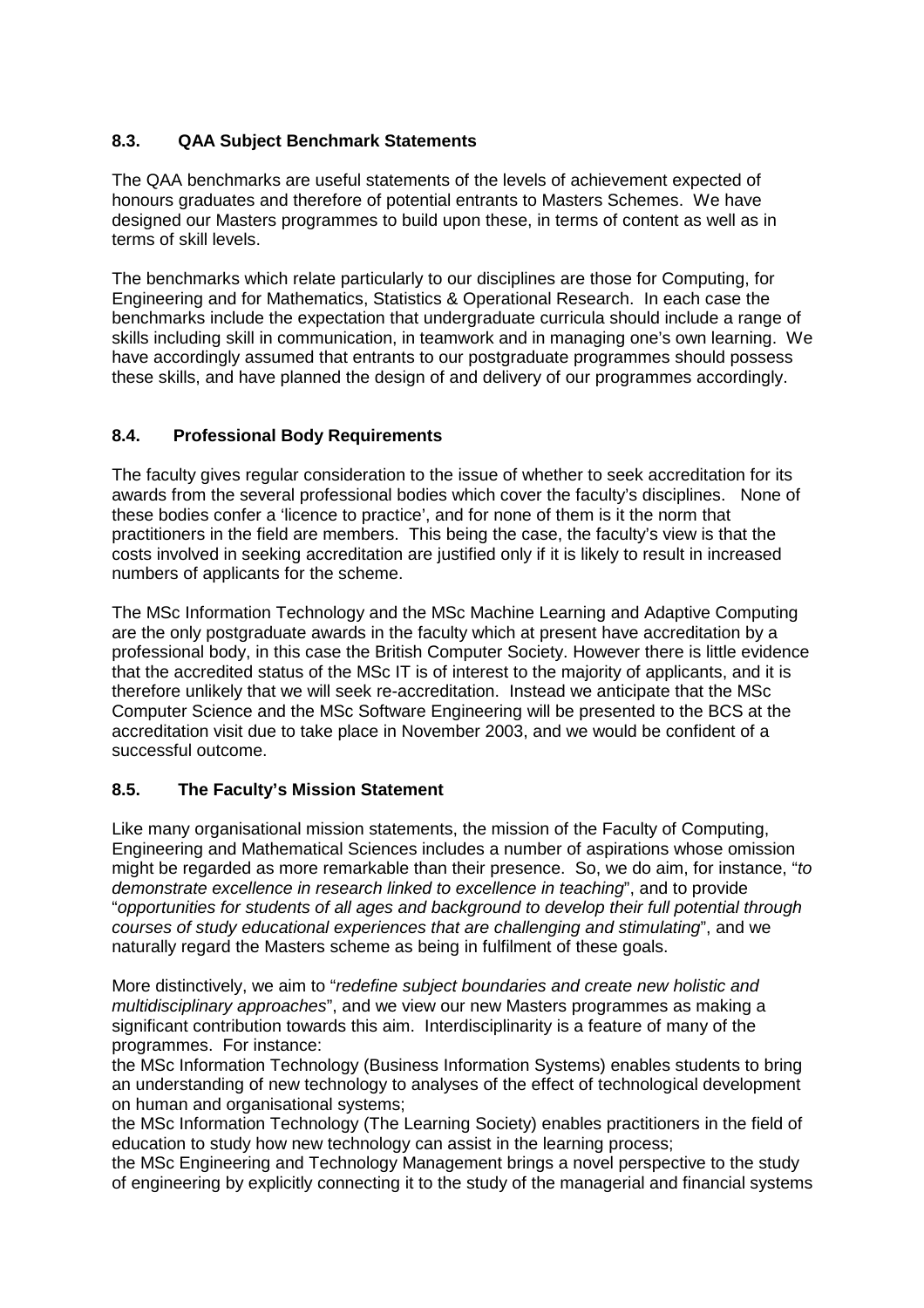which are required to achieve complex engineering goals;

the MSc Statistics & Management Science, which is now the only Masters programme in statistics in the south-west region, develops an understanding of statistical and operational research methods in the context of the business environment.

## **8.6. The Faculty's Teaching, Learning & Assessment Strategy**

The aims of the faculty's TL&A strategy are:

to enable independent learning;

to support a diversity of student backgrounds;

to maintain staff workloads at a manageable level;

to minimise non-progression rates.

The statement of and the implementation of a strategy for fulfilling these aims within the newly-created faculty, has been somewhat delayed. It is now being undertaken by the faculty's Teaching and Learning Group, which is at present making good progress towards implementation at the start of 2003-4. However some aspects of the faculty's strategy are already clear, and are reflected in the design of this programme:

a consistent structure for awards, which minimises as far as possible the number of modules taken by a full-time student (while previous Masters schemes were based mainly on 10 credit modules with some 20-credit modules, the new programmes are based on 15-credit modules)

a consistent approach to transferable skills, with a policy (described elsewhere in this document) which ensures that a single set of skills is covered within the core modules of each award.

Other aspects of the eventual TLA strategy are likely to include module delivery, with an explicit strategy towards the delivery of modules in modes which enable the student to learn at times of his/her choosing, whether electronically, on paper, or otherwise. The aim will be to have, in due course, a small but significant part of the experience for most students based on such modules. The faculty's successful experience of the Blackboard pilot in 2002-03 will be of benefit in implementing this; nevertheless there are significant implications for such a move in respect of staff development, and the faculty intends to address these as part of the preparation for the strategy.

## **8.7. Research**

The Faculty's research strategy and its implementation are described more fully in Part 3 of the documentation.

Our areas of expertise in research span the full range of computing, engineering and mathematics disciplines, and a good deal of the research is cross-disciplinary, both within CEMS, and linking with other UWE Faculties. The majority of the Faculty's research is organised into formally constituted Research Centres or informal Research Groups. The Faculty currently has seven Research Centres: the Aerospace Research Centre (ARC), the Centre for Complex Cooperative Systems (CCCS), the Community Information Systems Centre (CISC), the Centre for Innovative Manufacturing and Machine-vision Systems (CIMMS), the Engineering and Medicine Elastomers Research Centre (EMER), the Intelligent Autonomous Systems laboratory (IAS) and the Intelligent Computer Systems Centre (ICSC). The main research groups include the Computational Mechanics group, the newly formed Music Systems Research Group, the Power Electronics and Energy Systems Group (PEESG) and the Quality Systems Research Group (QSRG). Established research groups in Mathematical Sciences cover Complex Fluids, Acoustics, Nonlinear Dynamics and Differential Geometry.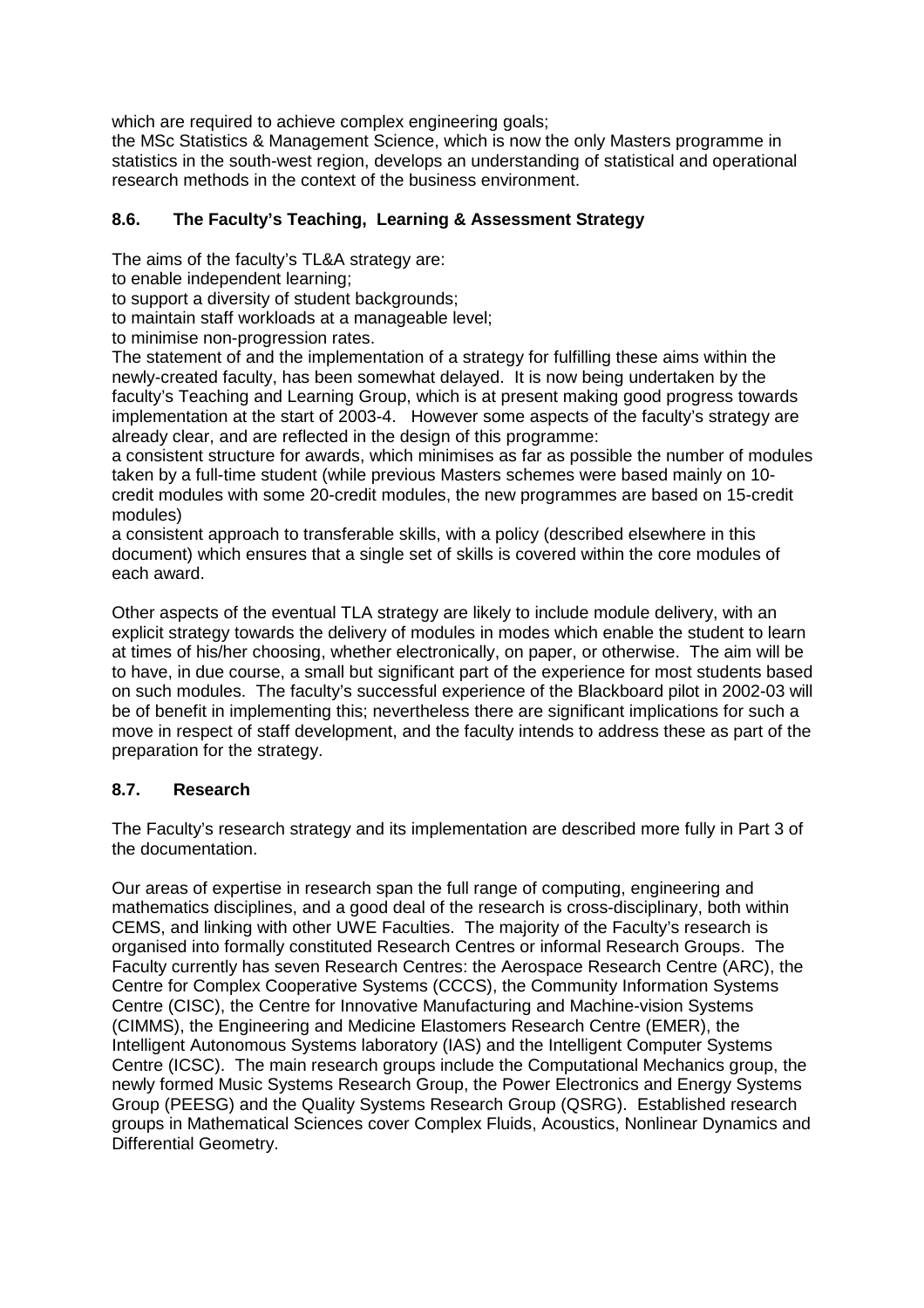The Faculty's research is funded from a wide range of sources including the European Union (EU), the Engineering and Physical Sciences Research Council (EPSRC), Teaching Companies Directorate (TCD), the Department of Trade and Industry (DTI) and direct from industry. The research spans the whole spectrum of activity from theoretical (blue-skies) investigation through to contract and consultancy for industry. The Faculty actively seeks technology transfer opportunities with industry and, notably, has a current 'flagship' TC programme with Motorola, Swindon. The Research is managed by a Research Executive consisting of the seven Research Centre Directors, five Research Leaders (one in each of the Faculty's schools), the Director of the CEMS Graduate School and the Associate Dean (Research). Research Centre Directors are strongly focused on advanced the work of their centres, whereas the Research Leaders are concerned with supporting and developing less experienced research academics within the Schools. In addition to academic staff engaged in research, the Faculty employs about 50 salaried research staff within funded projects. Within its Graduate School the Faculty has around 100 full-time and part-time research degree students, studying for MPhil or PhD awards.

It follows from the cross-disciplinary nature of the Faculty's research that there is not a simple one-to-one relationship between research centres or groups, and the proposed MSc programmes. Instead, the Faculty's research provides a rich underpinning, in which multiple research activities inspire, inform and provide materials, case studies and projects into each MSc programme. The primary linkages may be best illustrated in a matrix, as follows:

|                                                   | <b>ARC</b> | <b>CCCS</b> | <b>CISC</b> | <b>CIMMS</b> | <b>EMER</b> | <b>IAS</b> | <b>ICS</b> | <b>Mathematical</b><br><b>Science</b> |
|---------------------------------------------------|------------|-------------|-------------|--------------|-------------|------------|------------|---------------------------------------|
| Advanced Technologies in<br>Electronics           | Х          |             |             | Х            |             | Х          | X          |                                       |
| <b>Computer Science</b>                           |            | X           |             |              |             |            | Χ          |                                       |
| <b>Engineering &amp; Technology</b><br>Management | Х          |             |             | X            | X           |            |            | Х                                     |
| Information Technology                            |            |             | Х           |              |             |            | X          |                                       |
| <b>Statistics &amp; Management Science</b>        |            |             |             | X            |             |            |            | х                                     |
| Software Engineering                              |            |             | Х           |              |             | X          |            |                                       |

## **8.8. Staff Development**

The Faculty operates a policy of staff development which is fully inclusive and covers academic staff, visiting lecturers, technicians and research staff.

All academic staff participate in the university-wide appraisal scheme which operates on a two year cycle with an intermediate review. The system is based on self-review and results in an agreed action plan for the development of each individual staff member. Technical and administrative staff operate a similar scheme.

Academic staff workloads are managed so as to allow time for personal scholarship and development, regardless of whether the individual is an active researcher. Each member of academic staff is expected to prepare a Personal Scholarship Plan, updated annually, including objectives for personal goals in pursuit of the faculty's collective goals.

Staff development is seen as an ongoing process which may combine extending subject based knowledge, becoming involved in research and consultancy and developing management and leadership skills. Staff development events are held at certain times of the year aimed at specific aspects of our work or skills such as teaching and learning methods